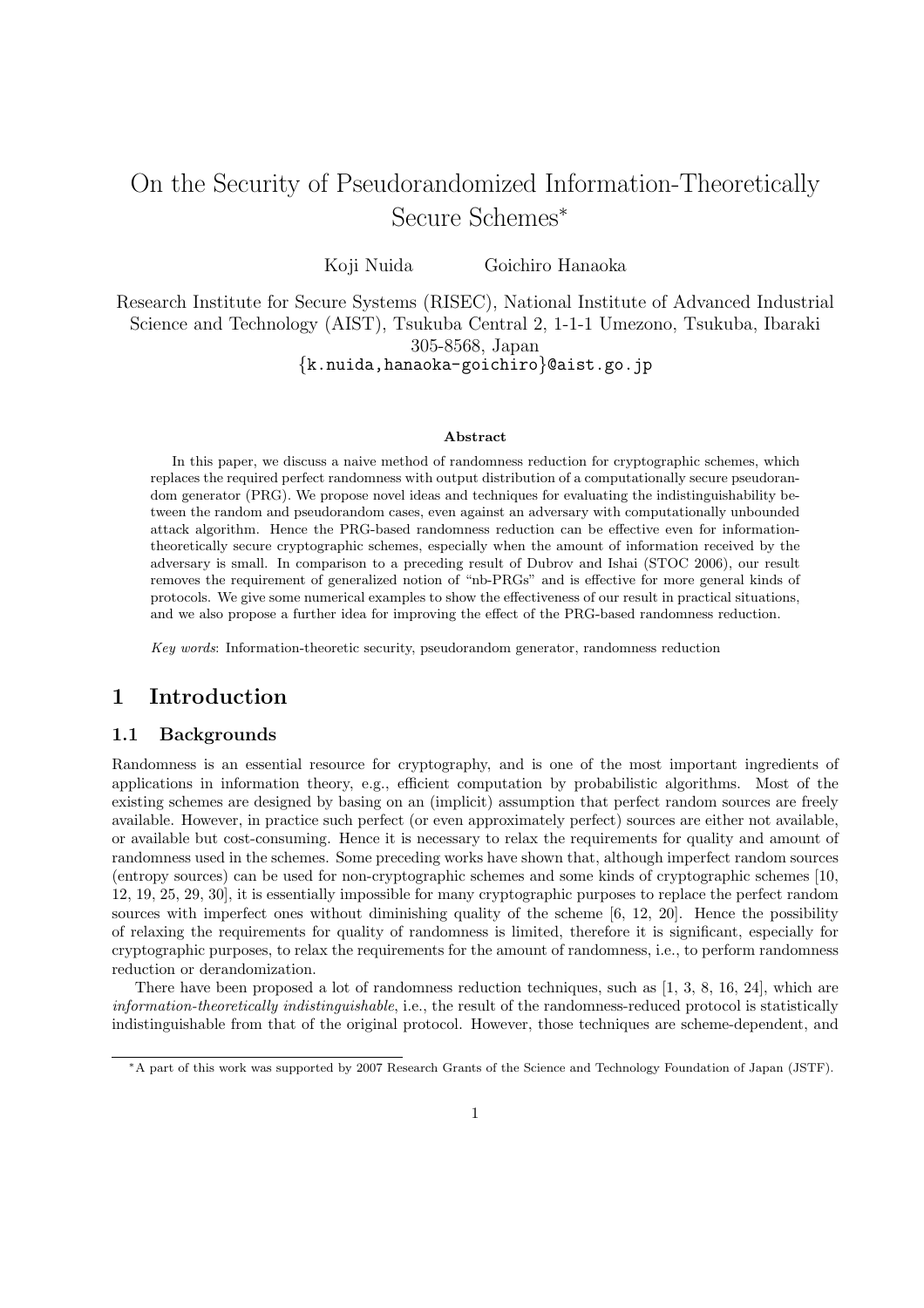the negative results mentioned in the previous paragraph suggest that information-theoretically indistinguishable *universal* randomness reduction techniques using a single (imperfect) random source are unlikely to exist. (In the above impossibility statement, the condition of using only one source is important, since it is known that two independent weak random sources can be used to extract almost perfect random bits [10, 26]. Here we emphasize that the latter preceding results require weak but *information-theoretic* random sources, i.e., their randomness is measured regardless of the distinguisher's computational complexity.) On the other hand, there exists a well-known *computationally* indistinguishable universal randomness reduction technique, which is to replace the required randomness with outputs of (computationally) secure pseudorandom generators (PRGs).

For an intermediate situation, Dubrov and Ishai introduced in their work [11] a generalization of PRGs, called *pseudorandom generators that fool non-boolean distinguishers* (*nb-PRGs*, in short). They gave a concrete example of nb-PRGs under a certain computational assumption. By the definition of nb-PRGs, for any efficient algorithm with sufficiently small output set, the algorithm with uniform input distribution and the one with input distribution replaced with the output of an nb-PRG have statistically indistinguishable output distributions. Hence *information-theoretically indistinguishable* randomness reduction for such a randomized algorithm is possible by using an nb-PRG under the corresponding *computational* assumption. More precisely, the statistical distance between the output distributions in random and pseudorandom cases is bounded in terms of hardness of the underlying computational problem. They also applied nb-PRGs to information-theoretically indistinguishable randomness reduction of private multi-party computation protocol (see [11, Section 6.2]). Hence their technique is also effective for some kinds of cryptographic protocols.

However, there are some drawbacks of the above-mentioned randomness reduction technique using nb-PRGs for cryptographic protocols, as follows. First, the security evaluation method of Dubrov and Ishai in [11] depends on the property of the considered protocol that calculation of a secret protected by the protocol does *not* use the randomness to be replaced with nb-PRGs, and this property fails for many cryptographic protocols. Secondly, the construction of nb-PRGs presented in [11] is based on a certain non-standard computational assumption, and no nb-PRGs based on standard assumptions (e.g., hardness assumptions of decisional or computational Diffie-Hellman problem) have been obtained so far. (More precisely, in fact it has been mentioned in [11] without proof that any secure PRG in usual sense is also an nb-PRG with suitably chosen parameters. However, in the implication the overhead in the bounds of advantages of distinguishers frequently becomes heavy in practical settings, therefore the implication is not efficient. See Proposition 2.1 and a subsequent remark for details.) Moreover, in contrast to the notion of usual PRGs that is well-known even for non-experts of cryptography, the notion of nb-PRGs seems not yet popular even for experts of cryptography. Hence it is worthy to investigate a similar information-theoretically indistinguishable randomness reduction technique based on usual (secure) PRGs.

### **1.2 Our Contributions**

In this paper, we reveal that information-theoretically indistinguishable randomness reduction is possible by using secure PRGs in a naive manner. More precisely, we consider the situation of randomness reduction that (a part of) the required perfect randomness for a cryptographic protocol is replaced with output of a PRG whose indistinguishability is based on an underlying hard computational problem. Then our result implies that the difference of success probabilities of any attack by an adversary (within the scope of the security definition of the original protocol) between the random and pseudorandom cases is bounded by a function of both of hardness of the underlying problem for the PRG and, roughly speaking, the amount of information used for the attack by the adversary. (We notice that, to make the bound of difference of attack success probabilities sufficiently small, it is actually required that the amount of information received by the adversary does not exceed a certain threshold calculated from parameters and other characteristics of the protocol.)

A remarkable characteristic of this result is that *the bound is independent of any property, including computational complexity, of the attack algorithm*. This means that our result can be applied even to cryptographic schemes with information-theoretic security. Moreover, it is also noteworthy that, intuitively speaking, the computational environment in which the hardness of the underlying problem for the PRG is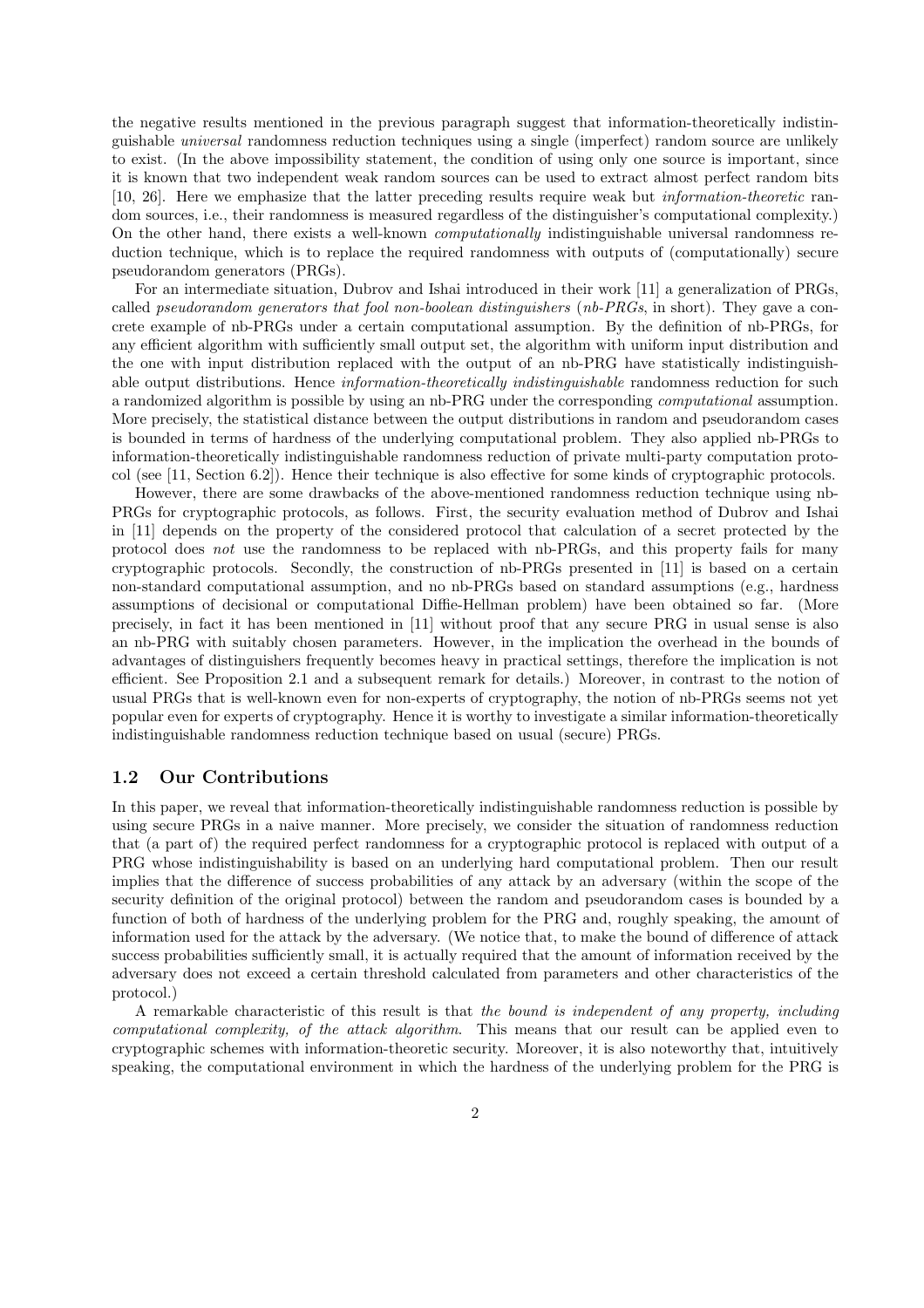

Figure 1: Flowchart for input leakage-resilient functions against unbounded attack algorithms (upper half) and the corresponding auxiliary flowchart (lower half)

evaluated can be chosen *independently* of the adversary's computational environment. A typical example of the property is that the randomness reduction can be indistinguishable for quantum adversary even when the underlying problem for the PRG is classically hard but quantumly easy (e.g., Integer Factoring and Discrete Log).

In comparison to the preceding result of Dubrov and Ishai [11] mentioned in Section 1.1, our result has the following advantages. First, our result uses PRGs in a usual sense instead of the generalized and less popular notion of nb-PRGs. (In fact, we can prove that secure PRGs with sufficiently long seed lengths are also nb-PRGs, as mentioned in [11, Observation 3.1]; see Proposition 2.1 in Section 2.) As a result, our randomness reduction technique can be based on any standard security assumption (such as classical hardness of Integer Factoring or Discrete Log) instead of non-standard assumption used in [11] for constructing concrete nb-PRGs. Secondly, our result is applicable to more general kinds of cryptographic schemes than [11], since it is allowed that calculation of a secret protected by the protocol *does* use the randomness to be replaced with PRGs (it may *not* use the randomness in the case of [11]; see the discussion in Section 3.2). We notice that our result requires a condition that, intuitively speaking, the amount of information used by an adversary for the attack is sufficiently small (such a condition was also required in the case of [11]). However, the numerical example given later shows that our result is still applicable to some existing schemes; sufficiently indistinguishable randomness reduction is possible by using a PRG whose seed size is significantly shorter than the size of the original required randomness.

In order to explain the essence of our main result that covers various situations, in this and the next paragraphs we present an example of our result applied to an intuitive special case. In the example, we consider a function  $f: X \to Y$  whose output value  $f(x)$  is to be protected. An adversary tries to make a guess about the value  $f(x)$ . Now we suppose that the adversary can make use of some information  $\ell$  on the input *x* of *f*, which is calculated from *x* by a certain function Lk :  $X \to L$  where L denotes the set of possible information received by the adversary (hence  $\ell \in L$ ). One may imagine that the information  $\ell$ has "leaked" from the storage of the input *x* and the function Lk represents the information leakage. Let At :  $L \rightarrow Z$  denote an attack algorithm of the adversary, where Z denotes the set of possible guesses derived by the attack. Moreover, we introduce an auxiliary algorithm  $Ev : Y \times Z \rightarrow \{0, 1\}$  that evaluates whether the adversary's guess  $z = \text{At}(\text{Lk}(x))$  about  $y = f(x)$  is "correct" (Ev( $y, z$ ) = 1) or not (Ev( $y, z$ ) = 0). Then the success probability of the adversary's guess is the probability that  $A(x) = 1$ , where we define  $A: X \to \{0, 1\}$ by  $A(x) = Ev(f(x), At(Lk(x)))$ . This process is represented by the upper half of Fig. 1. Here we assume that the algorithms *f*, Lk and Ev are all efficient, while we do not have any assumption on the computational complexity of At (denoted by a circled arrow in the picture).

Now suppose that the function *f* is secure in the sense that, when the input  $x \in X$  of *f* is chosen uniformly at random, the adversary's success probability  $succ_{\text{rnd}}$  is bounded by a sufficiently small value.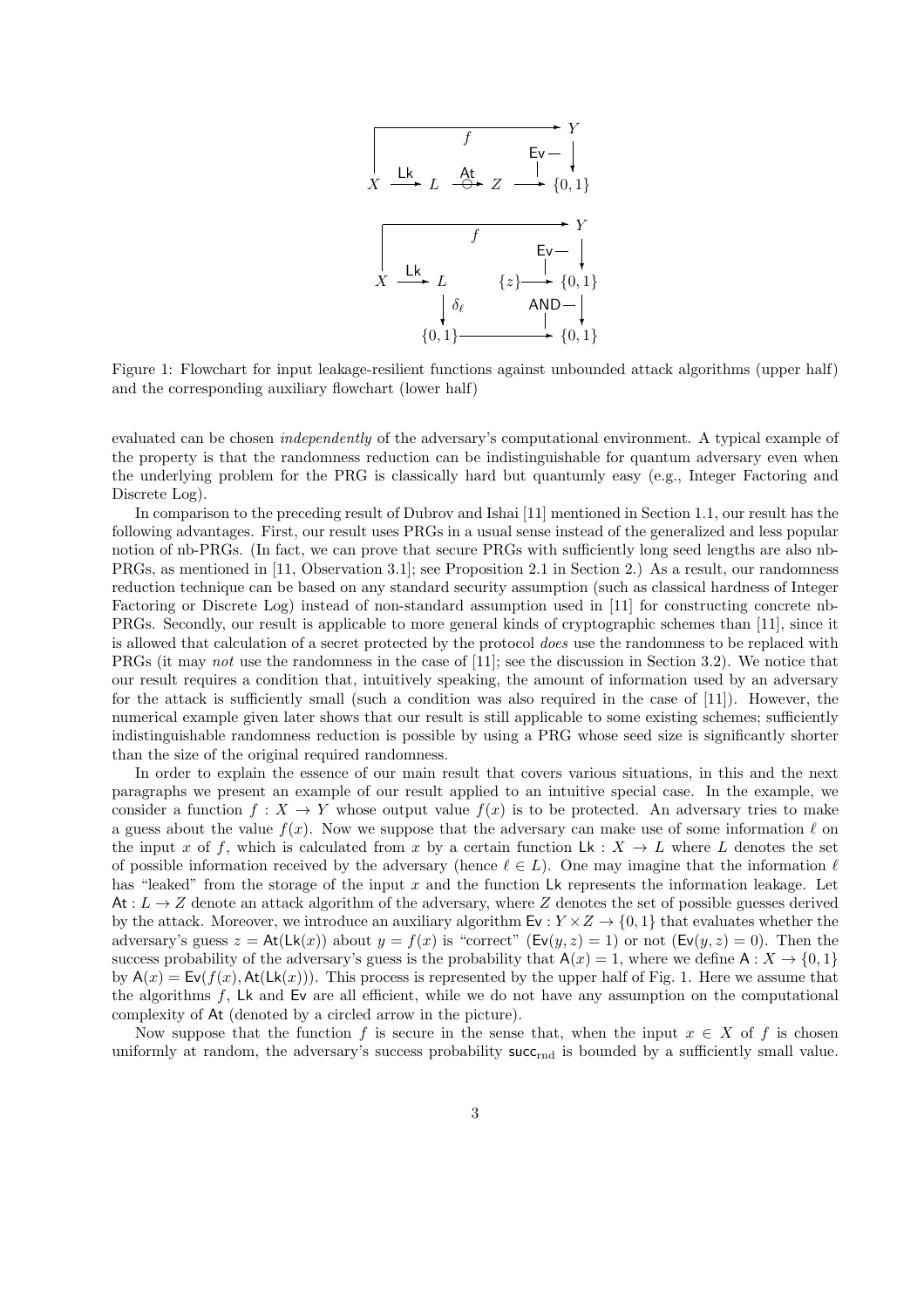We would like to bound, by a sufficiently small value, the difference between  $succ_{\text{rnd}}$  and the adversary's success probability succ<sub>prnd</sub> in the case that the input of  $f$  is given by a PRG G (with output set  $X$ ). If the adversary receives no information (i.e.,  $|L| = 1$ ), then even the computationally unbounded attack algorithm At can nothing better than the perfectly random case. On the other hand, if the adversary receives much information (i.e., *|L|* is too large), then the adversary would be able to break the pseudorandomness of G and to make a much better guess than the perfectly random case. Now our result provides a quantitative argument for the separating point of those two extreme situations. Given any elements  $\ell \in L$  and  $z \in Z$ , we introduce an auxiliary algorithm  $A: X \to \{0, 1\}$  such that

$$
\widetilde{\mathsf{A}}(x) = \begin{cases} 1 & \text{if } \mathsf{Lk}(x) = \ell \text{ and } \mathsf{Ev}(f(x), z) = 1 \\ 0 & \text{otherwise} \end{cases} \tag{1}
$$

(see also the lower half of Fig. 1). Our result tells us the way of deriving appropriate algorithms such as  $\tilde{A}$ from the current situation (see also Section 3.3). Note that A is composed of efficient algorithms only, not involving the attack algorithm At. In this situation, if the complexity of  $\tilde{A}$  is bounded by a constant  $T$  and the advantage for *T*-time algorithms of distinguishing the outputs of G from perfectly random outputs is bounded by  $\varepsilon$ , then our result implies that

$$
|\text{succ}_{\text{prnd}} - \text{succ}_{\text{rnd}}| \leq |L| \cdot \varepsilon ,
$$

therefore we have a lower bound of the allowable amount of information received by the adversary.

Our evaluation technique is effective especially in the situations that the information received by the adversary is sufficiently small. A typical case is that a small piece of the randomness, which is to be replaced with pseudorandomness, is distributed to each of a large number of players for a protocol, including a limited number of adversaries. Such applications include parallel computation over honest-but-curious modules, secret sharing [4, 27], broadcast encryption [14], traitor tracing [2, 9, 17], and collusion-secure fingerprint codes [5, 28]. In later section, we present a numerical example of applications of our result to randomness reduction of information-theoretically secure existing schemes, by using a collusion-secure code in [21] and a secure PRG in [13] based on the DDH assumption. For the parameter choices in the example, we see that the seed lengths of the PRG which are approximately 75% to 0*.*0002% of the original perfectly random bits suffice to bound the differences between random and pseudorandom cases by sufficiently small values. This shows that our result is indeed effective for existing cryptographic schemes.

Moreover, the observation for the case of collusion-secure codes provides a novel technique to improve the effect of randomness reduction. The technique is to divide the randomness that is the target of the randomness reduction into several pieces, in such a way that only a smaller component of the information received by the adversary depends on each piece of the randomness. Then we replace each piece of the randomness with output of an *independent* PRG, and we evaluate the total difference between random and pseudorandom cases by using "hybrid argument". By applying the technique to the above-mentioned example of collusion-secure codes, we see that in the setting, the total seed length of the independent PRGs is reduced to approximately 29 times as short as the case of the plain randomness reduction. This shows that our proposed technique is also effective.

### **1.3 Organization of the Paper**

This paper is organized as follows. Section 2 summarizes some definitions, notations and terminology used throughout this paper, and mentions some properties. In Section 3.1, we introduce a certain kind of diagram expressions of cryptographic procedures and some relevant notions, which play a key role in our main theorem. Section 3.2 is devoted to a toy example of our main theorem in order to motivate us to introduce further auxiliary definitions in later sections and to help understanding of the main theorem. In Section 3.3, we introduce an auxiliary diagram expression of an algorithm associated to the original cryptographic scheme, which also plays a central role in our main theorem. Section 3.4 presents the main theorem of this paper and its proof. Section 3.5 collects some remarks on our result. In order to show a numerical example of the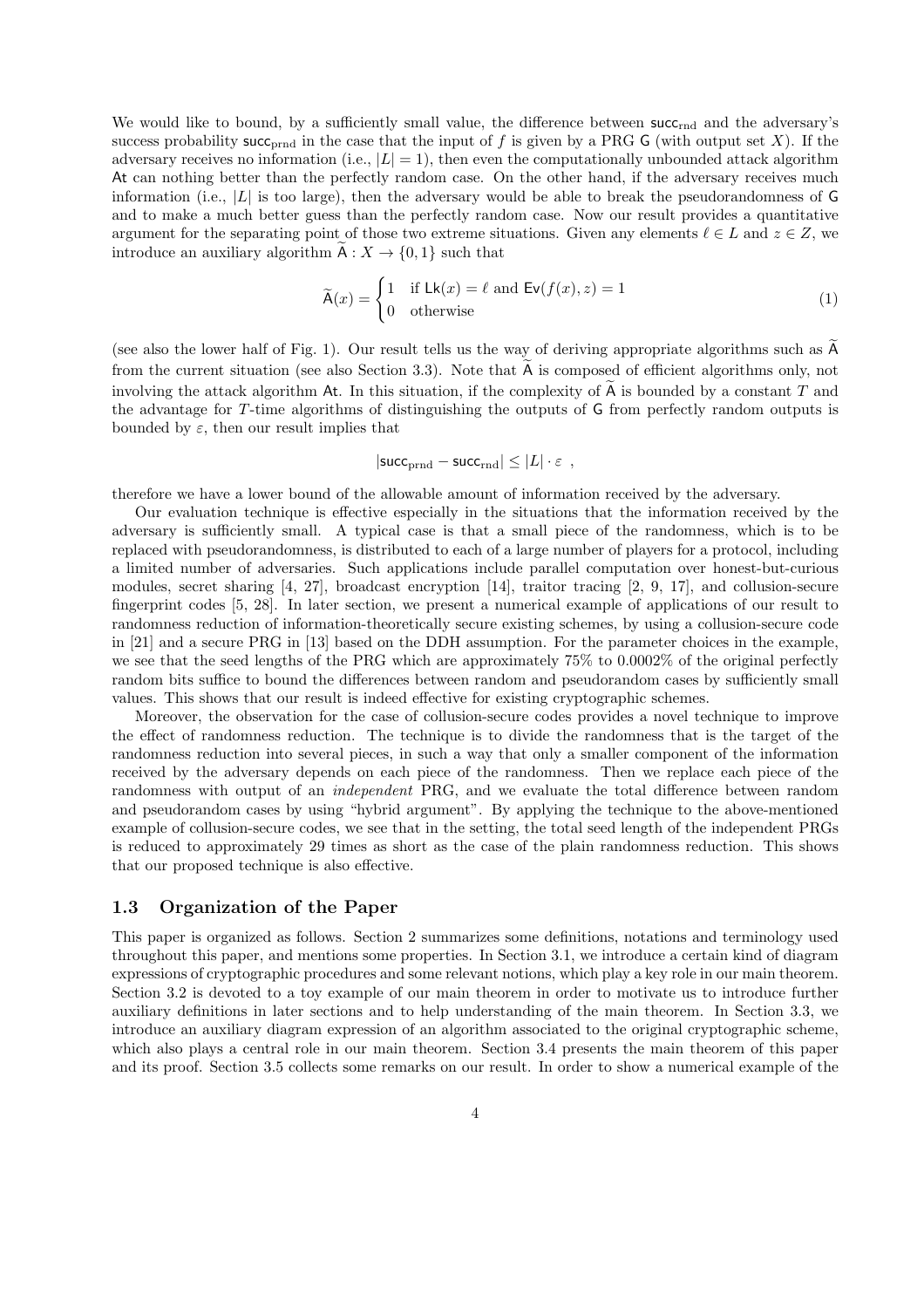main result, in Section 4.1 we summarize some definitions and properties for an existing PRG given in [13]. In Section 4.2, we summarize some definitions for collusion-secure codes given in [21], which are an example of information-theoretically secure schemes. In Section 4.3, we propose a technique to improve the effect of randomness reduction as mentioned in the final paragraph of Section 1.2. Then in Section 4.4 we give the numerical example based on the results in previous sections. Technical details omitted in Section 4 are supplied as the appendix. Finally, Section 5 concludes this paper.

# **2 Definitions and Notations**

In this section, we summarize some definitions and notations used throughout this paper. In this paper, any algorithm is probabilistic unless otherwise specified. Let *U<sup>X</sup>* denote the uniform probability distribution over a finite set *X*. We often identify a probability distribution with the corresponding random variable. We write  $x \leftarrow P$  to signify that x is a particular value of a random variable P. Let  $\mathbb{R}_{\geq 0}$  denote the set of non-negative real numbers. Put  $\Sigma = \{0,1\}$ . For any element *x* of a set *X*, let  $\delta_x$  denote an algorithm that takes an input *y* from *X* and outputs 1 if  $y = x$  and 0 if  $y \neq x$  (i.e., that computes Kronecker delta). We identify the set  $\mathbb{Z}_q$  of integers modulo q naturally with  $\{0, 1, \ldots, q-1\}$ . Moreover, we identify the set  $\Sigma^h$  of *h*-bit sequences with  $\{0, 1, \ldots, 2^h - 1\}$  via binary expressions of integers. Let  $|q|_2$  denote the bit length of an integer *q*.

To explain the results of this work, here we clarify some terminology used in this paper:

**Definition 2.1.** A *complexity measure* is a function comp : Alg  $\rightarrow \mathbb{R}_{\geq 0}$  on a set Alg of algorithms that assigns to each algorithm  $A \in Alg$  its *complexity*  $comp(A) \geq 0$ .

**Definition 2.2.** Among computational assumptions for security proofs, a *computational power assumption* means an assumption of the following type: "the adversary cannot solve a specified computational problem by a practical computational cost (e.g., computing time)". On the other hand, a *computational hardness assumption* means an assumption of the following type: "the complexity of an algorithm (in an explicitly or implicitly specified underlying set of algorithms) that solves a specified computational problem is lower bounded by a significantly large value".

In Definition 2.1, the "complexity" may take various meanings depending on the context, such as time complexity on a fixed Turing machine, circuit complexity with a fixed set of fundamental gates, averageor worst-case running time on a fixed real computer, or space complexity. An important point is that a complexity measure depends on the choice of the computational environment in which each algorithm is executed. For example, when the computer is replaced with a new one which is twice as fast as the original, the complexity measure is also replaced with the one whose value is twice as small as the original. Therefore, any speedup of the adversary's computation induced just by an improvement of his computational environment (e.g., the number of computers for parallel computing), not by an algorithmic improvement, can be interpreted as a change of the complexity measure.

For Definition 2.2, we notice that most of the existing cryptosystems that provide computational security are in fact based on computational power assumptions (in the above sense), e.g., assumption on infeasibility for the adversary of factoring 1024-bit RSA composites. On the other hand, our result in this paper (Theorem 3.1) is based on a computational hardness assumption.

Let  $G : S_G \to O_G$  be a PRG with seed set  $S_G$  and output set  $O_G$ . In this paper, we deal with exact (concrete) security rather than asymptotic security, therefore G is a single algorithm rather than a sequence of algorithms with various seed lengths. The following notion of indistinguishability for PRGs is a natural translation of the conventional notion to the case of exact security and has appeared in the literature (except slight modification mentioned later), e.g., [13, Definition 1]:

**Definition 2.3.** An algorithm  $D: O_G \to \{0, 1\}$  is called a *distinguisher* for a PRG G. For any distinguisher D for G, its *advantage*  $\text{adv}_G(D)$  is defined by

$$
adv_G(D) = |Pr[D(G(U_{S_G})) = 1] - Pr[D(U_{O_G}) = 1]|.
$$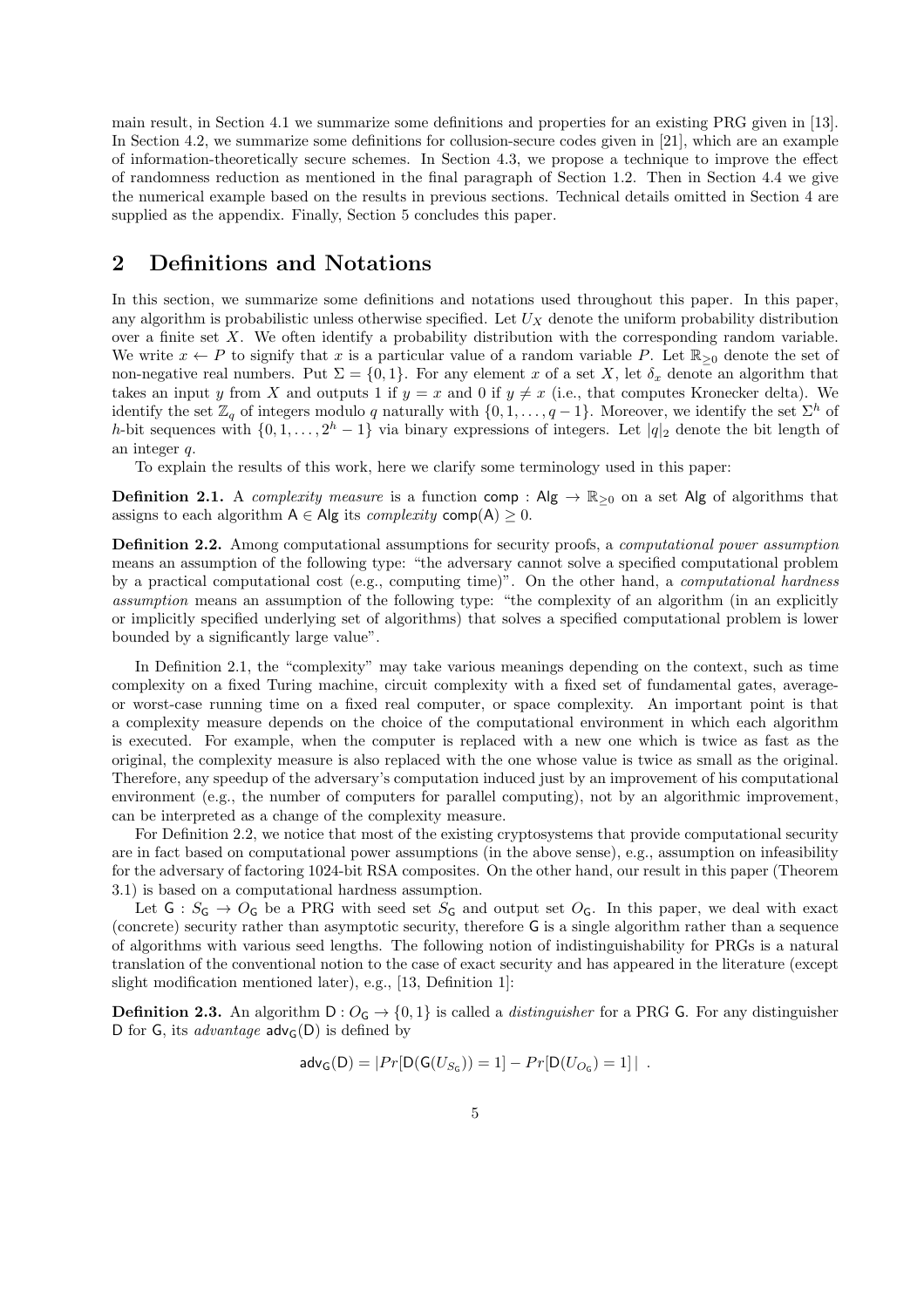**Definition 2.4.** Let comp : Alg  $\rightarrow \mathbb{R}_{\geq 0}$  be a complexity measure and  $R(t) \geq 0$  a non-decreasing function. A PRG G is called *R*(*t*)*-secure with respect to* comp if for any distinguisher D for G that belongs to Alg, its advantage is bounded by

$$
adv_G(D) \leq R(\text{comp}(D)) .
$$

An instance of *R*(*t*)-secure PRGs was given by Farashahi et al. [13] under DDH assumption, which is used in our numerical examples below, where the function  $R(t)$  is estimated in terms of complexity of the best known classical algorithm to solve the DDH problem (see Section 4.1 for details). Note that there is a general tendency such that, when the basic structure of the PRG is not changed but the seed length is increased, the PRG will be more indistinguishable, implying that the value of the function  $R(t)$  in Definition 2.4 will be smaller.

We also recall the definition of statistical distance:

**Definition 2.5** (e.g., [15, Appendix D.1.1]). For two probability distributions  $P_1, P_2$  over the same finite set *X*, their *statistical distance*  $SD(P_1, P_2)$  is defined by

$$
SD(P_1, P_2) = \frac{1}{2} \sum_{x \in X} |Pr[x \leftarrow P_1] - Pr[x \leftarrow P_2]|
$$
  
= 
$$
\max_{E \subset X} (Pr[x \leftarrow P_1 : x \in E] - Pr[x \leftarrow P_2 : x \in E])
$$
.

Note that  $SD(f(P_1), f(P_2)) \leq SD(P_1, P_2)$  for any (probabilistic) function *f*. We also notice that the definition of statistical distance implies the following fact, which shows that any *R*(*t*)-secure PRG with respect to comp is also an nb-PRG with suitable parameters (cf. [11, Observation 3.1]):

**Proposition 2.1.** *Let*  $G : S_G \to O_G$  *be an*  $R(t)$ *-secure PRG with respect to comp. Let*  $F : O_G \to Y$  *be an* efficient algorithm. Assume that, for each  $y \in Y$ , the algorithm  $\delta_y \circ F : O_G \to \{0,1\}$  satisfies that  $\delta_y \circ F \in \mathsf{Alg}$ and that  $\text{comp}(\delta_y \circ F) \leq T$  for a common constant  $T > 0$ . Then  $\text{SD}(F(U_{O_G}), F(\text{G}(U_{S_G}))) \leq (|Y|/2) \cdot R(T)$ .

*Proof.* We have

$$
2 \cdot SD(F(U_{O_G}), F(G(U_{S_G}))) = \sum_{y \in Y} |Pr[y \leftarrow F(U_{O_G})] - Pr[y \leftarrow F(G(U_{S_G}))]|
$$
  
= 
$$
\sum_{y \in Y} |Pr[(\delta_y \circ F)(U_{O_G}) = 1] - Pr[(\delta_y \circ F)(G(U_{S_G})) = 1]|
$$
  
= 
$$
\sum_{y \in Y} adv_G(\delta_y \circ F).
$$

We have  $\textsf{adv}_{G}(\delta_{y} \circ F) \leq R(\textsf{comp}(\delta_{y} \circ F))$  for each  $y \in Y$  by the assumption on G, while  $R(\textsf{comp}(\delta_{y} \circ F)) \leq R(T)$ since  $\mathsf{comp}(\delta_y \circ F) \leq T$  and  $R(t)$  is a non-decreasing function. Hence we have

$$
SD(F(U_{O_G}), F(G(U_{S_G}))) \leq \frac{1}{2} \sum_{y \in Y} R(T) = \frac{|Y|}{2} \cdot R(T) ,
$$

therefore Proposition 2.1 holds.

We notice that in practical applications of nb-PRGs, it is expected that the size  $|Y|$  of the output set of a distinguisher for an nb-PRG G is frequently large, in which case the parameter  $R(T)$  for G in the above proposition should be extremely small. This means that the implication of nb-PRGs from usual PRGs in Proposition 2.1 is practically inefficient.

 $\Box$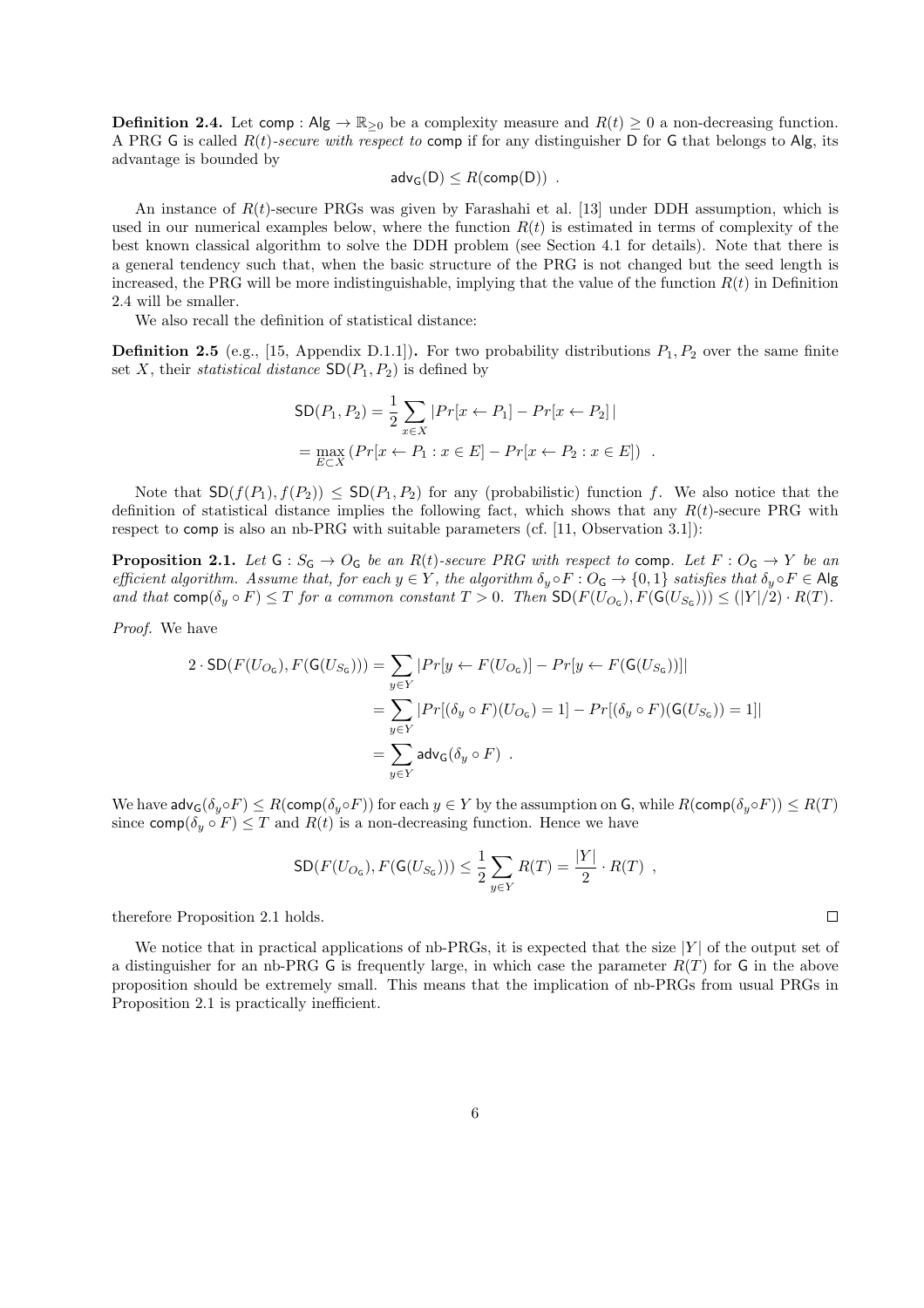

Figure 2: Example of a flowchart and the corresponding algorithm

### **3 Formal Description of the Main Result**

#### **3.1 Flowchart Expressions of Procedures**

From now, we describe the idea of our main result of this paper. For the purpose, we need to introduce a formal expression of the flow of a protocol under consideration. This will be done by using some diagrams (directed graphs) as explained below.

First, we give a toy example to give an intuition for the diagram expression of a protocol or an algorithm. The diagram in Fig. 2 is a flowchart of an algorithm computing the value  $(a_1+a_2)\cdot a_3$  from inputs  $a_1 \in \{1,2\}$ ,  $a_2 \in \{1,2,3\}$  and  $a_3 \in \{2,3,4\}$ . (The parentheses in Fig. 2 signify examples of inputs and intermediate values in the algorithm; for example, we set  $(a_1, a_2, a_3) = (1, 2, 4)$  in the example.) The two arrows toward the vertex " $X_4$ " represent the addition  $(a_1, a_2) \mapsto b := a_1 + a_2$  which is performed first. Then the two arrows toward " $X_5$ " represent the multiplication  $(b, a_3) \mapsto b \cdot a_3$  which is performed secondly. The entire calculation  $(a_1 + a_2) \cdot a_3$  is expressed as the concatenation of these two operations, which corresponds to the diagram in Fig. 2.

In order to generalize the above toy example to more complicated protocols, we introduce some notations and terminology. In what follows we assume, unless otherwise specified, that any directed graph  $\mathcal{G} = (\mathcal{V}, \mathcal{E})$ with vertex set *V* and edge set *E* is finite (i.e.,  $|\mathcal{V}|, |\mathcal{E}| < \infty$ ), acyclic (i.e., having no directed cycles) and simple (i.e., having no parallel edges). Let  $\text{Pre}(v) = \text{Pre}_{\mathcal{G}}(v)$  denote the set of predecessors  $u \in \mathcal{V}$  of v in  $\mathcal{G}$ , namely  $\textsf{Pre}(v) = \{u \in \mathcal{V} \mid e = (u \to v) \in \mathcal{E}\}\.$  Let  $\mathcal{V}_{\text{src}}$  and  $\mathcal{V}_{\text{sin}}$  denote the sets of sources (i.e., vertices with no predecessors) and of sinks (i.e., vertices that are predecessors of no vertices) of *G*, respectively. In the setting, we give the following definition:

**Definition 3.1.** In this paper, a *flowchart* signifies a tuple  $\mathcal{F} = (\mathcal{V}, \mathcal{E}, \mathcal{X}, \mathcal{A})$  satisfying the following conditions:

- $\mathcal{G} = (\mathcal{V}, \mathcal{E})$  is a directed graph;
- To each vertex  $v \in V$  a finite set  $X_v$  is associated;  $\mathcal{X} = (X_v)_{v \in V}$ ;
- To each  $v \in V \setminus V_{\text{src}}$  an algorithm  $A_v$  is associated, where the output set of  $A_v$  is  $X_v$  and the input set of  $A_v$  is the product  $\vec{X}_{\text{Pre}(v)}$  of the sets  $X_u$  over all  $u \in \text{Pre}(v)$ ;  $\mathcal{A} = (A_v)_{v \in \mathcal{V} \setminus \mathcal{V}_{\text{src}}}$ .

Here, for a subset  $V'$  of  $V$ ,  $\vec{X}_{V'}$  denotes the product of the sets  $X_v$  over all  $v \in V'$ . In the case of Fig. 2, we set *G* to be a directed graph with vertex set  $V = \{1, 2, 3, 4, 5\}$  and four edges  $1 \rightarrow 4$ ,  $2 \rightarrow 4$ ,  $3 \rightarrow 5$  and  $4 \rightarrow 5$ . We put  $X_1 = \{1, 2\}$ ,  $X_2 = \{1, 2, 3\}$  and  $X_3 = \{2, 3, 4\}$  (we omit the concrete choices of the sets  $X_4$ and  $X_5$  in Fig. 2). We have  $V_{\text{src}} = \{1, 2, 3\}$ , and the algorithms  $A_4$  and  $A_5$  correspond to the addition  $a_1 + a_2$ and multiplication  $b \cdot a_3$  given above, respectively.

In a manner similar to the expression of the calculation  $(a_1 + a_2) \cdot a_3$  by Fig. 2, we associate to each flowchart  $\mathcal F$  an algorithm  $A(\mathcal F)$  as follows: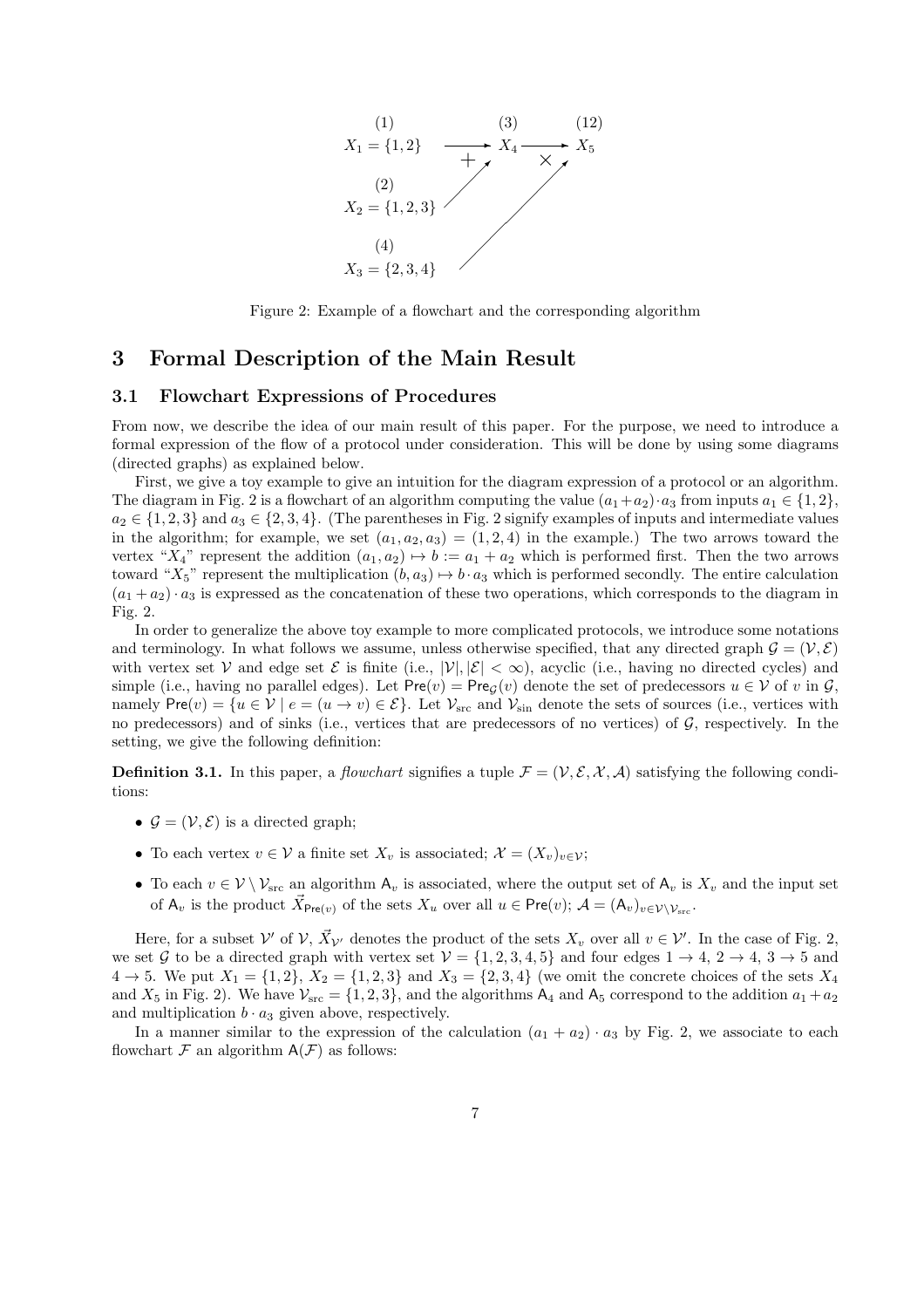**Definition 3.2.** Let  $\mathcal{F} = (\mathcal{V}, \mathcal{E}, \mathcal{X}, \mathcal{A})$  be a flowchart. We define an algorithm  $A(\mathcal{F})$  with input set  $\vec{X}_{\mathcal{V}_{src}}$ and output set  $\vec{X}_{\mathcal{V}_{\sin}}$ , in the following inductive manner. Suppose that an element  $x_v \in X_v$  is given for each  $v \in V_{\text{src}}$  as input for the algorithm  $A(F)$ . Then, when an element  $x_u \in X_u$  has been determined for every predecessor  $u \in \text{Pre}(v)$  of a vertex  $v \in V$  but  $x_v \in X_v$  has not been determined, an element  $x_v \in X_v$ is determined as the output of the algorithm  $A_v$  with input  $(x_u)_{u \in Pre(v)}$ . Finally,  $A(\mathcal{F})$  outputs the tuple  $(x_v)_{v \in \mathcal{V}_{\sin}}$  of elements  $x_v$  with  $v \in \mathcal{V}_{\sin}$ .

The expressions of algorithms introduced by the above definitions will be used throughout the paper. More precisely, not only a protocol under consideration but also the process of security evaluation of the protocol, including the attack model, will be represented by using flowcharts.

### **3.2 A Motivating Example of the Main Result**

Here we focus on an example of our main result mentioned in Section 1.2 (see Fig. 1), and give the statement and its proof specialized to this situation. It aims at motivating our definition of an "auxiliary flowchart" associated to each flowchart, which will be introduced below.

Recall that the upper half of Fig. 1 expresses a toy example of an attack model and security evaluation of computation of a function  $f$  with private output. The flowchart  $\mathcal F$  representing the whole process is defined by using a directed graph  $G$  with  $V = \{X, Y, L, Z, \Sigma\}$ , where  $\Sigma = \{0, 1\}$  and we identify each vertex  $v \in V$ with the corresponding set  $X_v$  in the collection *X*. The edges of  $\mathcal{G}$  are  $X \to Y$ ,  $X \to L$ ,  $L \to Z$ ,  $Y \to \Sigma$ and  $Z \to \Sigma$ . We have  $\mathcal{V}_{\text{src}} = \{X\}$ ,  $\mathcal{V}_{\text{sin}} = \{\Sigma\}$ ,  $A_Y = f: X \to Y$ ,  $A_L = Lk: X \to L$ ,  $A_Z = At: L \to Z$  and  $A_{\Sigma} = Ev: Y \times Z \to \Sigma$ . Now the attack success probability succ<sub>rnd</sub> in the situation is equal to the probability that the algorithm  $A(F)$  defined from the flowchart F as in Definition 3.2 outputs 1 when the input x is chosen from *X* uniformly at random;  $succ_{\text{rnd}} = Pr[A(\mathcal{F})(U_X) = 1].$ 

Let succ<sub>prnd</sub> denote the attack success probability in the case that the input  $x \in X$  is generated by a  $PRG \, G: S_G \to O_G = X$ ; succ<sub>prnd</sub> =  $Pr[A(\mathcal{F})(G(U_{S_G})) = 1]$ . Our aim here is to give a bound of the difference *|*succ<sub>prnd</sub> *−* succ<sub>rnd</sub>*|*. Note that the difference is equal to the advantage adv<sub>G</sub>(A(*F*)) of a "distinguisher"  $A(F)$  for G. By virtue of the observation, if the attack algorithm At as well as the other algorithms in the flowchart *F* is computationally bounded, then the algorithm  $A(F)$  will also be computationally bounded and the above difference can be immediately bounded by using an *R*(*t*)-secure PRG G with respect to comp satisfying  $A(F) \in Alg$ . However, in the setting of information-theoretic security, the attack algorithm At is not necessarily computationally bounded, therefore the above straightforward argument does not work.

To obtain an effective bound of the above difference  $|succ_{\text{pred}} - succ_{\text{rnd}}|$  regardless of the computational complexity of At, we introduce a novel mathematical trick explained below. For any random variable *r* on the input set  $X$ , we have

$$
Pr[1 \leftarrow A(\mathcal{F})(r)] = \sum_{(x,y,\ell,z) \in X \times Y \times L \times Z} Pr[x \leftarrow r, y \leftarrow f(x), \ell \leftarrow \text{Lk}(x), z \leftarrow \text{At}(\ell), 1 \leftarrow \text{Ev}(y, z)]
$$
  

$$
= \sum_{\ell,z} \sum_{x,y} \left( Pr[x \leftarrow r] Pr[y \leftarrow f(x)] Pr[\ell \leftarrow \text{Lk}(x)] Pr[z \leftarrow \text{At}(\ell)] Pr[1 \leftarrow \text{Ev}(y, z)] \right) \right) = \sum_{\ell,z} \left( Pr[z \leftarrow \text{At}(\ell)] \sum_{x,y} \left( Pr[x \leftarrow r] Pr[y \leftarrow f(x)] Pr[\ell \leftarrow \text{Lk}(x)] Pr[1 \leftarrow \text{Ev}(y, z)] \right) \right) .
$$

Now for each  $\ell \in L$  and  $z \in Z$ , we have

$$
\sum_{x,y} \left( Pr[x \leftarrow r] Pr[y \leftarrow f(x)] Pr[\ell \leftarrow Lk(x)] Pr[1 \leftarrow Ev(y, z)] \right) \right)
$$
\n
$$
= \sum_{x} \left( Pr[x \leftarrow r] Pr[\ell \leftarrow Lk(x)] \sum_{y} Pr[y \leftarrow f(x)] Pr[1 \leftarrow Ev(y, z)] \right) \right)
$$
\n
$$
= \sum_{x} Pr[x \leftarrow r] Pr[\ell \leftarrow Lk(x)] Pr[1 \leftarrow Ev(f(x), z)] = \sum_{x} Pr[x \leftarrow r, 1 \leftarrow \tilde{A}_{\ell, z}(x)] = Pr[\tilde{A}_{\ell, z}(r) = 1],
$$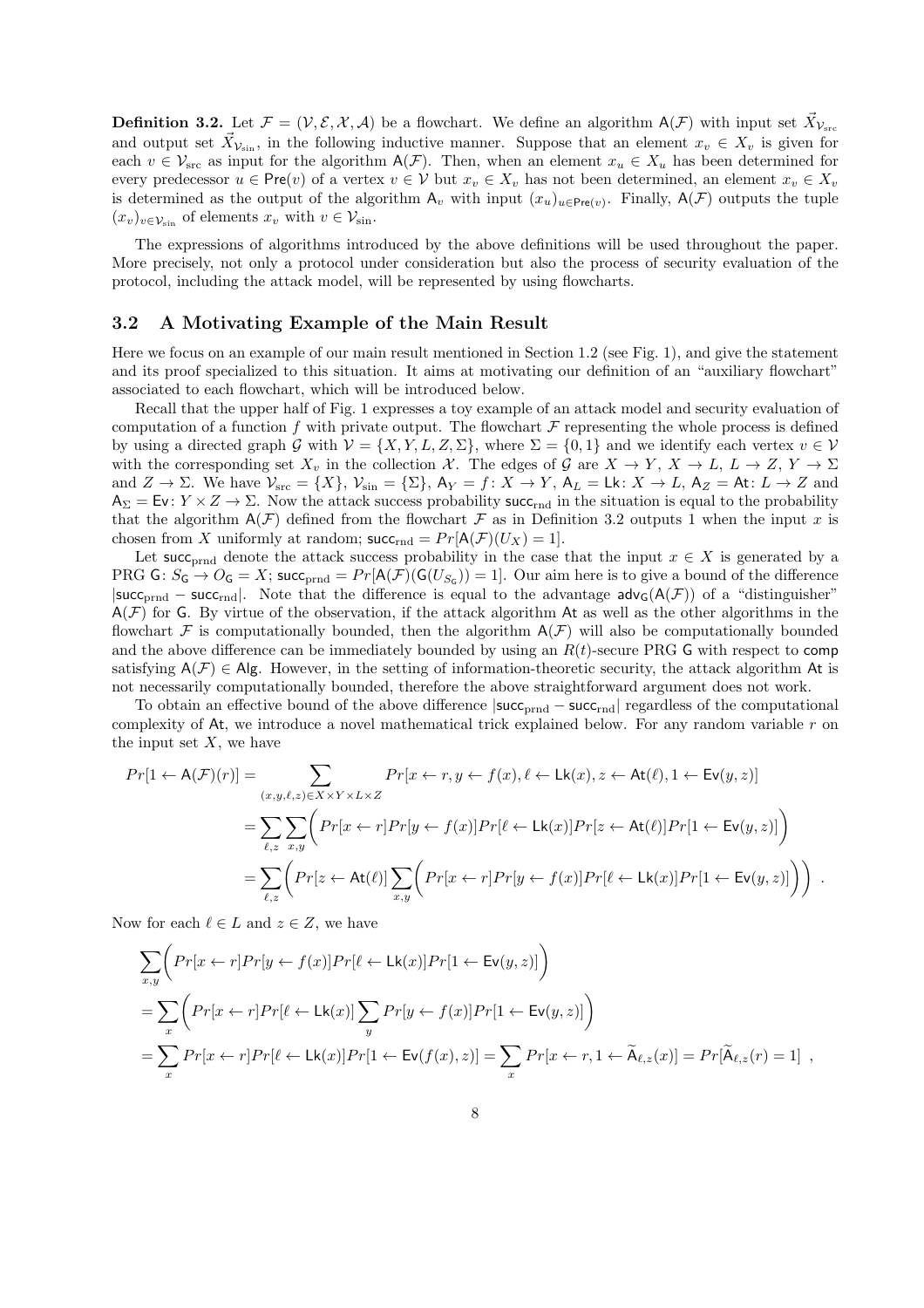where  $\widetilde{A} = \widetilde{A}_{\ell,z}$  is the algorithm defined in (1). This implies that

$$
Pr[1 \leftarrow A(\mathcal{F})(r)] = \sum_{\ell,z} Pr[z \leftarrow At(\ell)] Pr[\widetilde{A}_{\ell,z}(r) = 1],
$$

therefore by triangle inequality, we have

$$
|\mathsf{succ}_{\text{prnd}} - \mathsf{succ}_{\text{rnd}}| = |Pr[\mathsf{A}(\mathcal{F})(U_{S_{\mathsf{G}}})) = 1] - Pr[\mathsf{A}(\mathcal{F})(\mathsf{G}(U_X) = 1]| \le \sum_{\ell,z} Pr[z \leftarrow \mathsf{At}(\ell)] \mathsf{adv}_{\mathsf{G}}(\widetilde{\mathsf{A}}_{\ell,z}) \enspace .
$$

Here the auxiliary algorithm  $\widetilde{A}_{\ell,z}$  is regarded as a distinguisher for G. An important fact is that *the distinguisher*  $\tilde{A}_{\ell,z}$  *for* G *is no longer relevant to the attack algorithm* At, therefore its advantage can be effectively bounded *even if the attack algorithm* At *has unbounded computational complexity*.

If the PRG G is  $R(t)$ -secure with respect to comp and we have  $A_{\ell,z} \in \mathsf{Alg}$  and the quantities comp( $A_{\ell,z}$ ) have a common upper bound *T* for all  $\ell \in L$  and  $z \in Z$ , then the advantages  $\text{adv}_{G}(\tilde{A}_{\ell,z})$  also have a common upper bound  $R(T)$ , therefore

$$
|\text{succ}_{\text{prnd}} - \text{succ}_{\text{rnd}}| \leq R(T) \sum_{\ell, z} Pr[z \leftarrow \text{At}(\ell)] = R(T) \sum_{\ell} 1 = |L| \cdot R(T) .
$$

We emphasize again that the resulting bound for the difference  $|succ_{prnd} - succ_{rnd}|$  is not relevant to the computational complexity of the attack algorithm At (on the other hand, the bound depends on the size *|L|* of the input set *L* of the attack algorithm At, therefore *L* should be sufficiently small in order to make the bound effective).

The above auxiliary algorithms  $A_{\ell,z}$  are also expressed by using flowcharts in the following manner. For each  $x \in X$ , we have

$$
Pr[1 \leftarrow \widetilde{\mathsf{A}}_{\ell,z}(x)] = Pr[\ell \leftarrow \mathsf{Lk}(x)] Pr[1 \leftarrow \mathsf{Ev}(f(x),z)] = \sum_{y} Pr[\ell \leftarrow \mathsf{Lk}(x), y \leftarrow f(x), 1 \leftarrow \mathsf{Ev}(y,z)] \enspace .
$$

Now note that the event  $\ell \leftarrow \mathsf{Lk}(x)$  is equivalent to that the output  $\ell' \in L$  of  $\mathsf{Lk}(x)$  satisfies  $\delta_{\ell}(\ell') = 1$ , where  $\delta_{\ell}: L \to \{0,1\}$  denotes an algorithm that outputs 1 if and only if the input is  $\ell$  (i.e., that computes Kronecker delta). By using this notation, we have

$$
Pr[1 \leftarrow \widetilde{A}_{\ell,z}(x)] = \sum_{y,\ell'} Pr[\ell' \leftarrow \mathsf{Lk}(x), 1 \leftarrow \delta_{\ell}(\ell'), y \leftarrow f(x), 1 \leftarrow \mathsf{Ev}(y,z)]
$$
  
= 
$$
\sum_{y,\ell',b_1,b_2} Pr[\ell' \leftarrow \mathsf{Lk}(x), b_1 \leftarrow \delta_{\ell}(\ell'), y \leftarrow f(x), b_2 \leftarrow \mathsf{Ev}(y,z), 1 \leftarrow \mathsf{AND}(b_1, b_2)]
$$

where AND denotes an algorithm that computes the logical AND of two input bits. This equality implies that  $A_{\ell,z} = A(\mathcal{F}_{\ell,z})$ , where  $\mathcal{F}_{\ell,z}$  is the flowchart corresponding to the lower half of Fig. 1. We emphasize that the resulting flowchart does not involve the attack algorithm At, which allows the algorithm  $A(\widetilde{\mathcal{F}}_{\ell,z})$  to have low computational complexity even if the attack algorithm At is computationally unbounded.

Summarizing, our novel mathematical trick is to "factor out" the (possibly computationally unbounded) attack algorithm from the original flowchart, then an upper bound for the difference of the attack success probabilities in random and pseudorandom cases can be given in terms of the advantage of a distinguisher defined by the resulting (somewhat modified) flowchart, which does no longer involve the attack algorithm. Our main result of the paper says how to construct such an auxiliary flowchart by "factoring out" the attack algorithm in more general settings.

Here we notice that the technique to evaluate the difference of random and pseudorandom cases by the preceding result of Dubrov and Ishai [11] using nb-PRGs is essentially *not* effective in the above case. Roughly speaking, an nb-PRG G is a PRG such that, even if the output set of a distinguisher D for G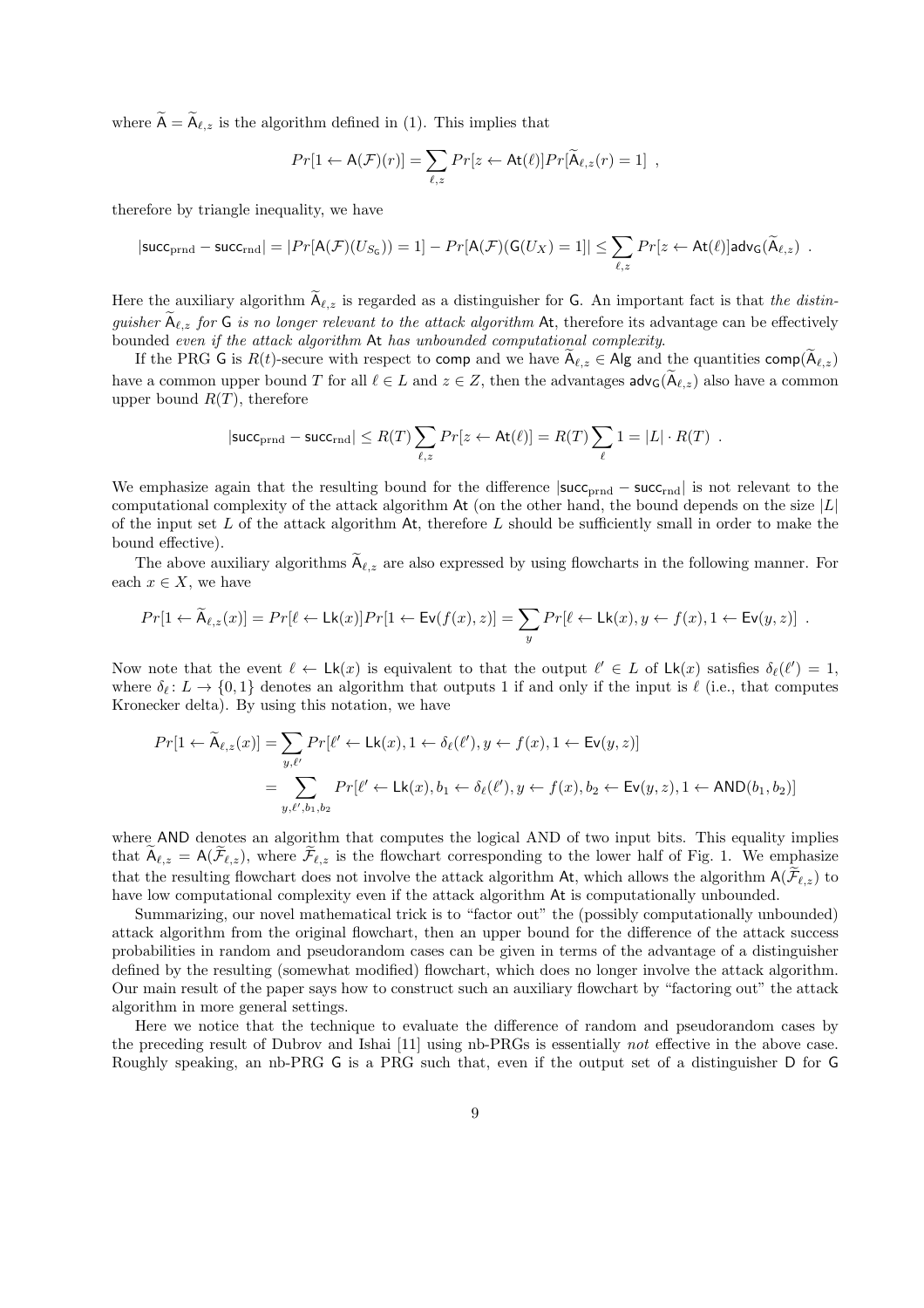is not *{*0*,* 1*}* (i.e., D outputs more than one bits), the statistical distance of the output distributions of D between random and pseudorandom cases is effectively bounded provided the output set of D is not too large. To apply their randomness reduction technique using the nb-PRG G, first we replace the uniform random variable on X with the output of  $\mathsf{G}$ , and then we must find a decomposition of the algorithm  $\mathsf{A}(\mathcal{F})$ of the form A(*F*) = A *◦* D such that A may have unbounded complexity but D has bounded complexity and output set of bounded size. (If such a decomposition is found, then the output distributions of D, hence those of  $A(\mathcal{F})$ , in random and pseudorandom cases have a sufficiently small statistical distance, as desired.) However, in the case of Fig. 1 it is essentially impossible to find such a decomposition of  $\mathcal{A}(\mathcal{F})$ . Indeed, the possible choices of the efficient D are the followings:  $D = f \times L$ **k** :  $X \to Y \times L$ , or  $D : X \to X$  (the latter being trivial). In any case, the output set of D includes either *X* or *Y* , which should not be too small to make the original function  $f: X \to Y$  secure in the random case (if X or Y is too small, then the success probability to guess the output  $f(x)$  of  $f$  cannot be negligibly small). Hence the preceding technique in [11] is not effective for this example, which means that our result improves the preceding result significantly.

### **3.3 Definition of the Auxiliary Flowcharts**

From now, we give a generalization of the construction of auxiliary flowcharts  $\widetilde{\mathcal{F}}_{\ell,z}$  associated to a flowchart  $\mathcal F$ in the previous example. We suppose that a flowchart *F* under consideration satisfies that  $X_v = \Sigma = \{0, 1\}$ for every  $v \in \mathcal{V}_{\text{sin}}$  (note that the example discussed in Section 3.2 satisfies the requirement). Moreover, we specify a subset  $U \subset V \setminus V_{\text{src}}$  and a source  $v_0 \in V_{\text{src}}$  of the directed graph *G* underlying the flowchart *F*. Here, a choice of  $v_0$  intuitively means that we evaluate the difference of some behavior of the algorithm  $A(F)$ between the case that a part of the input is chosen from  $X_{v_0}$  uniformly at random and the case that it is chosen from  $X_{v_0}$  by using a PRG, where the way to choose the remaining part of the input is not changed (in the example in Section 3.2,  $v_0$  corresponds to the set X). On the other hand, a choice of *U* intuitively means that every algorithm  $A_v$  with  $v \in \mathcal{U}$  will be "factored out" from  $\mathcal F$  to make the auxiliary flowcharts, therefore these algorithms  $A_v$  may have unbounded computational complexity (in the example in Section 3.2, *U* consists of the vertex corresponding to the set *Z*).

We need some more definitions. First, let  $V'$  be the set of all  $v \in V$  such that there is a path  $(v_0 \to v_1 \to v_2 \to v_1 \to v_2 \to v_2 \to v_1 \to v_2 \to v_2 \to v_2 \to v_1 \to v_2 \to v_2 \to v_2 \to v_1 \to v_2 \to v_2 \to v_2 \to v_2 \to v_1 \to v_2 \to v_2 \to v_2 \to v_1 \to v_$  $\cdots \rightarrow v_k = v$  in G from  $v_0$  to *v* which does not contain any vertex belonging to U. By the definition, we have  $U \cap V' = \emptyset$  and the restriction of  $\mathcal G$  to the vertex subset  $V'$  has  $v_0$  as the unique source (in particular,  $V' \cap V_{\text{src}} = \{v_0\}$ . Intuitively, any vertex in *V* not belonging to *V'* will not be affected by the change of the way to choose an element of  $X_{v_0}$ . Now we define

$$
\mathcal{U}' = \{ v \in \mathcal{V}' \mid v \in \text{Pre}(u) \text{ for some } u \in \mathcal{U} \},
$$
  

$$
\mathcal{U}'' = \{ v \in \mathcal{V} \setminus \mathcal{V}' \mid v \in \text{Pre}(u) \text{ for some } u \in \mathcal{V}' \}.
$$

In the example in Section 3.2, the set  $V'$  consists of the vertices other than  $Z, U'$  consists of  $L$  and  $U''$ consists of *Z* (see below for a more "generic" example).

Recall that in the construction of an auxiliary flowchart in the example in Section 3.2, the output set *Z* of At was replaced with a singleton  $\{z\}$  for an arbitrary element  $z \in Z$ , while the input set *L* of At was followed by a Kronecker delta algorithm  $\delta_{\ell}$  with an arbitrary element  $\ell \in L$ . Then two output sets  $\Sigma = \{0,1\}$  were combined by the logical AND function to make the sink unique in the resulting flowchart. We give a generalization of the construction. First, we introduce a symbol  $v_u$  for each  $u \in \mathcal{U}'$ , and put  $U' = \{v_u \mid u \in U'\}$  which will corresponds to the output sets of the Kronecker delta algorithms. Secondly, we introduce another symbol *v<sup>∗</sup>* that will be the unique sink of the resulting directed graph. Now the new vertex set  $V$  is defined by

$$
\widetilde{\mathcal{V}} = \mathcal{V}' \sqcup \mathcal{U}'' \sqcup \widetilde{\mathcal{U}'} \sqcup \{v_*\} ,
$$

where  $\Box$  denotes the disjoint union. The new edge set  $\widetilde{\mathcal{E}}$  is defined by

$$
\widetilde{\mathcal{E}} = \{ e = (v_1 \to v_2) \in \mathcal{E} \mid v_1 \in \mathcal{V}' \cup \mathcal{U}'', v_2 \in \mathcal{V}' \}
$$
  

$$
\Box \{ e_u = (u \to v_u) \mid u \in \mathcal{U}' \} \Box \{ e'_v = (v \to v_*) \mid v \in (\mathcal{V}' \cap \mathcal{V}_{\sin}) \cup \widetilde{\mathcal{U}'} \} .
$$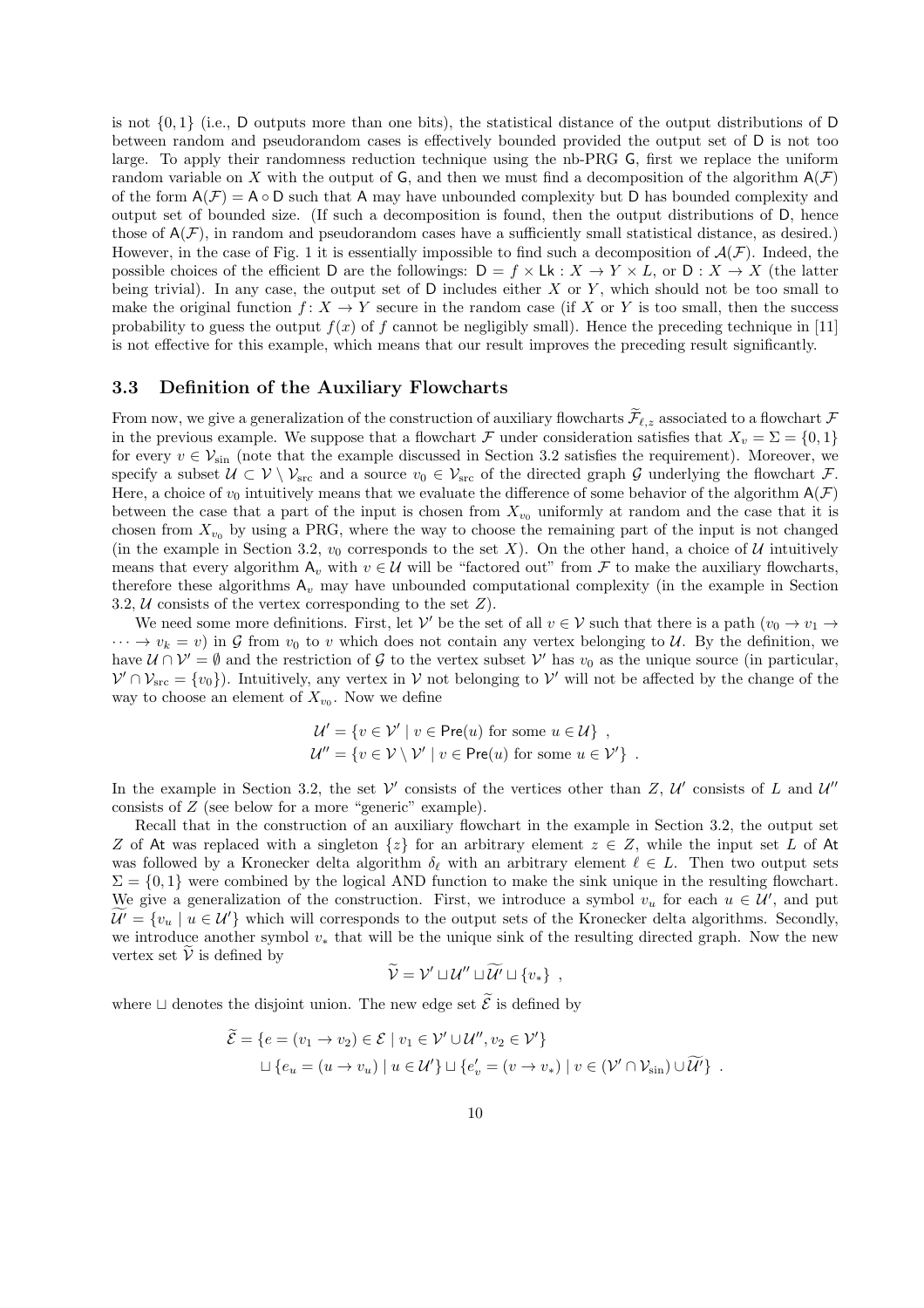We define a new directed graph  $\widetilde{\mathcal{G}}$  by the pair  $(\widetilde{\mathcal{V}}, \widetilde{\mathcal{E}})$ . A direct argument shows that  $\widetilde{\mathcal{G}}$  has the source set  $\widetilde{\mathcal{V}}_{\rm src} = \{v_0\} \cup \mathcal{U}''$  and the unique sink  $v_*$ , and we have  $\mathsf{Pre}_{\mathcal{G}}(v) \subset \mathcal{V}' \cup \mathcal{U}''$  and  $\mathsf{Pre}_{\widetilde{\mathcal{G}}}(v) = \mathsf{Pre}_{\mathcal{G}}(v)$  for every *v ∈ V′* .

The construction of the remaining components of the new flowchart depends on a collection  $(a_v)_v$  of specified elements  $a_v \in X_v$  for  $v \in \mathcal{U}' \cup \mathcal{U}''$ . First we define the sets  $\widetilde{X}_v$  for  $v \in \widetilde{\mathcal{V}}$  in the following manner: We put  $\widetilde{X}_v = X_v$  for each  $v \in \mathcal{V}'$ ,  $\widetilde{X}_v = \{a_v\}$  for each  $v \in \mathcal{U}''$ , and  $\widetilde{X}_v = \Sigma = \{0,1\}$  for each  $v \in \widetilde{\mathcal{U}'} \cup \{v_*\}.$ Secondly, for each  $v \in V' \setminus \{v_0\}$ , let  $A_v$  be the same algorithm as  $A_v$  but each component of its input chosen from the set  $X_u$  with  $u \in \text{Pre}_{\mathcal{G}}(v) \cap \mathcal{U}''$  (if exists) is specialized to the constant value  $a_u \in \tilde{X}_u$ ). For each  $v_u \in \widetilde{\mathcal{U}'}$  (where  $u \in \mathcal{U}'$ ), we put  $\widetilde{A}_{v_u} = \delta_{a_u} : \widetilde{X}_u \to \Sigma$  where  $\delta_{a_u}$  is the Kronecker delta algorithm associated to the element  $a_u$  as in Section 3.2. Finally, for the remaining non-source vertex  $v_*$  of  $\widetilde{G}$ , let  $\widetilde{A}_{v_*}$  be an algorithm, with input taken from the product of the sets  $\tilde{X}_v = \Sigma$  over  $v \in (\mathcal{V}' \cap \mathcal{V}_{\sin}) \cup \mathcal{U}'$ , that outputs 1 if all components of the input are 1 and outputs 0 otherwise (i.e., the logical AND operation). Thus the new flowchart  $\widetilde{\mathcal{F}} = (\widetilde{\mathcal{V}}, \widetilde{\mathcal{E}}, \widetilde{\mathcal{X}}, \widetilde{\mathcal{A}})$  is defined, where  $\widetilde{\mathcal{X}} = (\widetilde{X}_v)_v$  and  $\widetilde{\mathcal{A}} = (\widetilde{A}_v)_v$ . One can verify that in the example in Section 3.2, our definition of  $\widetilde{\mathcal{F}}$  coincides with  $\widetilde{\mathcal{F}}_{\ell,z}$  by setting  $a_L = \ell$  and  $a_Z = z$ . Note that for the algorithm  $A(\tilde{\mathcal{F}})$ , all of the components  $x_v$  of the input  $(x_v)_{v \in \{v_0\} \cup \mathcal{U}'}$  other than  $x_{v_0}$  are specialized to the constant values  $a_v$ , therefore  $A(\tilde{F})$  essentially has input set  $\tilde{X}_{v_0} = X_{v_0}$  and output set  $\tilde{X}_{v_*} = \Sigma$  (i.e., we can regard  $A(F)$  as a distinguisher for a PRG used for generating an element of  $X_{v_0}$ ).

Here we give an example to help understanding of the above construction. The upper half of Fig. 3 shows an example of a "generic" flowchart *F*, where  $\Sigma_k$  denotes a copy of  $\Sigma = \{0,1\}$ . For simplicity, here we identify each vertex *v* of the graph with the corresponding set  $X<sub>v</sub>$ ; the same identification will be applied to other cases as well, unless some ambiguity occurs. We put  $v_0 = X_1$ . In the figure, the three circled arrows signify that the corresponding algorithms may have unbounded computational complexity (which should be "factored out" to construct an auxiliary flowchart). Hence we let  $U$  consist of the terminal vertices of the circled arrows;  $\mathcal{U} = \{X_7, X_{11}\}.$  Then by the definition, we have

$$
\mathcal{V}' = \{X_1, X_3, X_6, X_8, X_{12}, \Sigma_2\}, \mathcal{U}' = \{X_3, X_8\}, \mathcal{U}'' = \{X_7, X_9, X_{10}\}.
$$

Let the symbols  $v_{X_3}$  and  $v_{X_8}$  correspond to the sets  $\Sigma_3$  and  $\Sigma_4$ , respectively, therefore  $\mathcal{U}'$  is identified with  ${\Sigma_3, \Sigma_4}$ . On the other hand, let the symbol  $v_*$  correspond to the set  $\Sigma_5$ .

To obtain the edges of  $\mathcal{G}$ , we start with the subgraph of  $\mathcal{G}$  restricted to the vertex subset  $\mathcal{V}'$ , and we add the arrows in  $\mathcal G$  from a vertex in  $\mathcal U''$  to a vertex in  $\mathcal V'$  (three arrows in total), the arrows from some  $u \in \mathcal U'$ to  $v_u \in \mathcal{U}'$  (two arrows in total), and the arrows from some vertex in  $(\mathcal{V}' \cap \mathcal{V}_{\sin}) \cup \mathcal{U}'$  to  $v_*$  (three arrows in total). Thus we obtain the flowchart  $\widetilde{\mathcal{F}}$  as in the lower half of Fig. 3, where (according to the definition) each set  $X_v$  ( $v \in \mathcal{U}''$ ) in the flowchart *F* is replaced with a singleton  $\{a_v\}$  for a specified element  $a_v \in X_v$ . As mentioned above, the corresponding algorithm  $A(F)$  is essentially an algorithm with input set  $X_1$  and output set  $\Sigma_5 = \Sigma$ .

#### **3.4 Main Theorem**

From now, we present our main theorem formally by using the above definitions. Here we introduce some notations. Given a flowchart *F* and a collection  $\mathcal{R} = (r_v)_{v \in \mathcal{V}_{src}}$  of random variables  $r_v$  on the sets  $X_v$  $(v \in V_{\rm src})$ , let  $A(F)(R)$  denote the output distribution of the algorithm  $A(F)$  with input given by the random variables  $r_v$  ( $v \in V_{\rm src}$ ). Let 1 denote a collection of copies of  $1 \in \Sigma$ . Then our main theorem is described as follows:

**Theorem 3.1.** *Let* comp : Alg  $\rightarrow \mathbb{R}_{\geq 0}$  *be a complexity measure. Let F be a flowchart such that*  $X_v = \Sigma$  = *{*0*,* 1*} for every v* ∈  $V_{\rm sin}$ *. Let U* ⊂  $V \setminus V_{\rm src}$  *and*  $v_0 \in V_{\rm src}$ *. Let* **G** :  $S$ **G**  $\rightarrow X_{v_0}$  *be a PRG with output set*  $O_{\mathsf{G}} = X_{v_0}$ . Let  $\mathcal{R}_{\text{rnd}} = (r_v)_{v \in \mathcal{V}_{\text{src}}}$  be a collection of random variables  $r_v$  on  $X_v$  ( $v \in \mathcal{V}_{\text{src}}$ ) such that  $r_{v_0}$ *is uniformly random, and let*  $\mathcal{R}_{prnd} = (r'_v)_{v \in \mathcal{V}_{src}}$  *be obtained from*  $\mathcal{R}_{rnd}$  *by replacing*  $r_{v_0}$  *with the random variable*  $r'_{v_0}$  given by the output of G for uniformly random seeds. Assume that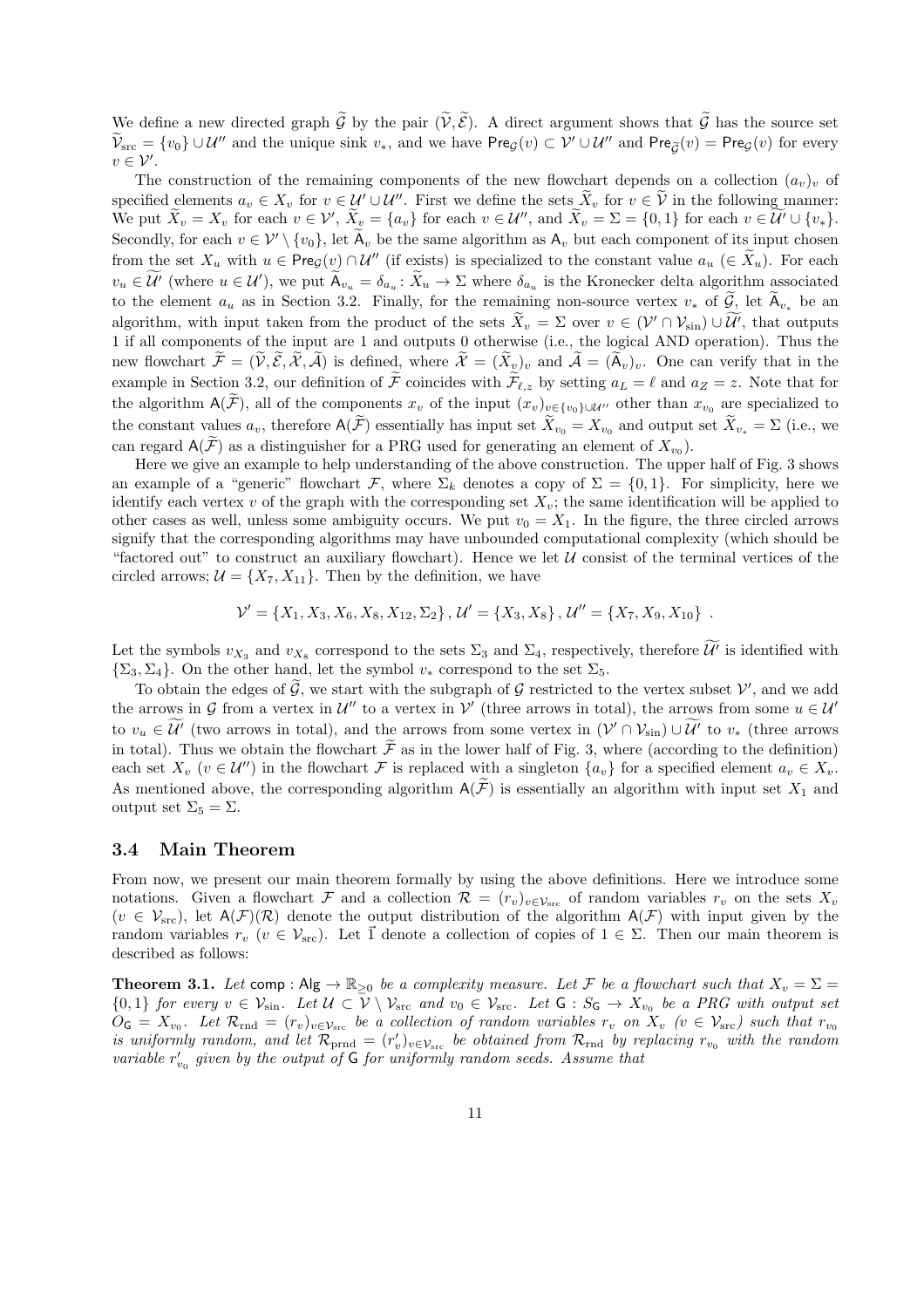

Figure 3: Example of "generic" flowchart and its auxiliary flowchart

- *•* G *is R*(*t*)*-secure with respect to* comp*,*
- there exists a constant  $T > 0$  such that for every collection of elements  $a_v \in X_v$  for  $v \in U' \cup U''$ , *the corresponding flowchart*  $\widetilde{\mathcal{F}}$  *satisfies that*  $A(\widetilde{\mathcal{F}}) \in Alg$  *and*  $comp(A(\widetilde{\mathcal{F}})) \leq T$  *(see Section 3.3 for the definition of*  $\overline{\mathcal{F}}$  *and choices of*  $\mathcal{U}'$  *and*  $\mathcal{U}''$ *)*.

*Then we have*

$$
|Pr[\vec{1} \leftarrow A(\mathcal{F})(\mathcal{R}_{\text{rnd}})] - Pr[\vec{1} \leftarrow A(\mathcal{F})(\mathcal{R}_{\text{prnd}})]| \leq \left(\prod_{v \in \mathcal{U}'} |X_v|\right) R(T) .
$$

*Proof.* Given elements  $a_v$  of  $X_v$  ( $v \in \mathcal{U}'$ ), we define an algorithm A' with input set  $\vec{X}_{\mathcal{V}_{\text{src}}\setminus{\{v_0\}}}$  and output set  $\vec{X}_{\mathcal{U}''\cup(\mathcal{V}_{\sin} \setminus \mathcal{V}')}$  in the following inductive manner:

- 1. Set  $(x_v)_{v \in \mathcal{V}_{src} \setminus \{v_0\}}$  to be the given input for A'.
- 2. For each  $v \in \mathcal{U}'$ , set  $x_v = a_v$ .
- 3. If  $v \in V \setminus V'$  and  $x_u$  has been determined for every  $u \in \text{Pre}_{\mathcal{G}}(v)$  but  $x_v$  has not been determined, then set  $x_v \leftarrow A_v((x_u)_{u \in \text{Pre}_{\mathcal{G}}(v)})$ . Repeat the process until  $x_v$  is determined for every  $v \in \mathcal{V} \setminus \mathcal{V}'$ .
- 4. Finally, output  $(x_v)_{v \in \mathcal{U}'' \cup (\mathcal{V}_{\sin} \setminus \mathcal{V}')}$ .

Note that  $x_v$  is determined for every  $v \in V \setminus V'$  by repeating the process in Step 3. Indeed, assume contrary that some  $x_v$  cannot be determined, and we choose such a  $v \in V \setminus V'$  that is closest to sources in  $\mathcal{G}$ . Then we have  $\text{Pre}_{\mathcal{G}}(v) \subset (\mathcal{V} \setminus \mathcal{V}') \cup \mathcal{U}'$ , therefore every  $x_u$  with  $u \in \text{Pre}_{\mathcal{G}}(v)$  can be determined by the choice of *v*, while *x<sup>v</sup>* cannot be determined. This is a contradiction. Hence every *x<sup>v</sup>* is determined, therefore the algorithm A *′* is well-defined (it is shown by induction that the calculation of the elements *x<sup>v</sup>* is independent of the order of choices of vertices *v*). Let  $\mathcal{R}'$  be the collection of random variables obtained by removing  $r_{v_0}$  from  $\mathcal{R}_{\text{rnd}}$ , or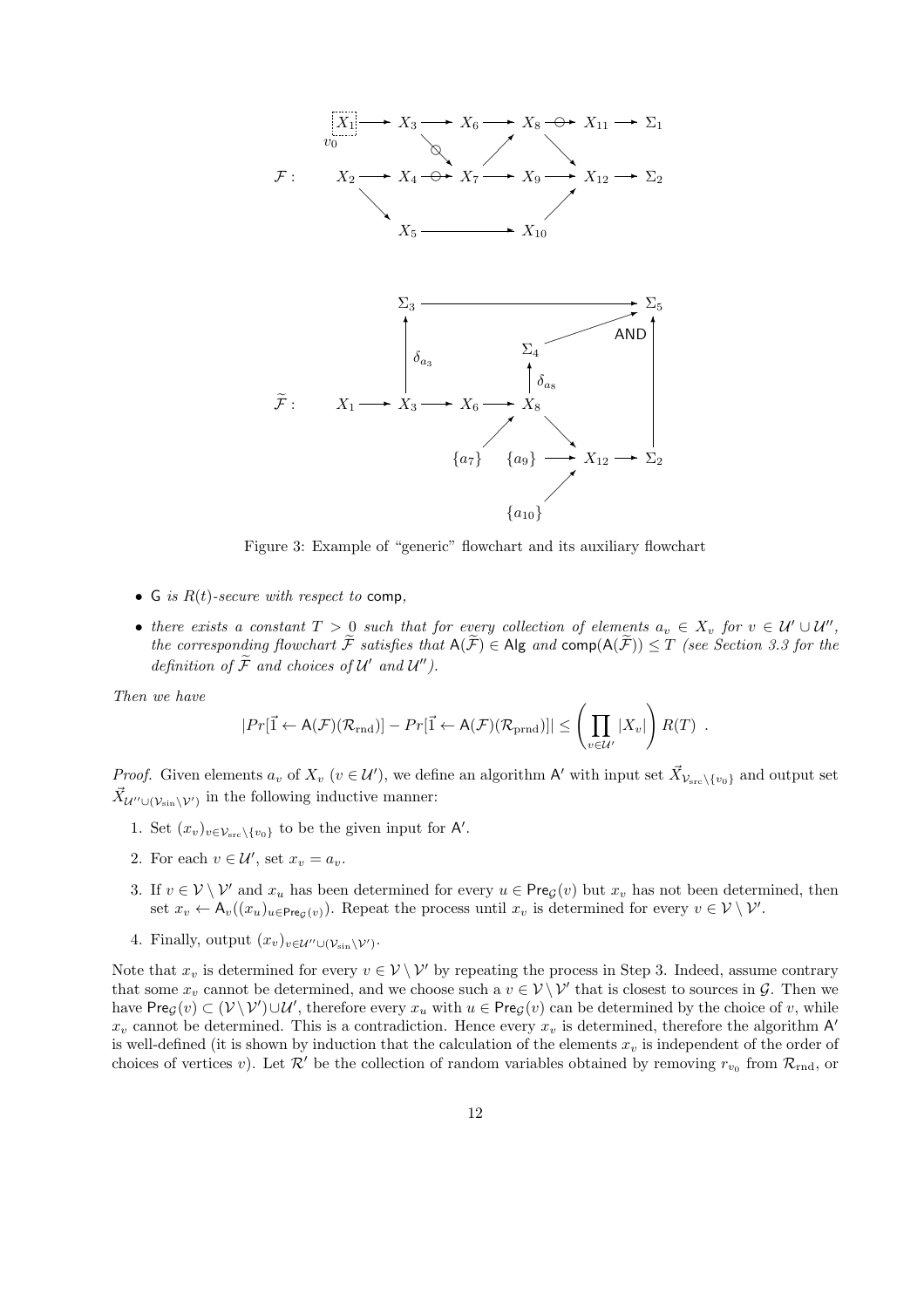equivalently, by removing  $r'_{v_0}$  from  $\mathcal{R}_{prnd}$ ; namely  $\mathcal{R}' = (r_v)_{v \in \mathcal{V}_{src} \setminus \{v_0\}}$ . We define a probability distribution  $A'(\mathcal{R}')$  over  $\vec{X}_{\mathcal{U}''}$  in the same way as  $A(\mathcal{F})(\mathcal{R}_{\text{rnd}})$  and  $A(\mathcal{F})(\mathcal{R}_{\text{prnd}})$ .

For simplicity, given elements  $a_v, x_v$   $(v \in V)$ , we write  $\vec{a}_{\rightarrow v} = (a_u)_{u \in \text{Pre}_{\mathcal{G}}(v)}$  and  $\vec{x}_{\rightarrow v} = (x_u)_{u \in \text{Pre}_{\mathcal{G}}(v)}$ for  $v \in \mathcal{V}$ ;  $p_v = Pr[a_v \leftarrow r_v]$  and  $p'_v = Pr[x_v \leftarrow r_v]$  for  $v \in \mathcal{V}_{\rm src}$ ; and  $p_v = Pr[a_v \leftarrow A_v(\vec{a}_{\rightarrow v})]$  and  $p'_v = Pr[x_v \leftarrow A_v(\vec{x}_{\rightarrow v})]$  for  $v \in V \setminus \mathcal{V}_{\rm src}$ . Put  $\mathcal{Z}_1 = \mathcal{V}' \cup \mathcal{U}'' \cup \mathcal{V}_{\rm sin}$ . Then by the definition of  $A(\mathcal{F})(\mathcal{R}_{\rm rnd})$ , we have

$$
Pr[\vec{1} \leftarrow A(\mathcal{F})(\mathcal{R}_{rnd})] = \sum_{\substack{(a_v)_{v \in \mathcal{V}} \in \vec{X}_{\mathcal{V}} \\ (a_v)_{v \in \mathcal{V}_{sin}} = \vec{1}}} \prod_{v \in \mathcal{V}} p_v = \sum_{\substack{(a_v)_{v \in \mathcal{Z}_1} \\ (a_v)_{v \in \mathcal{V}_{sin}} = \vec{1}}} \sum_{\substack{(a_v)_{v \in \mathcal{V}} \in \mathcal{Z}_1}} \prod_{v \in \mathcal{V}} p_v.
$$

By factoring out some terms, the last value is equal to

$$
\sum_{\substack{(a_v)_{v \in \mathcal{Z}_1} \ (a_v)_{v \in \mathcal{V}_{\text{sin}}}} \left( \prod_{v \in \mathcal{V}'} p_v \sum_{\substack{(a_v)_{v \in \mathcal{V} \setminus \mathcal{Z}_1}} \prod_{v \in \mathcal{V} \setminus \mathcal{V}'} p_v \right)} (2)
$$

(note that  $\text{Pre}_{\mathcal{G}}(v) \subset \mathcal{V}' \cup \mathcal{U}''$  for every  $v \in \mathcal{V}' \setminus \{v_0\}$ , therefore the terms  $p_v$  with  $v \in \mathcal{V}'$  can indeed be factored out).

We would like to calculate the sum in the parenthesis in (2) for given elements  $a_v \in X_v$  ( $v \in \mathcal{Z}_1$ ). First, note that  $\textsf{Pre}_\mathcal{G}(v) \subset (\mathcal{V} \setminus \mathcal{V}') \cup \mathcal{U}'$  for every  $v \in \mathcal{V} \setminus \mathcal{V}'$ , therefore the values  $p_v$  in the sum depend on the elements  $a_u$   $(u \in (\mathcal{V} \setminus \mathcal{V}') \cup \mathcal{U}'$ . Secondly, we have

$$
((\mathcal{V}\setminus \mathcal{V}')\cup \mathcal{U}')\setminus (\mathcal{V}\setminus \mathcal{Z}_1)=(\mathcal{V}\setminus \mathcal{V}')\cup \mathcal{U}')\cap \mathcal{Z}_1=(\mathcal{Z}_1\setminus \mathcal{V}')\cup (\mathcal{U}'\cap \mathcal{Z}_1)=\mathcal{Z}_2,
$$

*where*  $\mathcal{Z}_2 = \mathcal{U}' \sqcup \mathcal{U}'' \sqcup (\mathcal{V}_{\sin} \setminus \mathcal{V}')$  (disjoint union). Hence, given elements  $a_v \in X_v$  ( $v \in \mathcal{Z}_1$ ), we have

$$
\sum_{(a_v)_{v \in V \setminus Z_1}} \prod_{v \in V \setminus V'} p_v = \sum_{(x_v)_{v \in (V \setminus V') \cup U'}} \prod_{v \in V \setminus V'} p'_v
$$
\n
$$
= \sum_{(x_v)_{v \in (V \setminus V') \cup U'}} Pr[(x_v)_{v \in V_{src} \setminus \{v_0\}} \leftarrow \mathcal{R}', x_v \leftarrow A_v(\vec{x}_{\to v}) \ (\forall v \in V \setminus (\mathcal{V}' \cup \mathcal{V}_{src})), x_v = a_v \ (\forall v \in \mathcal{Z}_2 \setminus \mathcal{U}') \ .
$$
\n
$$
x_v = a_v \ (\forall v \in \mathcal{U}')
$$

By the definition of A *′* , the last value is equal to

$$
\sum_{(x_v)_{v \in \mathcal{V}_{\text{src}}\backslash\{v_0\}}} Pr[(x_v)_{v \in \mathcal{V}_{\text{src}}\backslash\{v_0\}} \leftarrow \mathcal{R}', (a_v)_{v \in \mathcal{Z}_2\backslash\mathcal{U}'} \leftarrow A'((x_v)_{v \in \mathcal{V}_{\text{src}}\backslash\{v_0\}})] = Pr[(a_v)_{v \in \mathcal{Z}_2\backslash\mathcal{U}'} \leftarrow A'(\mathcal{R}')] ,
$$

where the algorithm  $A'$  is corresponding to the given elements  $a_v \in X_v$  ( $v \in U'$ ). By substituting the above equality for (2), we have

$$
Pr[\vec{1} \leftarrow A(\mathcal{F})(\mathcal{R}_{rnd})] = \sum_{\substack{(a_v)_{v \in \mathcal{Z}_1} \ (a_v)_{v \in \mathcal{V}_{sin} = \vec{1} \\ (a_v)_{v \in \mathcal{V}_{sin} = \vec{1}}}} \prod_{v \in \mathcal{V}'} p_v \cdot Pr[(a_v)_{v \in \mathcal{Z}_2 \setminus \mathcal{U}'} \leftarrow A'(\mathcal{R}')] \sum_{\substack{(a_v)_{v \in \mathcal{Z}_3} \ (a_v)_{v \in \mathcal{V}_{sin} = \vec{1} }} \prod_{\substack{(a_v)_{v \in \mathcal{V}_{sin} = \vec{1} }}(a_v)_{v \in \mathcal{V}_{sin} = \vec{1} }} (Pr[(a_v)_{v \in \mathcal{Z}_2 \setminus \mathcal{U}'} \leftarrow A'(\mathcal{R}')] \sum_{\substack{(a_v)_{v \in \mathcal{Z}_4} \ v \in \mathcal{V}'}(a_v)_{v \in \mathcal{V}_{sin} = \vec{1} }} (3)
$$
\n(3)

where  $\mathcal{Z}_3 = \mathcal{U}' \cup \mathcal{U}'' \cup \mathcal{V}_{\sin}$  and  $\mathcal{Z}_4 = \mathcal{V}' \setminus (\mathcal{U}' \cup \mathcal{V}_{\sin})$  (note that  $\mathcal{Z}_1 \setminus \mathcal{Z}_3 = \mathcal{Z}_4$ ).

Now we would like to calculate the sum in the parenthesis in the right-hand side of (3) for given elements  $a_v \in X_v$   $(v \in \mathcal{Z}_3)$  such that  $a_v = 1$  for all  $v \in \mathcal{V}' \cap \mathcal{V}_{\sin}$ . First, note that  $\mathsf{Pre}_{\mathcal{G}}(v) \subset \mathcal{V}' \cup \mathcal{U}''$  for every  $v \in \mathcal{V}'$ , therefore the values  $p_v$  in the sum depend on the elements  $a_u$  ( $u \in V' \cup U''$ ). Secondly, we have

$$
(\mathcal{V}' \cup \mathcal{U}'') \setminus \mathcal{Z}_4 = (\mathcal{V}' \setminus \mathcal{Z}_4) \cup (\mathcal{U}'' \setminus \mathcal{Z}_4) = (\mathcal{V}' \cap (\mathcal{U}' \cup \mathcal{V}_\text{sin})) \cup \mathcal{U}'' = \mathcal{U}' \sqcup (\mathcal{V}' \cap \mathcal{V}_\text{sin}) \sqcup \mathcal{U}''
$$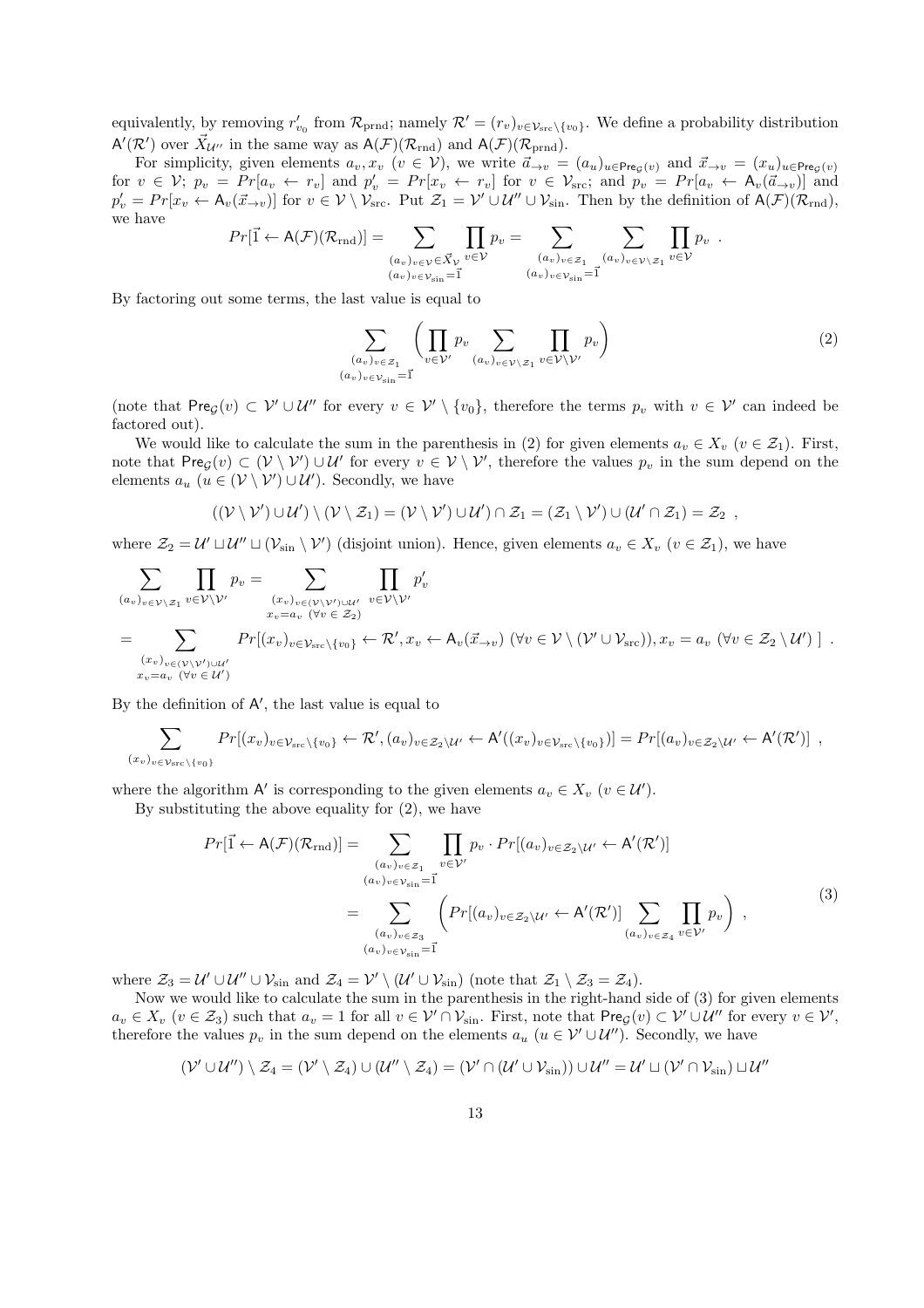(where the right-hand side is disjoint union). Hence, for given elements  $a_v \in X_v$  ( $v \in \mathcal{Z}_3$ ) such that  $a_v = 1$ for all  $v \in \mathcal{V}' \cap \mathcal{V}_{\sin}$ , we have

$$
\sum_{(a_v)_{v \in \mathcal{Z}_4}} \prod_{v \in \mathcal{V}'} p_v = \sum_{\substack{(x_v)_{v \in \mathcal{V}' \cup \mathcal{U}''} \\ (x_v)_{v \in \mathcal{V}' \cup \mathcal{U}''} \\ x_v = 1 \ (\forall v \in \mathcal{U}' \cup \mathcal{U}'' \ \forall v \in \mathcal{U}' \cup \mathcal{V}^{(n)} \}} P_r[x_{v_0} \leftarrow r_{v_0}, x_v \leftarrow A_v(\vec{x}_{\rightarrow v}) \ (\forall v \in \mathcal{V}' \setminus \{v_0\}) \ ]
$$
\n
$$
= \sum_{\substack{(x_v)_{v \in \mathcal{V}' \cup \mathcal{U}''} \\ x_v = a_v \ (\forall v \in \mathcal{U}' \cup \mathcal{V}^{(n)} \ \forall v \in \mathcal{V} \ \forall v \in \mathcal{V}' \ \forall v \in \mathcal{V}' \ \forall v \in \mathcal{V}' \ \forall v \in \mathcal{V} \ \forall v \in \mathcal{V} \ \forall v \in \mathcal{V} \ \forall v \in \mathcal{V} \ \forall v \in \mathcal{V} \ \forall v \in \mathcal{V} \ \forall v \in \mathcal{V} \ \forall v \in \mathcal{V} \ \forall v \in \mathcal{V} \ \forall v \in \mathcal{V} \ \forall v \in \mathcal{V} \ \forall v \in \mathcal{V} \ \forall v \in \mathcal{V} \ \forall v \in \mathcal{V} \ \forall v \in \mathcal{V} \ \forall v \in \mathcal{V} \ \forall v \in \mathcal{V} \ \forall v \in \mathcal{V} \ \forall v \in \mathcal{V} \ \forall v \in \mathcal{V} \ \forall v \in \mathcal{V} \ \forall v \in \mathcal{V} \ \forall v \in \mathcal{V} \ \forall v \in \mathcal{V} \ \forall v \in \mathcal{V} \ \forall v \in \mathcal{V} \ \forall v \in \mathcal{V} \ \forall v \in \mathcal{V} \ \forall v \in \mathcal{V} \ \forall v \in \mathcal{V} \ \forall v \in \mathcal{V} \ \forall v \in \mathcal{V} \ \forall v \in \mathcal{V} \ \forall v \in \mathcal{V} \ \forall v \in \mathcal{V} \ \forall v \in \mathcal{V} \ \forall v \in \mathcal{
$$

By definition of the algorithms  $\delta_{a_v}$ , the last row is equal to

$$
\sum_{\substack{(x_v)_{v \in \mathcal{V}' \cup \mathcal{U}''} \\ x_v = a_v \ (\forall v \in \mathcal{U}'')} } Pr[x_{v_0} \leftarrow r_{v_0}, x_v \leftarrow A_v(\vec{x}_{\rightarrow v}) \ (\forall v \in \mathcal{V}' \setminus \{v_0\}), \ \delta_{a_v}(x_v) = 1 \ (\forall v \in \mathcal{U}'), x_v = 1 \ (\forall v \in \mathcal{V}' \cap \mathcal{V}_{\sin}) \ .
$$

Moreover, by the definition of  $\widetilde{\mathcal{F}}$ , the last value is equal to

$$
\sum_{x_{v_0}\in X_{v_0}} Pr[x_{v_0} \leftarrow r_{v_0}, 1 \leftarrow A(\widetilde{\mathcal{F}})(x_{v_0})] = Pr[1 \leftarrow A(\widetilde{\mathcal{F}})(r_{v_0})],
$$

where the flowchart  $\widetilde{\mathcal{F}}$  is corresponding to the given elements  $a_v \in X_v$  ( $v \in \mathcal{U}' \cup \mathcal{U}''$ ).

By substituting the above equality for  $(3)$ , we have

$$
Pr[\vec{1} \leftarrow A(\mathcal{F})(\mathcal{R}_{rnd})] = \sum_{\substack{(a_v)_{v \in \mathcal{Z}_3} \\ (a_v)_{v \in \mathcal{V}_{sin}} = \vec{1}}} Pr[(a_v)_{v \in \mathcal{Z}_2 \setminus \mathcal{U}'} \leftarrow A'(\mathcal{R}')] Pr[1 \leftarrow A(\widetilde{\mathcal{F}})(r_{v_0})] .
$$
 (4)

The same argument for  $\mathcal{R}_{\text{prnd}}$  instead of  $\mathcal{R}_{\text{rnd}}$  implies that

$$
Pr[\vec{1} \leftarrow A(\mathcal{F})(\mathcal{R}_{prnd})] = \sum_{\substack{(a_v)_{v \in \mathcal{Z}_3} \\ (a_v)_{v \in \mathcal{V}_{\sin}} = \vec{1}}} Pr[(a_v)_{v \in \mathcal{Z}_2 \setminus \mathcal{U}'} \leftarrow A'(\mathcal{R}')] Pr[1 \leftarrow A(\widetilde{\mathcal{F}})(r'_{v_0})].
$$
\n
$$
(5)
$$

By using (4), (5) and triangle inequality, we have

$$
|Pr[\vec{1} \leftarrow A(\mathcal{F})(\mathcal{R}_{\text{rnd}})] - Pr[\vec{1} \leftarrow A(\mathcal{F})(\mathcal{R}_{\text{prnd}})]|
$$
  
\n
$$
\leq \sum_{\substack{(a_v)_{v \in \mathcal{Z}_3} \\ (a_v)_{v \in \mathcal{V}_{\text{sin}} = \vec{1}}}} \left( Pr[(a_v)_{v \in \mathcal{Z}_2 \setminus \mathcal{U}'} \leftarrow A'(\mathcal{R}')] \cdot |Pr[1 \leftarrow A(\widetilde{\mathcal{F}})(r_{v_0})] - Pr[1 \leftarrow A(\widetilde{\mathcal{F}})(r'_{v_0})]| \right) .
$$
 (6)

By the assumption, we have  $X_{v_0} = O_G$ ,  $r_{v_0} = U_{O_G}$  and  $r'_{v_0} = G(U_{S_G})$ , therefore

$$
|Pr[1 \leftarrow A(\widetilde{\mathcal{F}})(r_{v_0})] - Pr[1 \leftarrow A(\widetilde{\mathcal{F}})(r'_{v_0})]| = \mathsf{adv}_{\mathsf{G}}(A(\widetilde{\mathcal{F}}))\enspace.
$$

Since G is  $R(t)$ -secure with respect to comp, the assumption on  $\widetilde{\mathcal{F}}$  implies that

$$
\mathsf{adv}_{\mathsf{G}}(\mathsf{A}(\widetilde{\mathcal{F}})) \leq R(\mathsf{comp}(\mathsf{A}(\widetilde{\mathcal{F}}))) \leq R(T)
$$

(recall that  $R(t)$  is a non-decreasing function). By substituting these for (6), we have

$$
|Pr[\vec{1} \leftarrow A(\mathcal{F})(\mathcal{R}_{\text{rnd}})] - Pr[\vec{1} \leftarrow A(\mathcal{F})(\mathcal{R}_{\text{prnd}})]| \leq \sum_{\substack{(a_v)_{v \in \mathcal{Z}_3} \\ (a_v)_{v \in \mathcal{V}_{\text{sin}}} = \vec{1}}} Pr[(a_v)_{v \in \mathcal{Z}_2 \setminus \mathcal{U}'} \leftarrow A'(\mathcal{R}')]R(T).
$$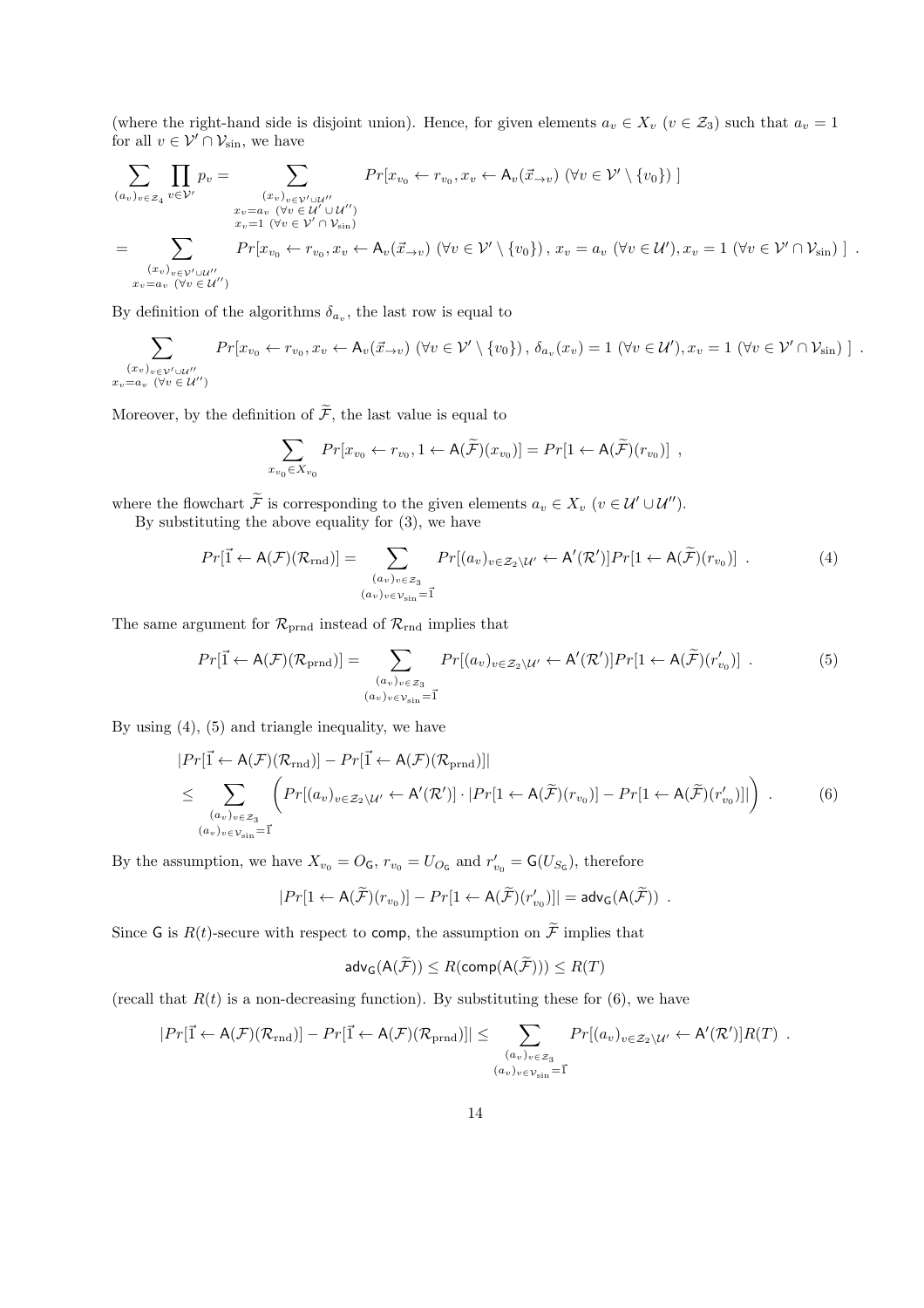Note that the value  $Pr[(a_v)_{v \in \mathcal{Z}_2 \setminus \mathcal{U}'} \leftarrow A'(\mathcal{R}')]$  in the last row does not depend on the elements  $a_v$  ( $v \in \mathcal{Z}_2$  $V' \cap V_{\sin}$ ). Since  $\mathcal{Z}_3 \setminus (V' \cap V_{\sin}) = \mathcal{Z}_2$ , the last sum is equal to

$$
\sum_{\substack{(a_v)_{v \in \mathcal{Z}_2} \ (a_v)_{v \in \mathcal{Z}_1 \setminus \mathcal{U}'}}} Pr[(a_v)_{v \in \mathcal{Z}_2 \setminus \mathcal{U}'} \leftarrow A'(\mathcal{R}')]R(T) \le \sum_{(a_v)_{v \in \mathcal{Z}_2}} Pr[(a_v)_{v \in \mathcal{Z}_2 \setminus \mathcal{U}'} \leftarrow A'(\mathcal{R}')]R(T)
$$
\n
$$
= \sum_{(a_v)_{v \in \mathcal{U}'}} \left( R(T) \sum_{(a_v)_{v \in \mathcal{Z}_2 \setminus \mathcal{U}'}} Pr[(a_v)_{v \in \mathcal{Z}_2 \setminus \mathcal{U}'} \leftarrow A'(\mathcal{R}')] \right) .
$$

By using the relation

$$
\sum_{(a_v)_{v\in \mathcal{Z}_2\backslash \mathcal{U}'}} \Pr[(a_v)_{v\in \mathcal{Z}_2\backslash \mathcal{U}'} \leftarrow \mathsf{A}'(\mathcal{R}')]=1
$$

it follows that

$$
|Pr[\vec{1} \leftarrow A(\mathcal{F})(\mathcal{R}_{\text{rnd}})] - Pr[\vec{1} \leftarrow A(\mathcal{F})(\mathcal{R}_{\text{prnd}})]| \leq \sum_{(a_v)_{v \in \mathcal{U}'}} R(T) = |\vec{X}_{\mathcal{U}'}| \cdot R(T) = \left(\prod_{v \in \mathcal{U}'} |X_v|\right) R(T).
$$

 $\Box$ 

Hence Theorem 3.1 holds.

For practical applications, we consider the situation that an attack by an adversary for a protocol "succeeds" if and only if every component of output of the algorithm  $A(F)$  is 1. We assume that an element of  $X_{v_0}$  is originally given by a perfect random source and we would like to replace the perfect source with output of the PRG G. In this setting, the quantity  $|Pr[\vec{1} \leftarrow A(F)(\mathcal{R}_{rnd})] - Pr[\vec{1} \leftarrow A(F)(\mathcal{R}_{vrnd})]$  is the difference of the adversary's attack success probabilities between random and pseudorandom cases. Now we choose  $U$  as the set of all vertices corresponding to the output sets of the adversary's attack algorithms. Then each vertex in  $U'$  corresponds to (a part of) the set of information received by the adversary. In this case, it is an important property that, by the definition of  $\tilde{\mathcal{F}}$ , the algorithm  $A(\tilde{\mathcal{F}})$  does not involve any attack *algorithm of the adversary.* Hence the complexity of  $A(\widetilde{\mathcal{F}})$  can be effectively bounded *even if the attack algorithms have unbounded complexity*, therefore the assumption for Theorem 3.1 can be indeed satisfied. By Theorem 3.1, the difference between random and pseudorandom cases is bounded well when the product of sizes of the sets  $X_v$  ( $v \in U'$ ) is sufficiently small, which means intuitively the situation that the amount of information received by the adversary is sufficiently small. Moreover, the complexity measure comp can be chosen independently of the adversary's attack algorithms, therefore the bound of the difference between random and pseudorandom cases given by Theorem 3.1 is independent of the adversary's computational environment (for example, the adversary may use quantum computers even if the complexity measure comp is according to classical computation).

#### **3.5 Miscellaneous Remarks**

Here we collect some remarks on our result.

- 1. A Frequently Asked Question on our result: Why the adversary cannot recover the presently used seed of the *just computationally* secure PRG by using algorithms with *unbounded* complexity (which would break the proven indistinguishability between random and pseudorandom cases)? Answer: Our result requires the property of the situation that the set of possible information received by the adversary is sufficiently small. In such cases, the information actually received by the adversary is too scanty to recover the seed, even though the adversary can perform powerful computation.
- 2. Our result may provide a significant insight for randomness reduction of not only protocols with information-theoretic security, but also those with computational security. For instance, when the considered computationally secure protocol is post-quantum (i.e., secure against quantum adversaries),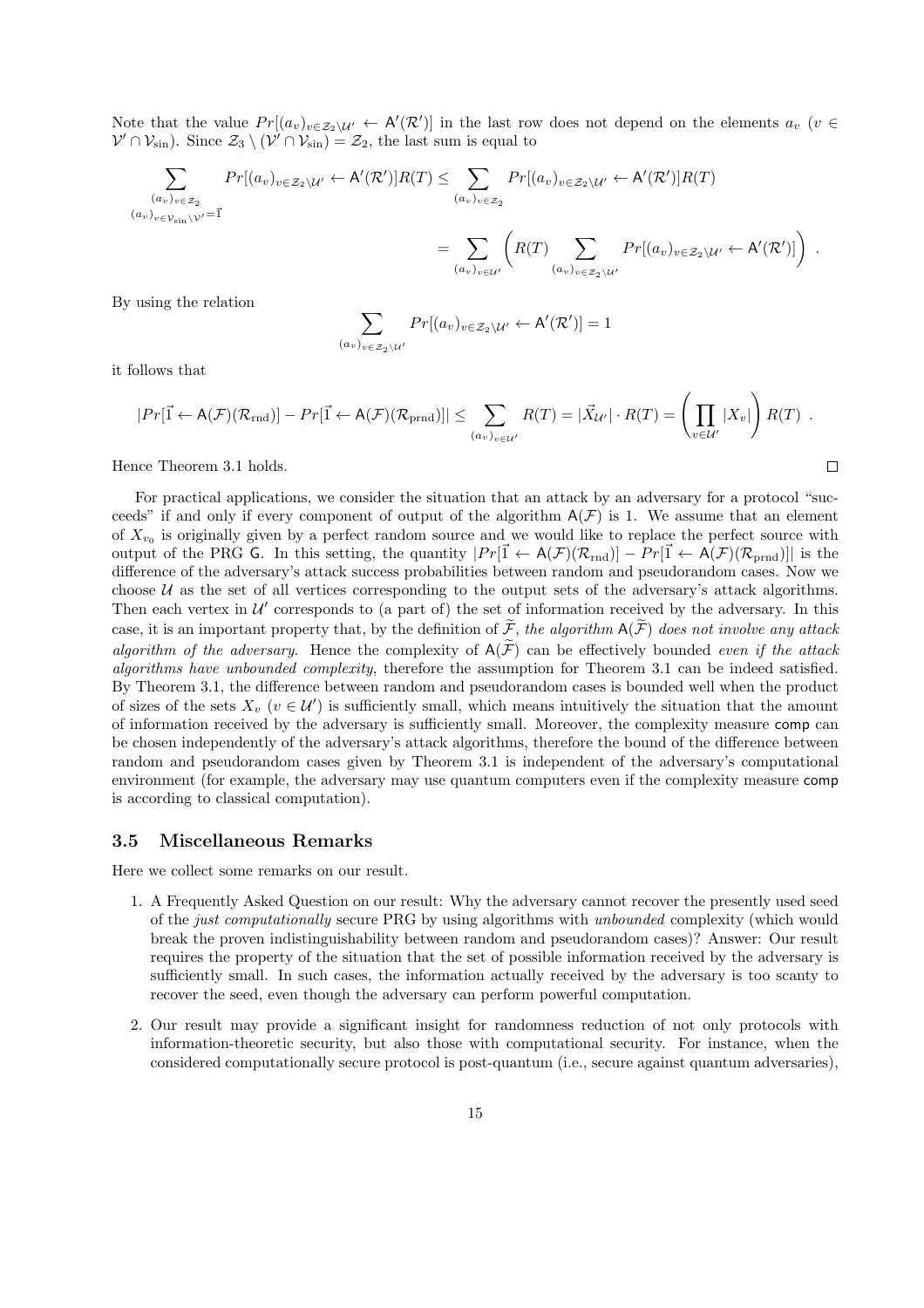our result shows that indistinguishable randomness reduction is still possible even by using a PRG whose underlying computational problem is easy for quantum computers. The reason is that the indistinguishability of the PRG is evaluated with respect to a fixed complexity measure comp that is independent of the adversary's (quantum) algorithm, therefore comp may be classical.

- 3. Our result gives a bound of the difference of security between random and pseudorandom cases, which depends on computational complexity of the considered protocol. This means that the efficiency of the protocol contributes *directly* to the security level, which is a rare phenomenon. Indeed, in usual situations efficiency of the considered protocol contributes *just indirectly* to the security level, e.g., in such a way that the more efficient a protocol is, the larger the encryption/decryption keys used by the protocol can be, hence the higher the achieved security level will be.
- 4. A typical situation where our result works effectively is the following: There are a large number of players for the protocol, including a small number of adversaries, and just a small piece of an element generated from the randomness (which is the target of the randomness reduction) is distributed to each player. In such a situation, the amount of information on the randomness received by an adversary will be small, as required in our result. Now imagine that, if we could know in advance who are the adversaries among all players, then smaller randomness would suffice for fighting the exposed adversaries directly, since the information on the randomness received by the adversaries is now small. However, actually we have no practical way to know it in advance, and it is inevitable to fight huge possibilities of where the adversaries are hiding, requiring further randomness. The randomness for the latter purpose looks less essential than the former one, and our PRG-based randomness reduction can be intuitively thought of as reducing the latter inessential randomness. The security notion for PRGs (Definition 2.4) fits the purpose very well; advantages of distinguishers are bounded regardless of the bit positions (corresponding to the place of adversaries, in the above situation) that are picked up from outputs of a PRG.
- 5. In the above argument, we have carefully avoided the term "computationally unbounded adversary"; instead, we used, e.g., "computationally unbounded attack algorithm". The reason is that the exact meaning of "computationally unbounded adversary" seems depending on people, and someone may think that existence of "computationally unbounded adversary" breaks not only computational power assumptions but also computational hardness assumptions (in the sense of Definition 2.2). If it is the case, then our result cannot be applied against "computationally unbounded adversary", since our result is based on a computational hardness assumption on indistinguishability of the PRG. Nevertheless, our result can imply the following: By PRG-based randomness reduction, the random and pseudorandom cases can be indistinguishable even against an impractically strong adversary who is supposed to be able to perform *arbitrary* algorithms in *arbitrary* (theoretically consistent) computational environments. Hence anyway our result proves indistinguishability between random and pseudorandom cases much stronger than ordinary computational indistinguishability.

### **4 Numerical Example and Improvement**

In this section, we present a numerical example of our main result to show that, for an existing informationtheoretically secure cryptographic scheme with reasonable parameters, the scheme based on a pseudorandom source instead of a perfectly random one can still achieve a sufficient security level (against attack algorithms with unbounded computational complexity) by using an existing PRG with significantly short seed length. More precisely, in order to apply Theorem 3.1 to a practical situation, one should know the following three data; the security property of a PRG (i.e., the function  $R(t)$ ), the complexity of the auxiliary algorithms  $A(F)$  (which are practically almost equal to the complexity of the original cryptographic scheme), and the amount of the information received by the adversary (e.g., the size  $|L|$  of the set  $L$  in the example in Section 3.2). In the numerical example, we evaluate the above quantities for an existing scheme and an existing PRG.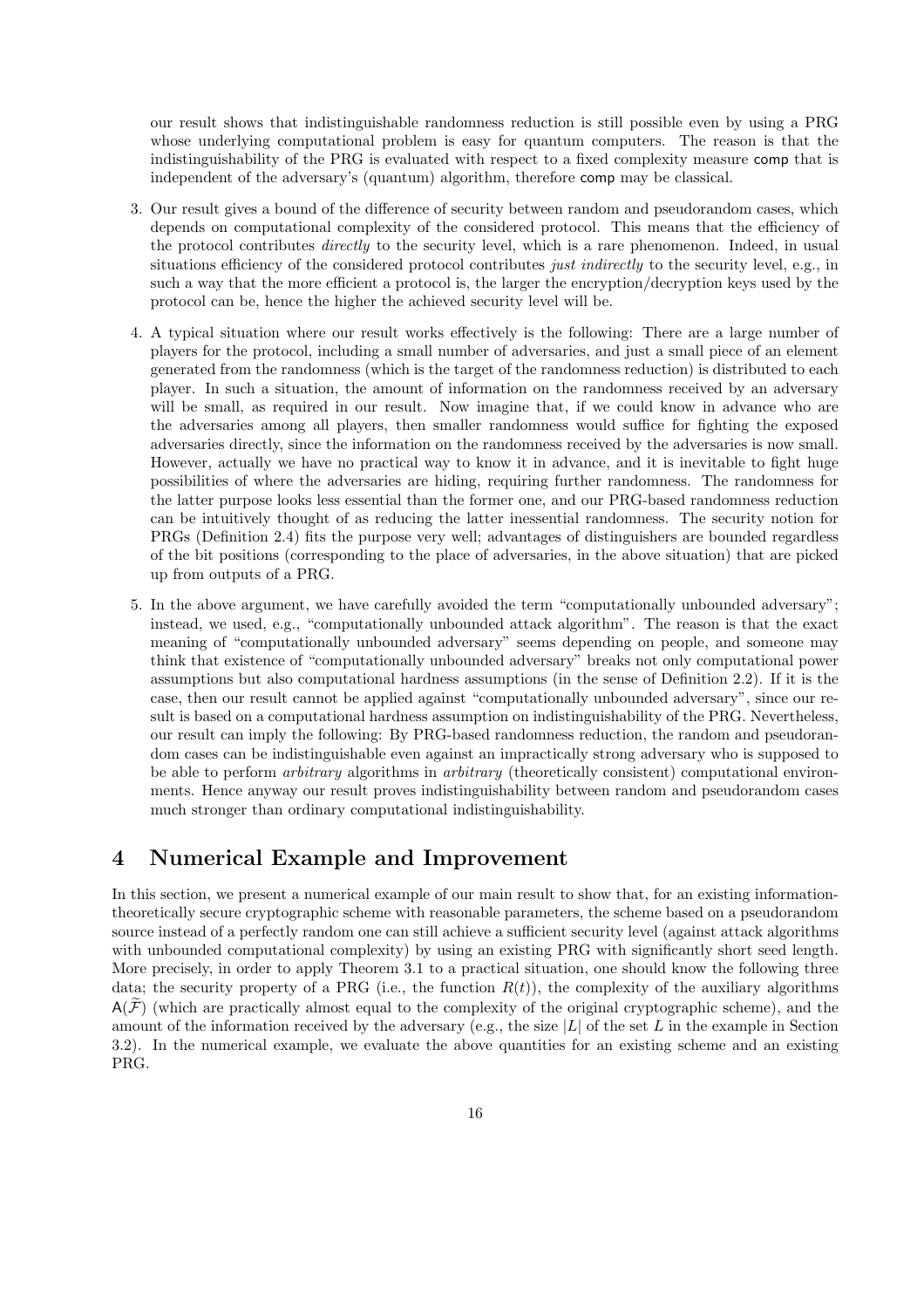Moreover, in this section we also present a novel improvement of our PRG-based randomness reduction technique for information-theoretically secure schemes. Since the technique is scheme-dependent and is difficult to describe in a generalized manner like Theorem 3.1, here we only explain the technique by showing its application to the same existing cryptographic scheme, but it would not be difficult to apply the technique to other individual situations. Some technical part of the numerical example will be supplied as the appendix.

### **4.1 An Existing Pseudorandom Generator**

The PRG used in our numerical example is the one given by Farashahi et al. [13, Section 4.1] under the DDH assumption, which we call a *DDH generator* in the paper. Here we summarize notations and some properties; technical details omitted here will be described in Appendix A.

The DDH generator  $G = G_{DDH}$  with integer parameter  $k_0 > 0$  has seed set  $S_G = (\mathbb{Z}_q)^3$  and output set  $O_{\mathsf{G}} = (\mathbb{Z}_q)^{k_0}$ , where *q* is a Sophie-Germain prime (i.e., both *q* and  $p = 2q + 1$  are prime numbers). It is shown in [13] that  $G_{\text{DDH}}$  is  $R(t)$ -secure with respect to a complexity measure comp:  $\text{Alg} \to \mathbb{R}_{\geq 0}$ , where Alg is the set of classical algorithms, comp is determined by using the data of computer experiments by Lenstra and Verheul [18], and we put  $R(t) = k_0 t / L(|q|_2)$  with a function  $L(x)$  given in [13, Section 2.4] (see also Appendix A).

The seeds and outputs of  $G = G_{\text{DDH}}$  are sequences of finite field elements rather than bit sequences. For the purpose of our discussion, we try to convert them into bit sequences. First we give some notations. For integer parameters  $h_1$  and  $h_2$ , define two maps  $\gamma : \Sigma^{3h_1} \to (\mathbb{Z}_q)^3 = S_G$  and  $\gamma' : O_G = (\mathbb{Z}_q)^{k_0} \to \Sigma^{k_0 h_2}$  by

$$
\gamma(s_1, s_2, s_3) = (\gamma_0(s_1), \gamma_0(s_2), \gamma_0(s_3)), \ \gamma'(s_1, \ldots, s_{k_0}) = (\gamma'_0(s_1), \ldots, \gamma'_0(s_{k_0}))
$$

where  $\gamma_0: \Sigma^{h_1} \to \mathbb{Z}_q$  and  $\gamma'_0: \mathbb{Z}_q \to \Sigma^{h_2}$  are defined by

$$
\gamma_0(x) = (x \mod q), \ \gamma'_0(x) = (x \mod 2^{h_2})
$$

and we let  $(x \mod n) \in \{0, 1, \ldots, n-1\}$ . Then the following property holds:

**Lemma 4.1.** *We have*

$$
\mathsf{SD}(\gamma(U_{\Sigma^{3h_1}}), U_{(\mathbb{Z}_q)^3}) \leq 3f(2^{h_1}, q), \, \mathsf{SD}(U_{\Sigma^{k_0h_2}}, \gamma'(U_{(\mathbb{Z}_q)^{k_0}})) \leq k_0 f(q, 2^{h_2}) ,
$$

*where*

$$
f(z_1, z_2) = \frac{(z_1 \mod z_2) \cdot (z_2 - (z_1 \mod z_2))}{z_1 z_2}
$$

*.*

*Proof.* First note that, if  $P_i$  and  $P'_i$  are random variables on the same set for each  $i \in \{1, 2\}$ ,  $P_1$  and  $P_2$  are independent, and  $P'_1$  and  $P'_2$  are independent, then we have

$$
SD(P_1 \times P_2, P'_1 \times P'_2) \leq SD(P_1, P'_1) + SD(P_2, P'_2) .
$$

Owing to this fact, it suffices to show that

$$
SD(\gamma_0(U_{\Sigma^{h_1}}), U_{\mathbb{Z}_q}) = f(2^{h_1}, q), SD(U_{\Sigma^{h_2}}, \gamma'_0(U_{\mathbb{Z}_q})) = f(q, 2^{h_2}) .
$$

For the former equality, write  $2^{h_1} = aq + b$  with  $b = (2^{h_1} \mod q)$ . Then we have  $|\gamma_0^{-1}(x)| = a + 1$  for *b* out of the *q* elements  $x \in \mathbb{Z}_q$ , while  $|\gamma_0^{-1}(x)| = a$  for the remaining  $q - b$  elements  $x \in \mathbb{Z}_q$ . This implies that

$$
SD(\gamma_0(U_{\Sigma^{h_1}}), U_{\mathbb{Z}_q}) = \frac{1}{2} \cdot \left(b \left| \frac{a+1}{aq+b} - \frac{1}{q} \right| + (q-b) \left| \frac{a}{aq+b} - \frac{1}{q} \right| \right)
$$
  
=  $\frac{1}{2} \cdot \left(b \cdot \frac{q-b}{q(aq+b)} + (q-b) \frac{b}{q(aq+b)} \right) = \frac{b(q-b)}{2^{h_1}q} = f(2^{h_1}, q)$ .

The latter equality is similarly proven. Hence Lemma 4.1 holds.

 $\Box$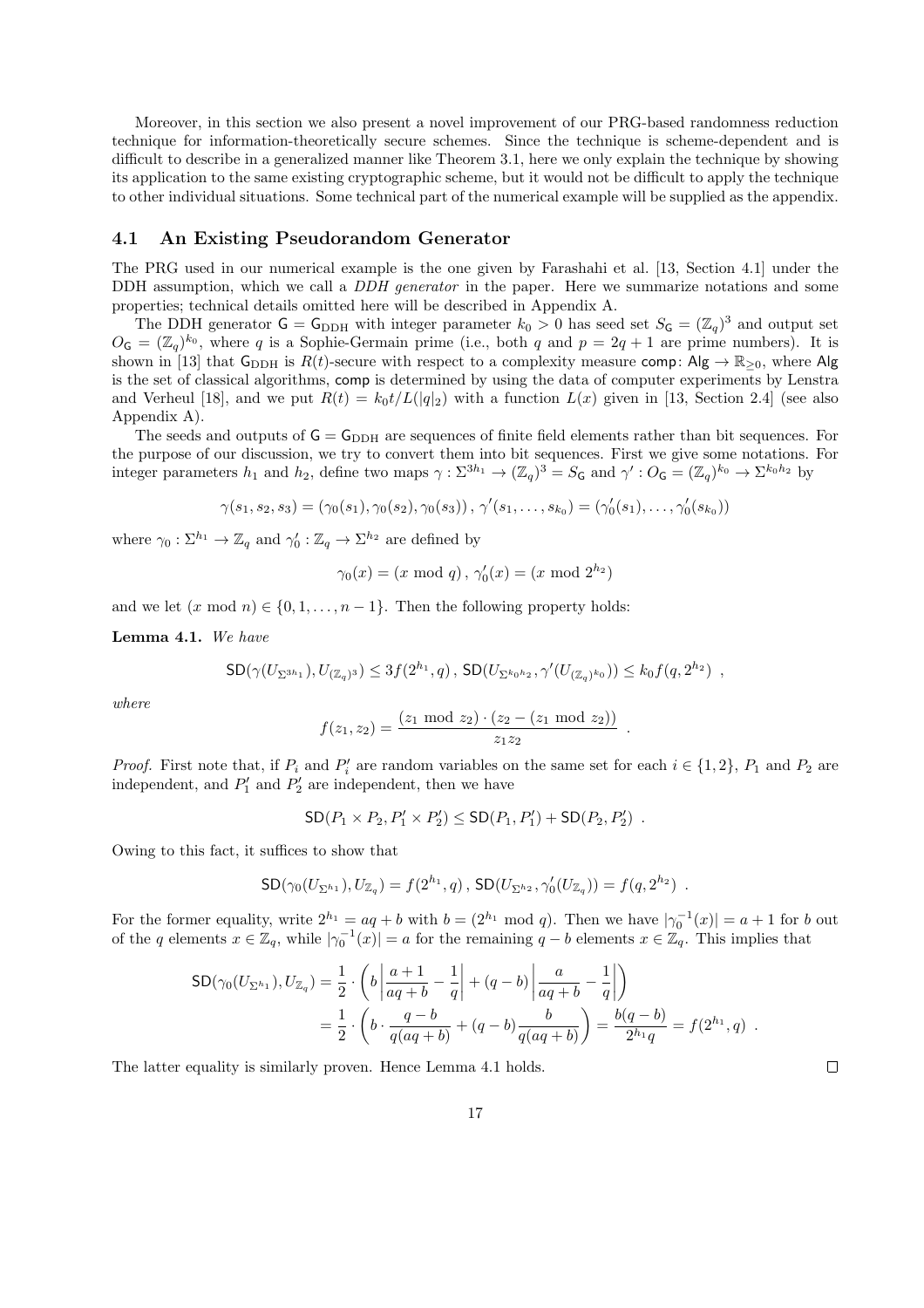$$
X \xrightarrow{\text{Gen}} S \xrightarrow{\text{Dist}} W \xrightarrow{\text{At}} Y \xrightarrow{\text{Tr}} A \xrightarrow{\text{Ev}} \Sigma
$$

Figure 4: Flowchart for collusion-secure codes (the circled arrow signifies an attack algorithm without bound of complexity)

Let  $G' = G'_{\text{DDH}}$  denote the composition  $\gamma' \circ G$  of  $G = G_{\text{DDH}}$  followed by  $\gamma'$ , which is also a PRG with seed set  $S_{\mathsf{G'}} = S_{\mathsf{G}} = (\mathbb{Z}_q)^3$  and output set  $O_{\mathsf{G'}} = \Sigma^{k_0 h_2}$ . Note that the map  $\gamma'$  just outputs some lower bits of the original output of G, therefore the issue of complexity of  $\gamma'$  may be ignored for simplicity in practical situations. Then Lemma 4.1 and the above choice of  $R(t)$  imply (by ignoring complexity of  $\gamma'$ ) that the PRG  $G'$  is  $R'(t)$ -secure with respect to the same comp, where

$$
R'(t) = k_0 \left( \frac{t}{L(|q|_2)} + f(q, 2^{h_2}) \right) \tag{7}
$$

### **4.2 Collusion-Secure Codes**

In our numerical example, we choose *collusion-secure codes* [5] (also referred to as fingerprinting codes) as an instance of existing information-theoretically secure cryptographic schemes to which our result is applied. We summarize some definitions and notations; further technical details omitted here will be described in Appendix B.

Here we deal with a concrete scheme of collusion-secure codes given by Nuida et al. [21]. The scheme is an improvement of the celebrated Tardos code [28] and its construction is based on a simpler probability distribution than Tardos code, which is desirable for our discussion. The scheme in [21] consists of a *codeword generation algorithm* Gen and a *tracing algorithm* Tr. An overview of the protocol and the security model are described as follows. The players of the protocol are a *provider* and a number, say *N*, of *users*. Some users are adversaries, called *pirates*, not known by the provider. The protocol proceeds as follows:

- The provider generates by Gen a probability distribution and a binary matrix of size  $N \times m$ , where *m* is a given parameter, the latter matrix being generated according to the former probability distribution. Here *i*-th row of the matrix represents a codeword of length *m* that will be sent to *i*-th user. Let *S* denote the set of all possible outputs of Gen.
- The provider distributes the *N* codewords to the corresponding users. Hence the pirates receive their own codewords; let *w* denote the collection of the pirates' codewords. Let *W* be the set of all the possible collections *w*, and the process that the collection *w* is extracted from the output of Gen is expressed by an algorithm  $Dist: S \to W$ .
- The pirates execute an attack algorithm At to generate from *w* a *pirated word*  $y = At(w) \in Y =$  $\{0,1,?\}$ <sup>*m*</sup>, where '?' denotes an "erasure symbol". We emphasize that the standard assumption on At for collusion-secure codes, called *Marking Assumption* [5], does *not* restrict the computational complexity of At.
- *•* Finally, the provider executes Tr, with *y* and the original output of Gen as inputs, to accuse a user *a* who is likely to be one of the pirates. Let *A* denote the set of the possible accused users.

We define that the attack of the pirates has succeeded if and only if *a* is not a pirate. This evaluation is expressed by an auxiliary algorithm Ev:  $A \rightarrow \Sigma = \{0, 1\}$ , where 1 and 0 denote the success and the failure of the attack, respectively. The whole process is described by a flowchart  $\mathcal F$  given in Fig. 4, where the set *X* signifies a random source used by the algorithm Gen. Hence the attack success probability succ in the present setting is the probability  $Pr[1 \leftarrow A(F)]$  (for a random element of *X*).

In the numerical example, we consider the case that the number of pirates is 3, and we use a set of parameters *N* and *m* as in Table 1 which is determined in such a way that the attack success probability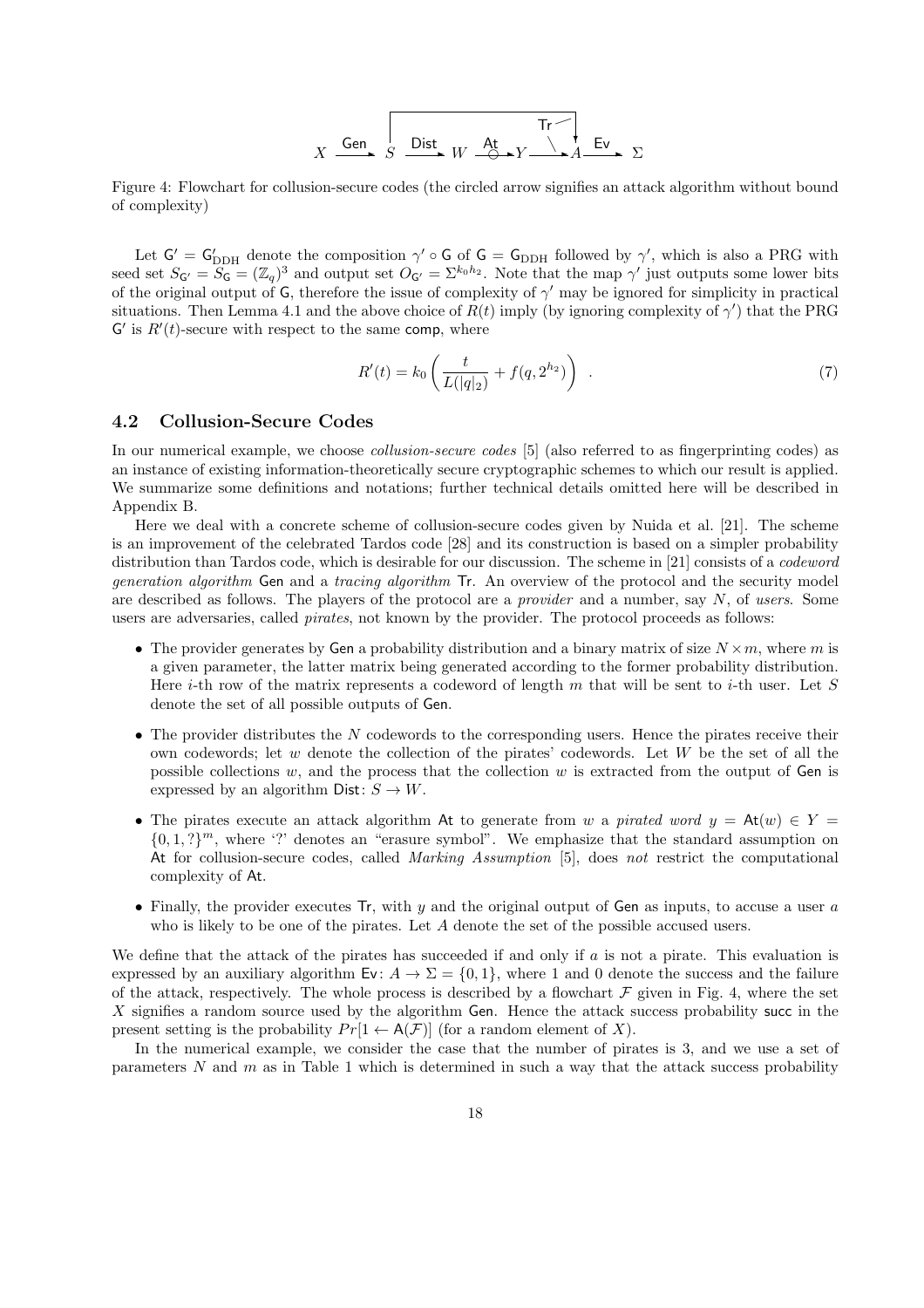

Figure 5: Modified flowchart for collusion-secure codes, with *ℓ* = 2 (the circled arrows signify an attack algorithm without bound of complexity)

succ = succ<sub>rnd</sub> is bounded by 10<sup>-3</sup> when a random input for Gen is chosen from *X* uniformly at random. Further details will be described in Appendix B.

| Table 1: Our parameters for collusion-secure codes in [21]                                                               |  |  |  |  |  |  |  |
|--------------------------------------------------------------------------------------------------------------------------|--|--|--|--|--|--|--|
| user number $N \parallel 10^3 \parallel 10^4 \parallel 10^5 \parallel 10^6 \parallel 10^7 \parallel 10^8 \parallel 10^9$ |  |  |  |  |  |  |  |
| code length $m$   614   702   789   877   964   1052   1139                                                              |  |  |  |  |  |  |  |

### **4.3 An Improved Randomness Reduction Technique**

By the shape of the bound for the differences between random and pseudorandom cases given by the main theorem, it is expected that the indistinguishability between the two cases will be improved if the amount of variation of information received by the adversary (i.e., the size of the input set for the attack algorithm) is diminished. Therefore, if we can divide the randomness used in a protocol into several pieces in such a way that only a smaller component of the information received by the adversary depends on each piece of the randomness, and we use an *independent* PRG to generate each of the pieces, then replacement of each perfectly random piece with pseudorandom one would be more indistinguishable than the original situation. By the "hybrid argument", the total indistinguishability between fully random and fully pseudorandom cases will be improved as well. From now, we explain this idea further by applying it to a concrete scheme of collusion-secure codes [21] mentioned in Section 4.2. Our numerical example will be given in the improved situation, which also includes the original situation as a special case.

To apply our idea, first we divide the set *{*1*,* 2*, . . . , m}* of bit positions in the codewords of the collusionsecure code into  $\ell$  parts  $I_1, I_2, \ldots, I_\ell$ . A key property of the scheme in [21] is that the probability distribution, generated by the algorithm Gen, is the product of *m* independent distributions each of which is used for generating the corresponding column of the codeword matrix (see Appendix B). Therefore we can also divide the set *X* of random input for Gen into  $\ell$  pieces  $X_1, \ldots, X_\ell$  in such a way that a part of the input chosen from  $X_{\nu}$  is relevant to the columns in  $I_{\nu}$  for the output of Gen. The flowchart  $\mathcal F$  of this modified situation is shown in Fig. 5 (we present the picture only for the case  $\ell = 2$  for simplicity, but a more general case is analogous). Here the *ν*-th part  $s_{\nu} \in S_{\nu}$  of the whole output of Gen is regarded as being generated by an algorithm  $\mathsf{Gen}_\nu$  with random input chosen from  $X_\nu$ , and the *ν*-th part  $\mathsf{Dist}_\nu(s_\nu) \in W_\nu$  of the pirates' codewords depends solely on  $s_{\nu}$ . Note that the original situation corresponds to the case  $\ell = 1$ .

In the situation, we would like to compare the following two cases: The input  $x<sub>\nu</sub>$  for  $Gen_{\nu}$  is generated by the uniform random variable  $U_{X_{\nu}}$  for every  $1 \leq \nu \leq \ell$  (the "fully random" case); and  $x_{\nu}$  is generated by an independent PRG  $G^{\nu}$ :  $S^{\nu} \to O^{\nu}$  with uniformly random seed for every  $1 \leq \nu \leq \ell$ , where  $O^{\nu} = X_{\nu}$  (the "fully pseudorandom" case). Now for  $0 \leq \nu \leq \ell$  and  $1 \leq \mu \leq \ell$ , let  $r^{\mu}_{\nu}$  be a random variable on  $X_{\mu}$  such that we have  $r^{\mu}_{\nu} = \mathsf{G}^{\mu}(U_{S^{\mu}})$  if  $\mu \leq \nu$  and  $r^{\mu}_{\nu} = U_{O^{\mu}}$  if  $\mu > \nu$ , and put  $\mathcal{R}_{\nu} = (r^{\mu}_{\nu})_{1 \leq \mu \leq \ell}$ . Hence  $\mathcal{R}_{0}$  and  $\mathcal{R}_{\ell}$  correspond to fully random and fully pseudorandom cases, respectively. By the hybrid argument, the difference between fully random and fully pseudorandom cases is bounded by the sum, over all  $\nu$  with  $1 \leq \nu \leq \ell$ , of differences between the cases of  $\mathcal{R}_{\nu-1}$  and  $\mathcal{R}_{\nu}$ , while  $\mathcal{R}_{\nu-1}$  and  $\mathcal{R}_{\nu}$  differ only at the  $\nu$ -th components;  $r_{\nu-1}^{\nu}=U_{Q^{\nu}}$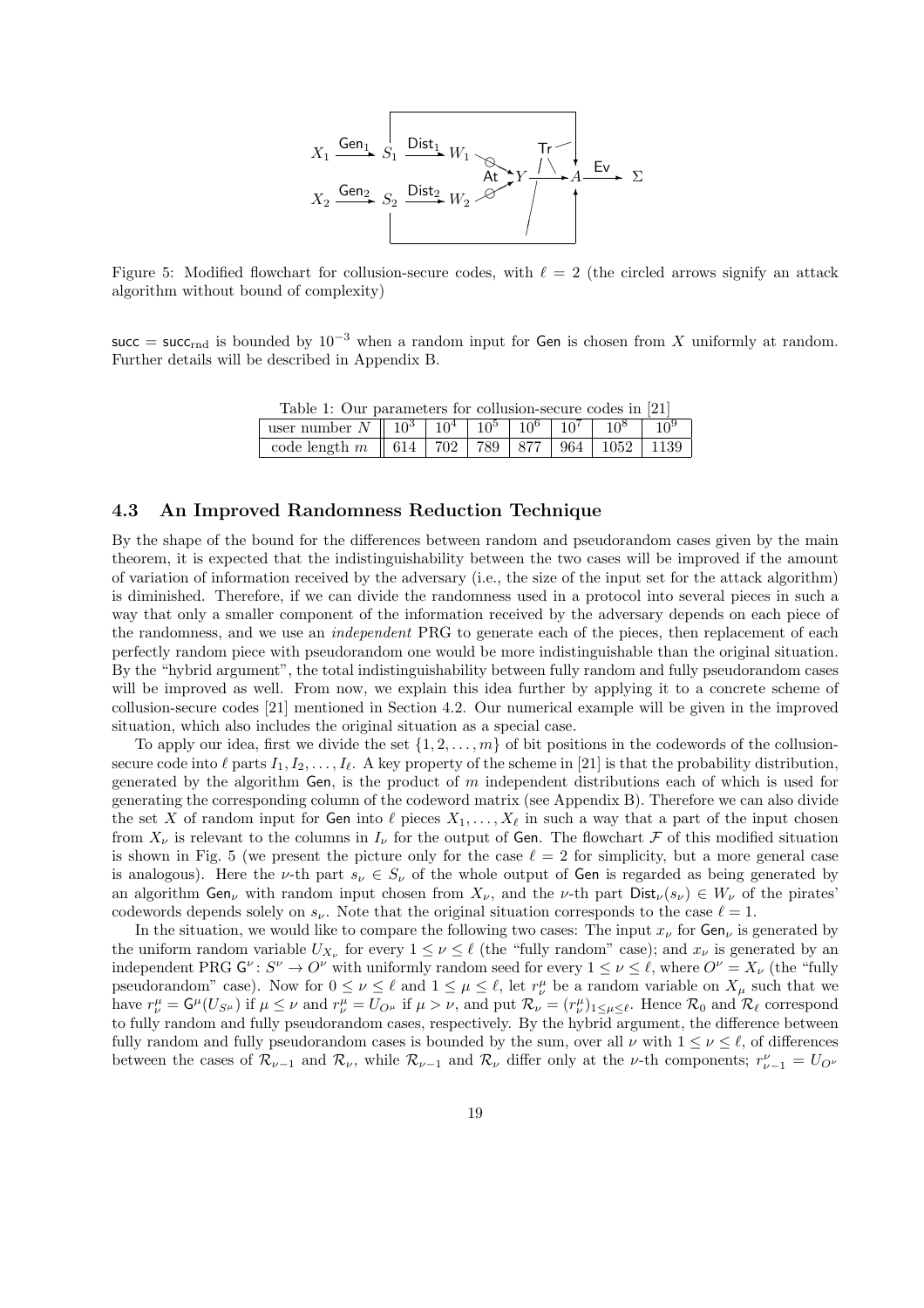

Figure 6: Auxiliary flowchart  $\widetilde{\mathcal{F}} = \widetilde{\mathcal{F}}_{\nu}$  corresponding to Fig. 5, with  $\nu = 2$ 

and  $r^{\nu}_{\nu} = G^{\nu}(U_{S^{\nu}})$ . Hence it suffices to evaluate the indistinguishability for randomness reduction of each randomness piece *Xν*.

For the purpose, we apply Theorem 3.1 to the above flowchart *F* by setting  $v_0 = X_\nu$  and  $\mathcal{U} = \{Y\}$ . Then we have

 $\mathcal{V}' = \{X_{\nu}, S_{\nu}, W_{\nu}, A, \Sigma\}, \mathcal{U}' = W_{\nu}, \mathcal{U}'' = \{S_1, \ldots, S_{\nu-1}, S_{\nu+1}, \ldots, S_{\ell}, Y\}$ .

Put  $\neg \nu = \{1,\ldots,\ell\} \setminus \{\nu\}.$  Given elements  $w^{\nu} \in W_{\nu}$ ,  $s_{\mu} \in S_{\mu}$  for  $\mu \in \neg \nu$  and  $y \in Y$ , the corresponding auxiliary flowchart  $\widetilde{\mathcal{F}} = \widetilde{\mathcal{F}}_\nu$  is as shown in Fig. 6. Now assume that each PRG  $G^\nu$  is  $R_\nu(t)$ -secure with respect to a common complexity measure comp. Assume further that the complexity comp( $A(\mathcal{F}_\nu)$ ) is bounded by a constant  $T_{\nu} > 0$ . Then by applying Theorem 3.1, we have

$$
|Pr[1 \leftarrow A(\mathcal{F})(\mathcal{R}_{\nu-1})] - Pr[1 \leftarrow A(\mathcal{F})(\mathcal{R}_{\nu})] | \leq |W_{\nu}| R_{\nu}(T_{\nu})
$$

for each  $\nu$ , therefore the difference between the attack success probabilities succ<sub>rnd</sub> and succ<sub>prnd</sub> in fully random and fully pseudorandom cases, respectively, is bounded by

$$
|\text{succ}_{\text{rnd}} - \text{succ}_{\text{prnd}}| = |Pr[1 \leftarrow A(\mathcal{F})(\mathcal{R}_0)] - Pr[1 \leftarrow A(\mathcal{F})(\mathcal{R}_\ell)]|
$$
  

$$
\leq \sum_{\nu=1}^{\ell} |Pr[1 \leftarrow A(\mathcal{F})(\mathcal{R}_{\nu-1})] - Pr[1 \leftarrow A(\mathcal{F})(\mathcal{R}_{\nu})]| \leq \sum_{\nu=1}^{\ell} |W_{\nu}| \cdot R_{\nu}(T_{\nu}). \qquad (8)
$$

### **4.4 Numerical Examples**

From now, we present numerical examples of the bound in (8) by using the objects and data in Section 4.1 and Section 4.2. First, for simplicity, we suppose that the partition  $I_1, \ldots, I_\ell$  of bit positions  $\{1, \ldots, m\}$ satisfies that  $I_{\nu} = \{j \mid \overline{m}_{\nu-1} + 1 \leq j \leq \overline{m}_{\nu}\}\$ , where we put  $m_{\nu} = |I_{\nu}|$  and  $\overline{m}_{\nu} = \sum_{\mu=1}^{\nu} m_{\mu}$  (hence  $\overline{m}_0 = 0$ and  $\overline{m}_{\ell} = m$ ). We choose the sizes  $m_{\nu}$  of  $I_{\nu}$  in a balanced manner  $|m_{\nu} - m/\ell| < 1$ , therefore  $m_{\nu} \leq [m/\ell]$ . On the other hand, we set each PRG  $G^{\nu}$  to be a copy of the modified DDH generator  $G'_{\text{DDH}}$  introduced in the final paragraph of Section 4.1, therefore we have  $R_\nu(t) = R'(t)$  where  $R'(t)$  is as in (7). In this case, each set  $W_\nu$  consists of binary matrices of size  $3 \times m_\nu$  (recall that the number of pirates is 3), therefore  $|W_{\nu}| = 2^{3m_{\nu}} \leq 2^{3\lceil m/\ell \rceil}$  and

$$
|\text{succ}_{\text{rnd}} - \text{succ}_{\text{prnd}}| \le \sum_{\nu=1}^{\ell} 2^{3\lceil m/\ell \rceil} k_0 \left( \frac{T_{\nu}}{L(|q|_2)} + f(q, 2^{h_2}) \right) = 2^{3\lceil m/\ell \rceil} k_0 \left( \frac{\sum_{\nu=1}^{\ell} T_{\nu}}{L(|q|_2)} + \ell f(q, 2^{h_2}) \right) \tag{9}
$$

(see Appendix A for the function  $L(x)$ ).

Since the parameters for the collusion-secure codes have been chosen in Section 4.2 in such a way that the attack success probability for fully random case is bounded by 10*<sup>−</sup>*<sup>3</sup> , it is desired to make the difference *|*succrnd *−*succprnd*|* of attack success probabilities in fully random and fully pseudorandom cases significantly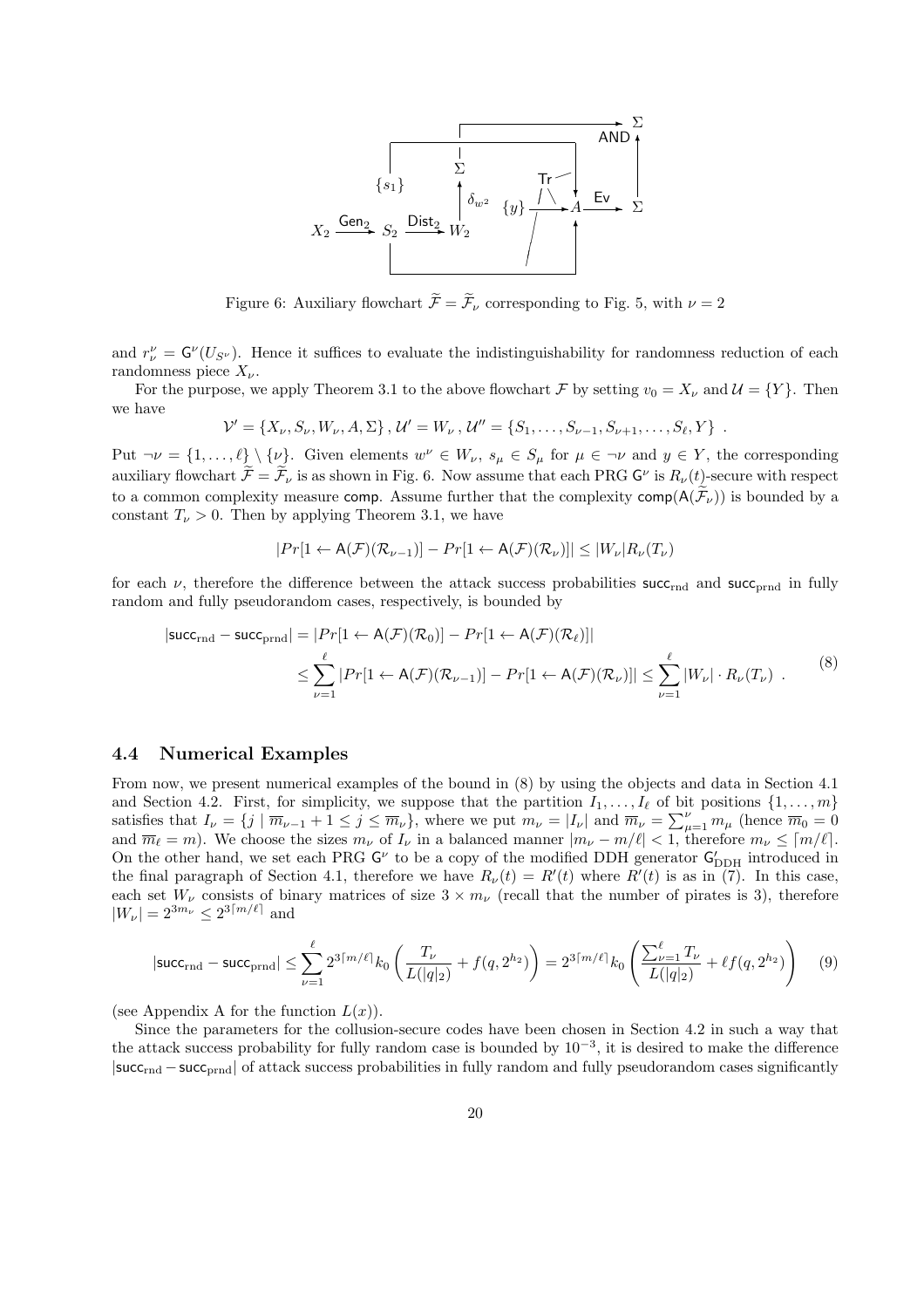|          | user number $N$    | $10^3$                | $10^4$                | $10^5$                | $10^6$                | 10 <sup>7</sup>       | $10^8$                | 10 <sup>9</sup>       |
|----------|--------------------|-----------------------|-----------------------|-----------------------|-----------------------|-----------------------|-----------------------|-----------------------|
|          | code length $m$    | 614                   | 702                   | 789                   | 877                   | 964                   | 1052                  | 1139                  |
|          | $#$ of random bits | $9.21 \times 10^6$    | $1.05 \times 10^{8}$  | $1.18 \times 10^{9}$  | $1.31 \times 10^{10}$ | $1.44 \times 10^{11}$ | $1.57 \times 10^{12}$ | $1.70 \times 10^{13}$ |
|          | (original)         |                       |                       |                       |                       |                       |                       |                       |
| $\ell=1$ | seed length        | $6.87 \times 10^{6}$  | $9.72 \times 10^{6}$  | $1.33 \times 10^{7}$  | $1.75 \times 10^{7}$  | $2.25 \times 10^{7}$  | $2.83 \times 10^{7}$  | $3.51 \times 10^{7}$  |
|          | ratio              | $7.46 \times 10^{-1}$ | $9.26 \times 10^{-2}$ | $1.13 \times 10^{-2}$ | $1.34 \times 10^{-3}$ | $1.57 \times 10^{-4}$ | $1.81 \times 10^{-5}$ | $2.07 \times 10^{-6}$ |
| $\ell=2$ | seed length        | $2.45 \times 10^{6}$  | $3.44 \times 10^{6}$  | $4.66 \times 10^{6}$  | $6.12 \times 10^{6}$  | $7.80 \times 10^{6}$  | $9.78 \times 10^{6}$  | $1.21\times10^7$      |
|          | ratio              | $2.67 \times 10^{-1}$ | $3.28 \times 10^{-2}$ | $3.95 \times 10^{-3}$ | $4.68 \times 10^{-4}$ | $5.42 \times 10^{-5}$ | $6.23 \times 10^{-6}$ | $7.12 \times 10^{-7}$ |
| $\ell=5$ | seed length        | $8.15 \times 10^{5}$  | $1.06 \times 10^{6}$  | $1.48 \times 10^{6}$  | $1.83 \times 10^{6}$  | $2.59 \times 10^{6}$  | $2.84 \times 10^{6}$  | $3.45 \times 10^{6}$  |
|          | ratio              | $8.85 \times 10^{-2}$ | $1.01 \times 10^{-2}$ | $1.26 \times 10^{-3}$ | $1.40 \times 10^{-4}$ | $1.80 \times 10^{-5}$ | $1.81 \times 10^{-6}$ | $2.03 \times 10^{-7}$ |

Table 2: Comparison of lengths of required randomness in the numerical example

Here "ratio" is (seed length)*/*(# of random bits (original)), and *ℓ* is the number of parts in the partition of the columns  $\{1, 2, ..., m\}$ 

smaller than 10<sup>-3</sup>. In the numerical example, we would like to determine the parameters for the PRGs in such a way that the right-hand side of (9) is smaller than 10*<sup>−</sup>*<sup>6</sup> . On the other hand, since the seed set  $S_{\mathsf{G'}} = (\mathbb{Z}_q)^3$  of  $\mathsf{G'} = \mathsf{G}_{\mathrm{DDH}}'$  consists of non-binary elements, in order to compare the lengths of required perfect randomness in fully random and fully pseudorandom cases, we approximate the seeds of each  $G^{\nu} = G'$  by outputs of the map  $\gamma: \Sigma^{3h_1} \to (\mathbb{Z}_q)^3$  introduced in Section 4.1 with uniformly random inputs; now the new total seed length in fully pseudorandom case is 3*ℓh*<sup>1</sup> bits. By Lemma 4.1, the statistical distance between the distribution over  $(\mathbb{Z}_q)^{3\ell}$  induced by outputs of  $\ell$  copies of  $\gamma$  and the uniform distribution is bounded by  $3\ell f(2^{h_1}, q)$ . We would like to determine the parameters in such a way that  $3\ell f(2^{h_1}, q)$  is also smaller than 10*<sup>−</sup>*<sup>6</sup> .

By the estimate of the bounds  $T_\nu$  for the complexity comp( $A(\widetilde{\mathcal{F}}_\nu)$  given in Appendix C and the calculation of the other parameters in Appendix D, the numbers of required perfectly random bits in the original (fully random) and fully pseudorandom cases can be computed as in Table 2. In Table 2, for every choice of *ℓ*, the ratio of the seed length to the original number of required random bits decreases (namely, the effect of randomness reduction improves) as the number *N* of users increases. More precisely, the original numbers of required random bits are almost linear in *N*, while the seed lengths are almost independent of the values of *N*. This can be interpreted as that the amount of required randomness "inessential" for the security increases as the number of users increases; see the fourth remark in Section 3.5.

In the table, for each choice of user number *N* and code length *m*, the ratio is significantly low already in the case  $\ell = 1$ , i.e., when the improved technique presented in Section 4.3 is not applied. This shows that even the plain PRG-based randomness reduction can be effective for information-theoretically secure cryptographic schemes, by using our indistinguishability evaluation technique.

Moreover, in the table the ratios for the cases  $\ell = 2, 5$  are significantly better than the plain case  $\ell = 1$ . Note that the ratios for the case  $\ell = 5$  are better than the case  $\ell = 2$  further. Also, Fig. 7 shows a relation between the value  $\ell$  and the approximated total seed length in the case  $N = 10^3$  (written in scientific E notation), where the approximation was performed in the same way as the argument in Appendix D. (By the above observation, the overall tendency would be similar for the other choices of *N*.) In the graph, it can be shown that the approximated seed length takes the minimum value 236 220 at the case  $\ell = 31$ , which is approximately 2*.*57% of the original number of required random bits (this ratio would be further improved in the case of larger N) and is about 29 times as short as the plain case  $\ell = 1$ . These results show that our improved technique in Section 4.3 indeed works effectively. We also notice that, as a by-product, our technique in Section 4.3 reduces the computational cost of the PRGs as well, since the sizes of the Sophie-Germain primes *q* used in the PRGs are significantly decreased as *ℓ* increases (see Appendix D).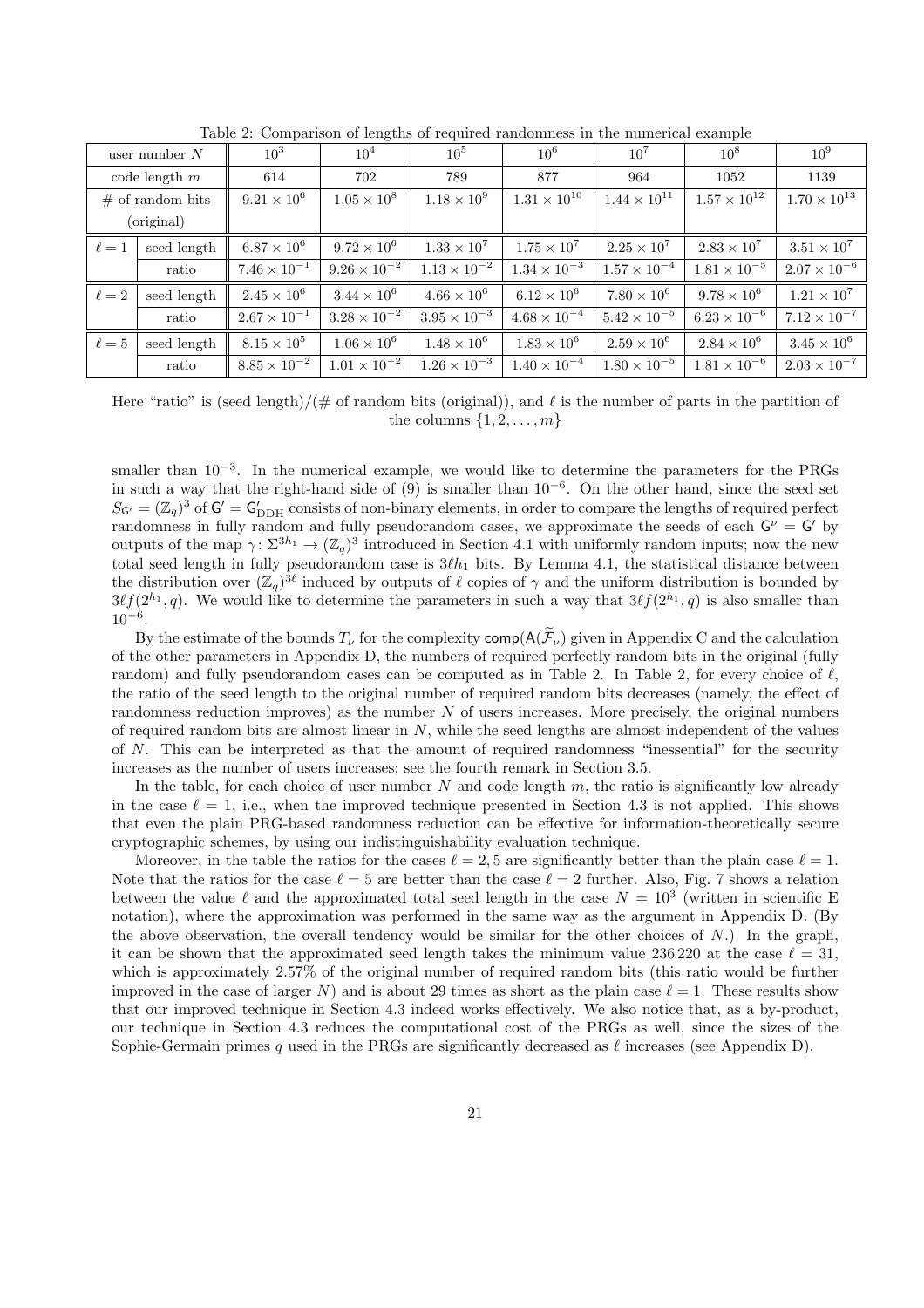

Figure 7: Values of  $\ell$  and approximated seed lengths for the example, with  $N = 10^3$ 

# **5 Conclusion**

In this paper, we proposed novel ideas and techniques for evaluation of indistinguishability between random and pseudorandom cases in PRG-based randomness reduction of cryptographic schemes. Our evaluation technique can prove the indistinguishability even against an adversary with computationally unbounded attack algorithm, especially when the amount of information received by the adversary is small, hence it reveals that PRG-based randomness reduction can be effective for not only computationally secure but also information-theoretically secure schemes. In comparison to a preceding result of Dubrov and Ishai [11], our result removes the requirement of the generalized notion of nb-PRGs and is effective for more general kinds of protocols. We presented the effectiveness of our result by giving numerical examples of randomness reduction for collusion-secure codes. Moreover, we also proposed another idea of dividing the required randomness into several smaller pieces for improving the effect of randomness reduction, and presented numerical examples to show that the idea also works effectively.

### **A Details of DDH Generator**

In this section, we supply the technical details for the DDH generator omitted in Section 4.1. Recall that a prime parameter *q* is chosen in such a way that  $p = 2q + 1$  is also a prime number (i.e., *p* is a safe prime). Let  $\mathbb{G}_1$  be the multiplicative group of nonzero quadratic residues modulo p, therefore  $|\mathbb{G}_1| = q$ . We identify the set  $\mathbb{G}_1$  with  $\mathbb{Z}_q$  via the bijection enum<sub>1</sub> used in [13, Section 4.1]. Under the identification, the DDH generator  $G = G_{\text{DDH}}$  has seed set  $S_G = (\mathbb{Z}_q)^3$  and output set  $O_G = (\mathbb{Z}_q)^{k_0}$ ; note that, in their construction, two elements x and y of  $\mathbb{G}_1$  are randomly chosen as well as the "seed"  $s_0$  of the PRG [13, Section 3.1], and here we include those random elements *x* and *y* in the seed of the PRG. We omit further details of the construction of the PRG, since it is not relevant to our argument in the paper.

In [13], indistinguishability of the PRG  $G = G_{\text{DDH}}$  is evaluated by using the data of computer experiments by Lenstra and Verheul [18]. Accordingly, for each classical algorithm A *∈* Alg, we define comp(A) to be the worst-case running time of A when executed on a fixed Pentium machine that was used in the experiments in [18]. (Note that it is not clear in [13] whether the running times are in the sense of average-case or of worst-case, and here we adopt the worst-case ones for safety since worst-case running time is longer than or equal to average-case running time.) The time unit is set to be 360 Pentium clock cycles that is, according to the experiment in [18], approximately the time for one encryption in a software implementation of DES (see also [13, Section 2.4]). Now [13, Theorem 2] shows that if there is a distinguisher  $D \in Alg$  for  $G_{DDH}$  such that  $comp(D) \leq T$  and  $adv_{G<sub>DDH</sub>}(D) > \varepsilon$ , then the DDH problem in the group  $\mathbb{G}<sub>1</sub>$  can be solved by some  $A \in Alg$ such that comp(A)  $\leq$  *T* with advantage larger than  $\varepsilon/k_0$ . Hence, by assuming that the time-success ratio *T*<sup> $\prime$ </sup>/ε<sup>*'*</sup> for the complexity *T'* and the advantage  $\varepsilon'$  of any algorithm in Alg for the DDH problem in  $\mathbb{G}_1$  does not exceed a constant  $R_{\text{ts}}$ , it follows that  $G_{\text{DDH}}$  is  $R(t)$ -secure with respect to comp with  $R(t) = k_0 t / R_{\text{ts}}$ . In [13, Assumption 1], the value  $R_{\text{ts}}$  is assumed to be the complexity of the best known algorithm for solving the DDH problem in  $\mathbb{G}_1$ , which is estimated according to the data in [18] as  $R_{ts} = L(|q_2|)$  where

$$
L(n) = 4.7 \times 10^{-5} \exp(1.9229(n \ln 2)^{1/3} (\ln(n \ln 2))^{2/3})
$$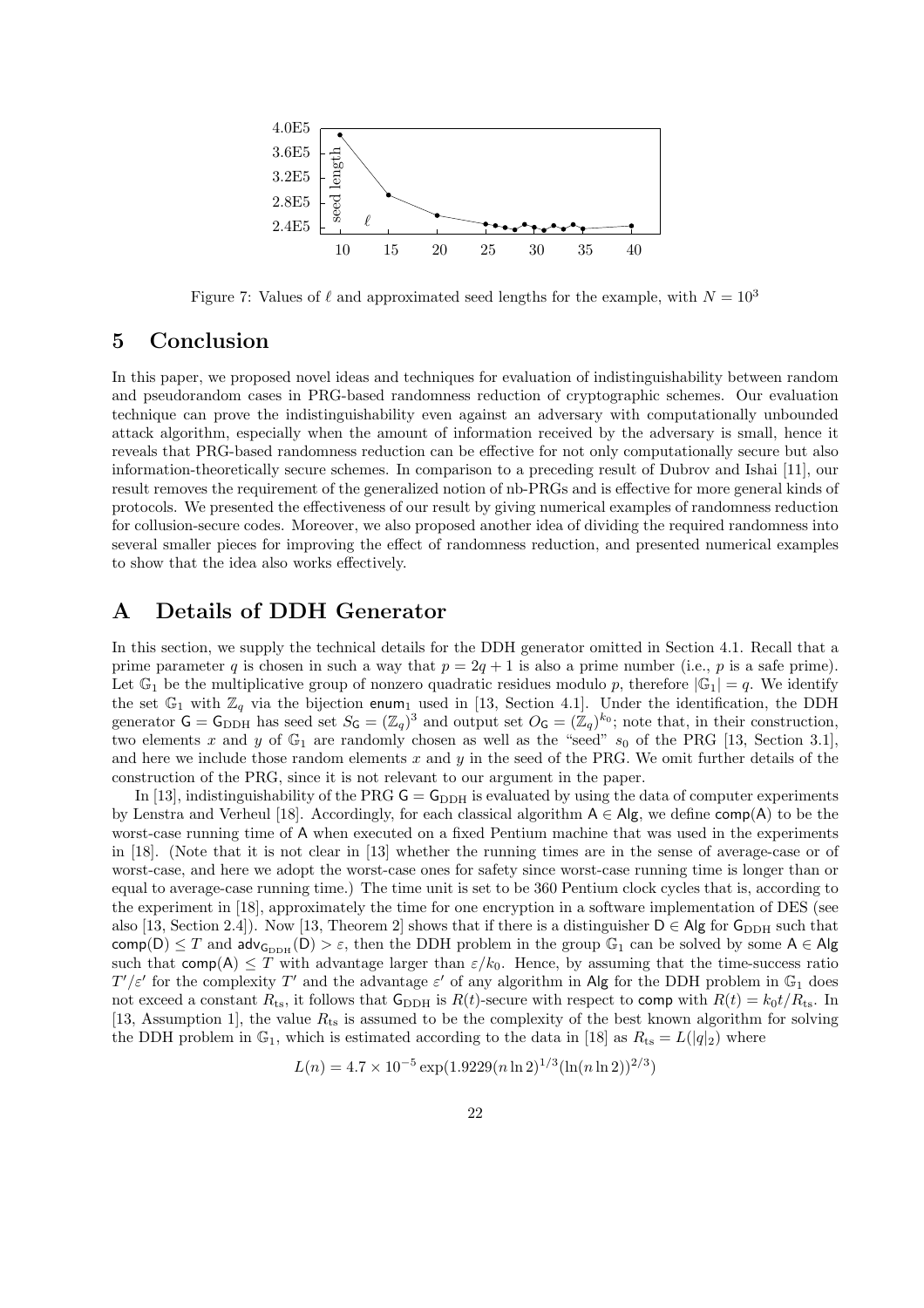(see [13, Section 2.4]).

# **B Details of Collusion-Secure Codes**

In this section, we supply the technical details for the collusion-secure codes in [21] specialized to the case of three pirates, omitted in Section 4.2. First, for the codeword generation algorithm Gen, we introduce a publicly known probability distribution  $P$  that takes one of the two values  $p^{(0)}$  and  $p^{(1)}$  with equal probability 1*/*2, where

$$
p^{(0)} = 0.211334228515625 = (0.001101100001101)_2, p^{(1)} = 1 - p^{(0)}
$$

*.*

These values are approximations of the probability distribution given in [21, Definition 4] with approximation error less than  $10^{-5}$  (here we require  $p^{(0)}$  and  $p^{(1)}$  to have short binary expressions rather than short decimal expressions; the same also holds for values  $u_0$  and  $u_1$  introduced below). The algorithm Gen generates *m* values  $p_j$  ( $1 \leq j \leq m$ ) independently according to *P* (hence each  $p_j$  is either  $p^{(0)}$  or  $p^{(1)}$ ). Then it generates each, say, *j*-th bit  $w_{i,j}$  of *i*-th user's codeword  $w_i$  independently by  $Pr[w_{i,j} = 1] = p_j$  and  $Pr[w_{i,j} = 0] = 1 - p_j$ . On the other hand, the tracing algorithm Tr first calculates the score  $\mathbf{sc}_i = \sum_{j=1}^m \mathbf{sc}_{i,j}$ of *i*-th user, where the bit-wise score  $\mathbf{sc}_{i,j}$  for *j*-th bit is a function of  $y_j$  (the *j*-th symbol in the pirated word *y*),  $w_{i,j}$  and  $p_j$  specified in the following manner: If  $p_j = p^{(\nu)}$  with  $\nu \in \{0, 1\}$ , then put

$$
\mathsf{sc}_{i,j} = \begin{cases} u_{\nu} & \text{if } y_j = 1 \text{ and } w_{i,j} = 1 ,\\ -u_{1-\nu} & \text{if } y_j = 1 \text{ and } w_{i,j} = 0 ,\\ -u_{\nu} & \text{if } y_j \neq 1 \text{ and } w_{i,j} = 1 ,\\ u_{1-\nu} & \text{if } y_j \neq 1 \text{ and } w_{i,j} = 0 , \end{cases}
$$

where we define two auxiliary values  $u_0$  and  $u_1$  by

$$
u_0 = 1.931793212890625 = (1.111011101000101)_2 ,
$$
  

$$
u_1 = 0.5176544189453125 = (0.1000010010000101)_2 .
$$

Then Tr outputs any one of the users with highest score. We notice that these values  $u_0$  and  $u_1$  are approximations of Tardos's scoring function  $\sqrt{(1-x)/x}$  (which is also used in [21]) at  $x = p^{(0)}$  and  $x = p^{(1)}$ , respectively, with approximation error  $\Delta < 4.2 \times 10^{-6} < 10^{-5}$  (the effects of such approximation errors are already considered in the security proof of [21]).

Recall that we would like to choose the parameters in such a way that the attack success probability  $succ = succ_{rnd}$  for the case that a random input for Gen is chosen from *X* uniformly at random is bounded by  $\varepsilon = 10^{-3}$  against  $c = 3$  pirates. Now by the results of the first part of [21, Theorem 1], we can calculate the code lengths as in Table 1 of Section 4.2, where we used auxiliary values  $\Delta = 4.2 \times 10^{-6}$ ,  $\eta = 1.93180$ ,  $\mathcal{R} = 0.40822$ , and  $\beta = 0.0613461$  in the calculation (see [21] for details of those auxiliary values).

### **C Complexity of Algorithms in the Example**

In this section, we estimate the computational complexity  $\text{comp}(A(\widetilde{\mathcal{F}}_{\nu}))$  of the algorithm corresponding to the auxiliary flowchart  $\widetilde{\mathcal{F}}_{\nu}$  given in Section 4.3. Here we use the same complexity measure as mentioned in Appendix A.

First, we give a "pseudocode" for the algorithm  $A(\widetilde{\mathcal{F}}_{\nu})$  in the following manner. Let  $i_1, i_2, i_3$  ( $1 \leq i_1 <$  $i_2 < i_3 \le N$ ) be the indices of the three pirates. Here we encode each digit *y<sub>i</sub>* of a pirated word  $y \in Y$  in such a way that 2-bit sequences 00, 01, and 10 represent '0', '1' and '?', respectively (hence one can determine whether  $y_j = 1$  or not by just one bit comparison at the lowest bit). The element  $w^{\nu} \in W_{\nu}$  consists of the bits  $w_{i,j}^{\nu} \in \{0,1\}$  with  $i \in \{i_1,i_2,i_3\}$  and  $j \in I_{\nu}$ . For each  $\mu \in \neg \nu$ , the element  $s_{\mu} \in S_{\mu}$  consists of the values  $p_j$   $(j \in I_\mu)$  and bits  $w_{i,j}$   $(1 \leq i \leq N, j \in I_\mu)$ . Since each  $p_j$  is chosen from the two values  $p^{(0)}$  and  $p^{(1)}$  given in Section 4.2, here we encode each  $p_j$  into  $\xi \in \{0,1\}$  such that  $p_j = p^{(\xi)}$ . We also use the values  $u_0$  and  $u_1$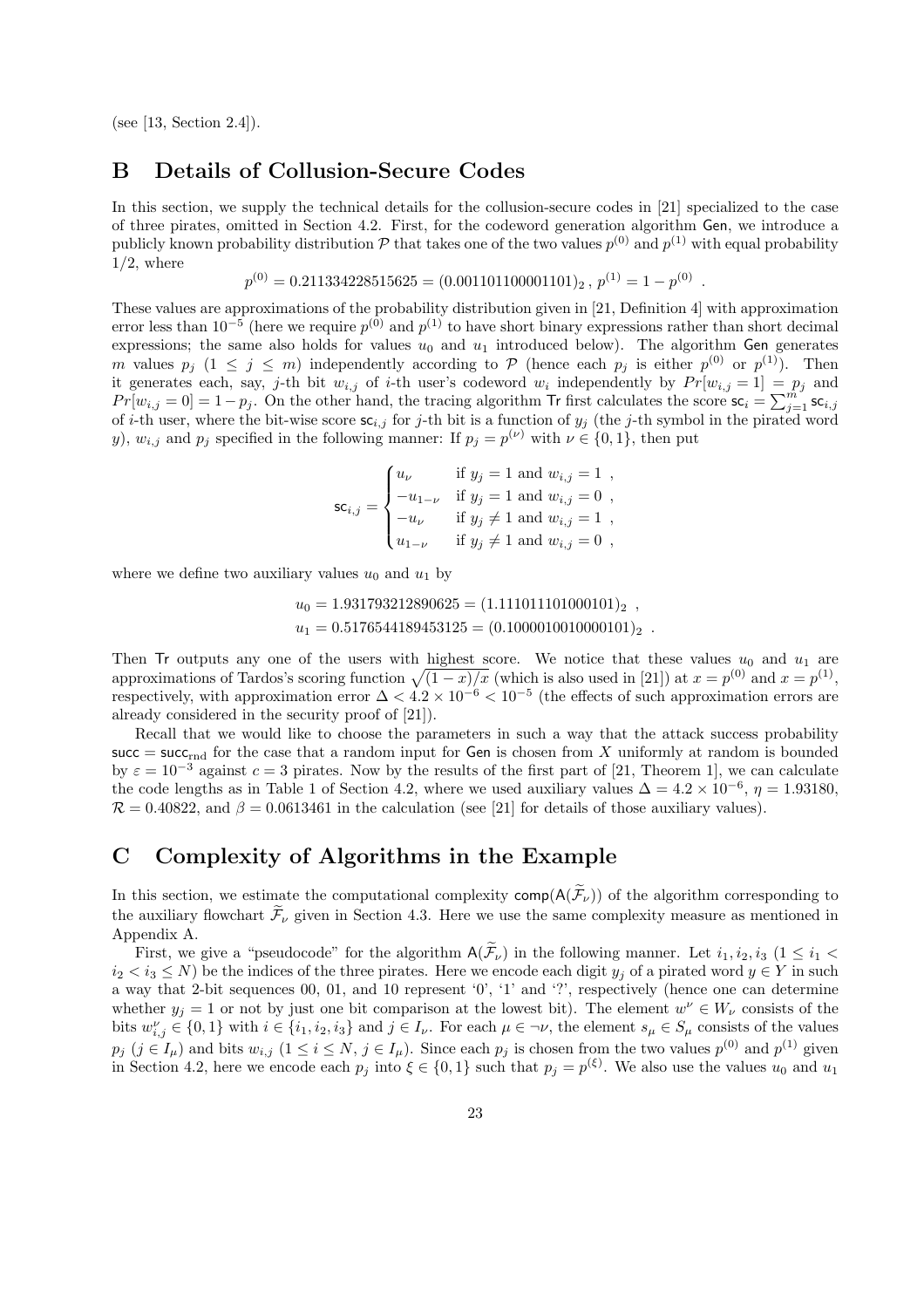given in Section 4.2. In the above setting, we describe a pseudocode for  $A(\tilde{\mathcal{F}}_{\nu})$  together with an estimate of its complexity (see below for details) as follows, where  $\text{next}_n(x_\nu)$  denotes an operation to load the next *n* bits from the input bit sequence  $x_{\nu}$  (the subscript '*n*' is omitted in the case  $n = 1$ ),  $\mathsf{sc}_0$  denotes the constant  $-mu_0$ , and the remaining values  $w_{i,j}^{\nu}$   $(i \in \{i_1, i_2, i_3\}, j \notin I_{\nu})$ ,  $p_j$   $(j \in \bigcup_{\mu \in \neg \nu} I_{\mu})$  and  $w_{i,j}$   $(1 \leq i \leq N,$  $j \in \bigcup_{\mu \in \neg \nu} I_{\mu}$  are given:

```
Input: x_\nu \in X_\nu Output: 0 or 1
01: for j in mν−1+1,...,mν do {
02: set p_j := next(x_{\nu}) \\ 1 TU
03: } \\ 3mν + 2 TUs for 01 - 03
04: for i in 1,...,N do {
05: for j in mν−1+1,...,mν do {
06: if next\_15(x_\nu) < p^{(0)} then {
07: set w_{i,j} := 1-p_j \\ 2 TUs
08: } else {
09: set w_{i,j} := p_j \\ 1 TU
10: } \\ 3 TUs for 06 - 10
11: if i = i_1 or i = i_2 or i = i_3 then {
12: if not w_{i,j} = w_{i,j}^{\nu} then {
13: return 0
14: } \\ 1 TU for 12 - 14
15: } \\ 4 TUs for 11 - 15
16: } \sqrt{9m_{\nu}+2} TUs for 05 - 16
17: } \sqrt{(9m_\nu+4)}N+2 TUs for 04 - 17
18: set sc_{max} := sc_0 \quad \text{N} 1 TU
19: for i in 1,...,N do {
20: set sc := 0 \quad \} \quad 1 \text{ TU}21: for j in 1,...,m do {
22: if y_j = 1 then {
23: if w_{i,j} = 1 then {
24: if p_j = 0 then {
25: set sc := sc + u_0 \\ 1 TU
26: } else {
27: set sc := sc + u_1 \\ 1 TU
28: } \\ 2 TUs for 24 - 28
29: } else {
30: if p_j = 0 then {
31: set sc := sc - u_1 \\ 1 TU
32: } else {
33: set sc := sc - u_0 \\ 1 TU
34: } \\ 2 TUs for 30 - 34
35: } \\ 3 TUs for 23 - 35
36: } else {
37: if wi,j = 0 then {
38: if p_j = 0 then {
39: set sc := sc + u_1 \\ 1 TU
40: } else {
41: set sc := sc + u_0 \\ 1 TU
42: } \\ 2 TUs for 38 - 42
43: } else {
44: if p_j = 0 then {
45: set sc := sc - u_0 \\ 1 TU
```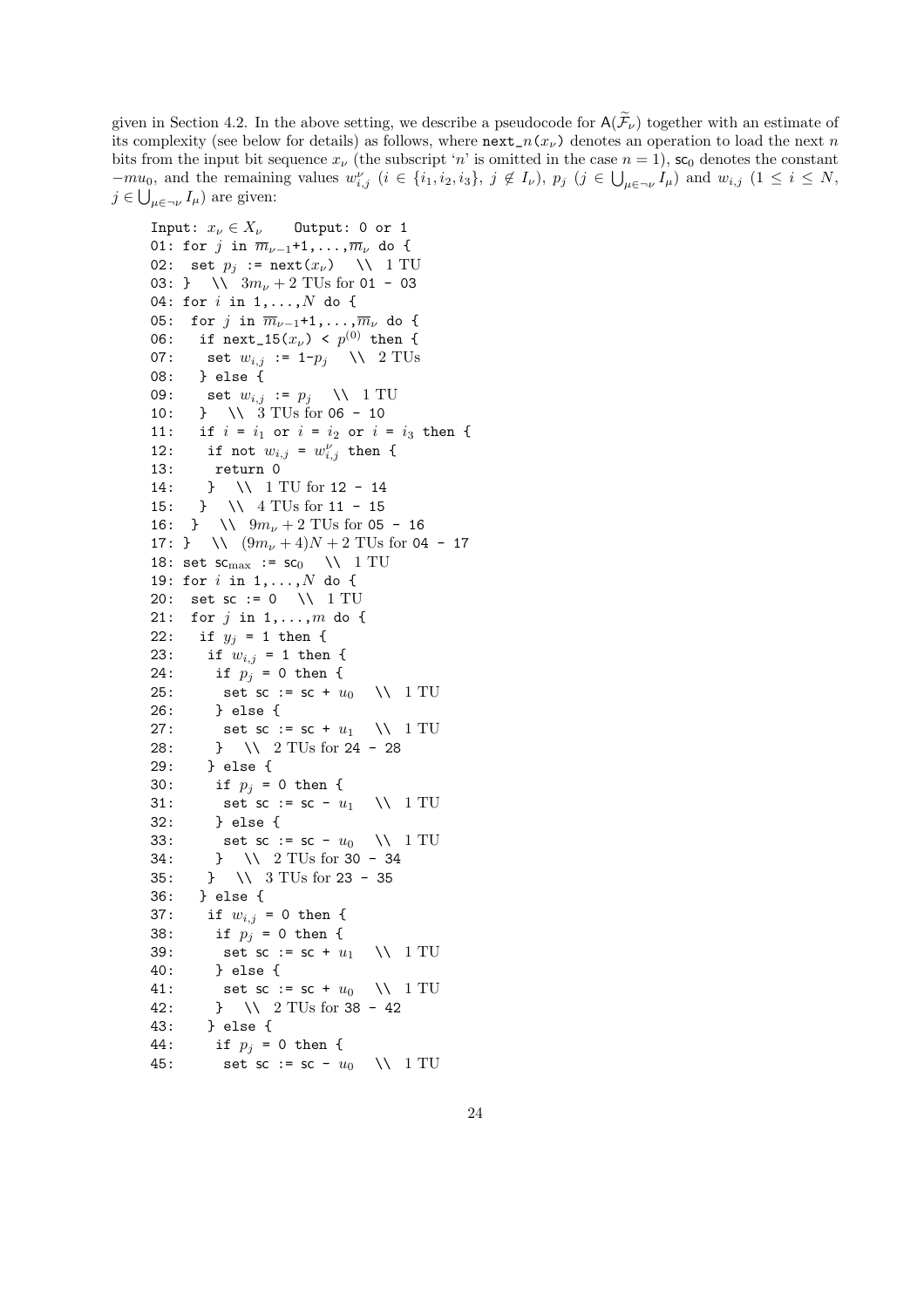46: } else { 47: set sc := sc - 
$$
u_1
$$
 \1 TU  
\n48: }  $\setminus$  2 TUs for 44 - 48  
\n49: }  $\setminus$  3 TUs for 37 - 49  
\n50: }  $\setminus$  4 TUs for 22 - 50  
\n51: }  $\setminus$  6m + 2 TUs for 21 - 51  
\n52: if not sc < sc<sub>max</sub> then {  
\n53: set sc<sub>max</sub> := sc, a :=  $i \setminus$  2 TUs  
\n54: }  $\setminus$  3 TUs for 52 - 54  
\n55: }  $\setminus$  (6m + 8)N + 2 TUs for 19 - 55  
\n56: if a =  $i_1$  or a =  $i_2$  or a =  $i_3$  then {  
\n57: return 0  
\n58: }  $\setminus$  3 TUs for 56 - 58  
\n59: return 1

Recall from Appendix A that our complexity measure comp is defined in terms of the worst-case running time on a computer used by the work [18]. Since it is infeasible to determine the precise running time, in the above estimate we approximated the worst-case running time according to the following two rules. First, we regard each operation of substitution, addition, subtraction, and comparison as taking 1 time unit (in the above description, "TU" stands for "time unit") that is approximately the time for 1 DES encryption. This first rule would be justified since, for the current choice of parameters, every such operation in the above pseudocode is either an operation between fixed-point numbers with just 12-bit or shorter integer parts and just 16-bit or shorter fractional parts, or an operation between just 30-bit or shorter integers, which would be much more efficient than DES encryption (in fact, this is likely to be overestimation, but it does not cause any serious problem since we need only an upper bound of the complexity). Secondly, we ignore the complexity of operations of loading a next bit from the input (i.e., an operation  $\texttt{next}_n(x_\nu)$ ), outputting an element (i.e., an operation return), and jumping in the execution flow (implicitly used in for loops and if statements), which (together with any other missed issue on complexity) seem negligibly small and would be absorbed by the above-mentioned overestimation. From the two rules, it follows that the worst-case running time of a for loop of the form "for  $CN$  in  $ST, \ldots, EN$  do  $JOB_{CN}$  end for" is (over)estimated to be the sum of 2(EN − ST + 2) time units (composed of 1 initialization of the counter CN, EN − ST + 1 increments for CN, and  $EN - ST + 2$  checks for the terminating condition) and the sum of running times of JOB<sub>CN</sub> for all  $ST \le CN \le EN$ . In particular, if the running time of  $JOB_{CN}$  is constantly equal to T time units, then the estimated running time of this loop is (EN *−* ST + 1)(T + 2) + 2 time units. The above estimates of running times of each line, each for loop and each if statement are thus obtained. By summing the estimated running times presented at lines 03, 17, 18, 55, and 58, we have  $\text{comp}(A(\mathcal{F}_\nu)) \leq T_\nu$  where

$$
T_{\nu} = (3m_{\nu} + 2) + ((9m_{\nu} + 4)N + 2) + 1 + ((6m + 8)N + 2) + 3 = (6m + 9m_{\nu} + 12)N + 3m_{\nu} + 10.
$$

Hence we have

$$
\sum_{\nu=1}^{\ell} T_{\nu} = (6\ell m + 9m + 12\ell)N + 3m + 10\ell.
$$

By substituting it for (9), the right-hand side of (9) is now equal to

$$
2^{3\lceil m/\ell \rceil} k_0 \left( \frac{(6\ell m + 9m + 12\ell)N + 3m + 10\ell}{L(|q|_2)} + \ell f(q, 2^{h_2}) \right) \,. \tag{10}
$$

### **D Details of the Numerical Example**

In this section, we determine the appropriate parameters for DDH generators in order to complete the numerical example in Section 4.4.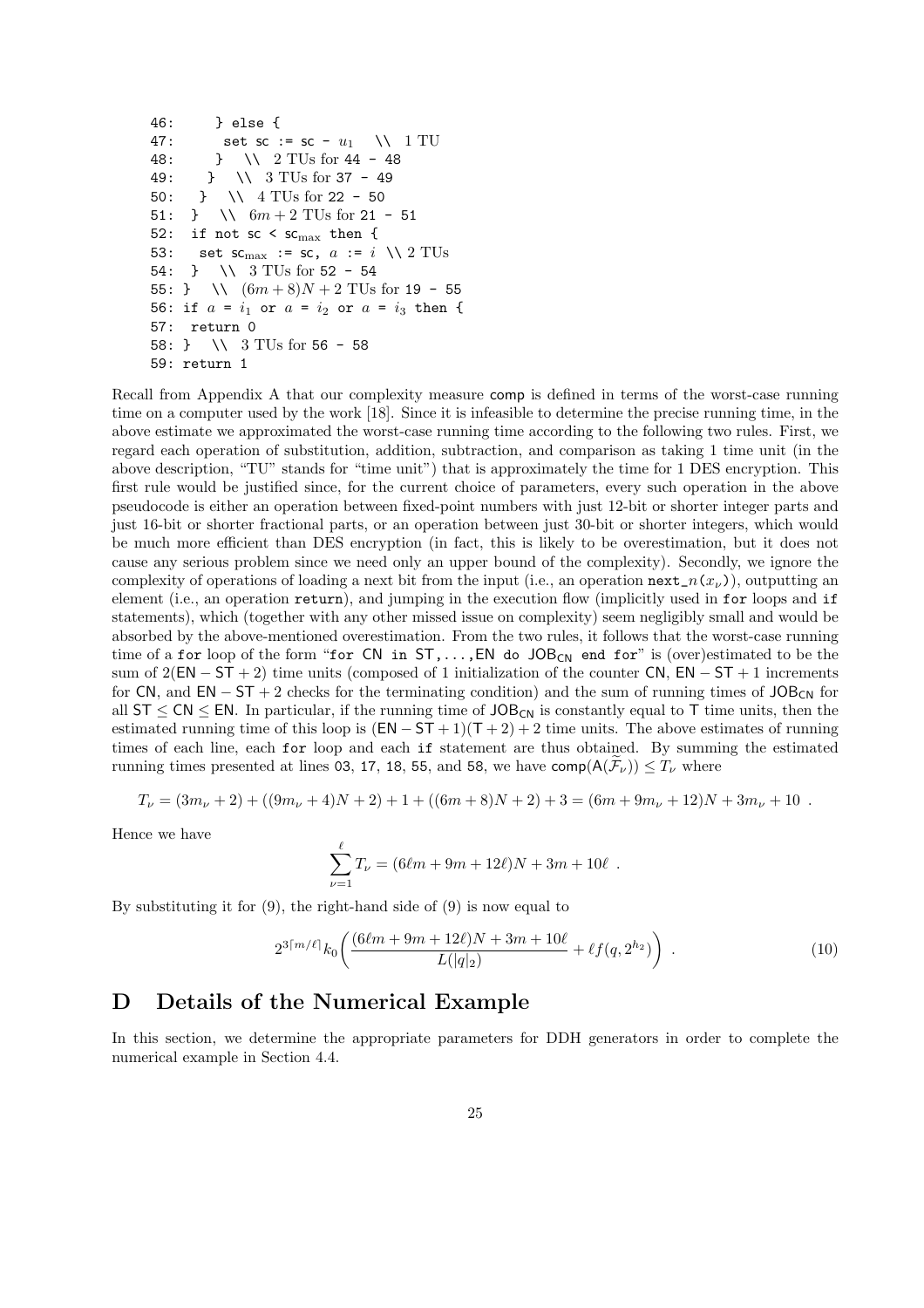First, by the pseudocode for the algorithm  $A(\tilde{\mathcal{F}}_{\nu})$  given in Appendix C, the necessary and sufficient bit length of the input  $x_{\nu}$  is  $(15N + 1)m_{\nu}$ . Hence the total number of required random bits in fully random case is  $(15N + 1)m$ , and the parameters  $k_0$  and  $h_2$  for  $G'_{\text{DDH}}$  should satisfy  $k_0 h_2 \ge (15N + 1)\lceil m/\ell \rceil$ . For simplicity, we suppose that the integer  $k_0$  is as small as possible, i.e., we set  $k_0 = \frac{\left\lfloor (15N + 1) \right\lfloor m/\ell \rfloor}{\ell_2!}$ .

We determine the total seed lengths 3*ℓh*<sup>1</sup> and other parameters in fully pseudorandom cases under the conditions that the quantity in (10) should be smaller than  $10^{-6}$  and we should have  $3\ell f(2^{h_1},q) < 10^{-6}$ . Table 3 shows the results of calculation for three cases  $\ell \in \{1, 2, 5\}$ . In the table, "difference" signifies the sum of the quantity in (10) and  $3\ell f(2^{h_1}, q)$ , and "ratio" signifies the ratio of the seed length  $3\ell h_1$  in fully pseudorandom case to the number of required random bits in the original (fully random) case. For each case in the table where the choice of Sophie-Germain prime *q* is specified, we used the following values:

$$
q_{(1)} = 790\,717\,071 \times 2^{54\,254} - 1 , q_{(2)} = 2\,566\,851\,867 \times 2^{70\,001} - 1 ,q_{(3)} = 18\,912\,879 \times 2^{98\,395} - 1 , q_{(4)} = 7\,068\,555 \times 2^{121\,301} - 1 ,q_{(5)} = 137\,211\,941\,292\,195 \times 2^{171\,960} - 1 ,
$$

where the last four Sophie-Germain primes are quoted from the July 2009 version of a list by Caldwell [7], while the first one is quoted from the September 2008 version of that list. On the other hand, for each of the remaining cases, an approximation of *q* was performed since the authors could not find in the literature a concrete Sophie-Germain prime with appropriate size. In such a case, we calculated the "difference" and the corresponding total seed length under the assumption that both  $f(2^{h_1}, q)$  and  $f(q, 2^{h_2})$  vanish and  $h_1 = h_2 = |q|_2$ . This approximation would be allowable, since  $h_1$  and  $h_2$  are not significantly far from *q* in the five cases with precise values of *q*.

# **Acknowledgment**

This paper is the mergence of two preliminary versions of this work [22, 23] presented at The 4th International Conference on Information Theoretic Security (ICITS 2009), Shizuoka, Japan, December 3–6, 2009. The authors would like to thank Hideki Imai, Hajime Watanabe, Kentaro Imafuku, Takayuki Miyadera, Gen Kimura, the anonymous referees of ICITS 2009, and the editor and the anonymous referee of the journal for their precious comments.

## **References**

- [1] E. Bach, "Realistic analysis of some randomized algorithms," *J. Comput. Syst. Sci.,* vol. 42, pp. 30–53, 1991.
- [2] O. Billet and D. H. Phan, "Efficient traitor tracing from collusion secure codes," in *Proc. ICITS 2008,* LNCS vol. 5155, Calgary, Canada, 2008, pp. 171–182.
- [3] I. Binder and M. Braverman, "Derandomization of Euclidean random walks," in *Proc. APPROX– RANDOM 2007,* LNCS vol. 4627, Princeton, USA, 2007, pp. 353–365.
- [4] G. R. Blakley, "Safeguarding cryptographic keys," in *Proc. 1979 National Computer Conference,* 1979, pp. 313–317.
- [5] D. Boneh and J. Shaw, "Collusion-secure fingerprinting for digital data," *IEEE Trans. Inf. Theory,* vol. 44, pp. 1897–1905, 1998.
- [6] C. Bosley and Y. Dodis, "Does privacy require true randomness?" in *Proc. TCC 2007,* LNCS vol. 4392, Amsterdam, The Netherlands, 2007, pp. 1–20.
- [7] C. Caldwell. (July, 2009). The Top Twenty: Sophie Germain (p). [Online]. Available: http://primes. utm.edu/top20/page.php?id=2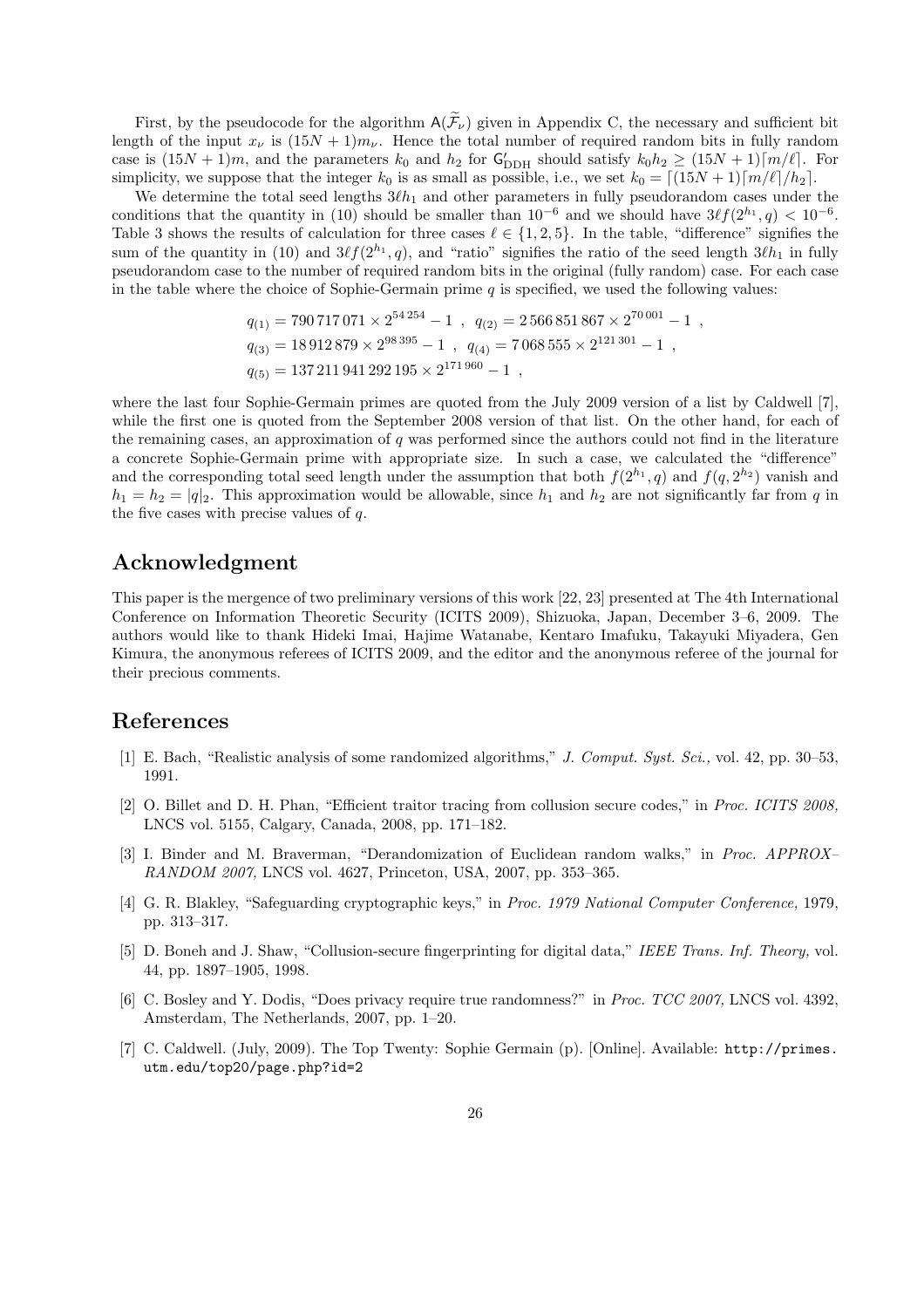|            | user number $N$     | $10^3\,$              | $10^4\,$              | $10^5$                         | $10^6\,$             | $10^7$                | $10^8\,$              | 10 <sup>9</sup>                |
|------------|---------------------|-----------------------|-----------------------|--------------------------------|----------------------|-----------------------|-----------------------|--------------------------------|
|            | code length $m$     | 614                   | 702                   | 789                            | 877                  | 964                   | $1052\,$              | 1139                           |
|            | $\#$ of random bits | $9.21\times10^6$      | $1.05\times10^8$      | $1.18\times10^9$               | $1.31\times10^{10}$  | $1.44\times10^{11}$   | $1.57\times10^{12}$   | $1.70\times10^{13}$            |
| (original) |                     |                       |                       |                                |                      |                       |                       |                                |
|            | $\boldsymbol{q}$    |                       |                       |                                |                      |                       |                       |                                |
|            | $ q _2$             | $2.29\times10^6$      | $3.24\times10^6$      | $4.41\times10^6$               | $5.82\times10^6$     | $7.47\times10^6$      | $9.41\times10^6$      | $1.17 \times 10^{7}$           |
|            | $h_2$               |                       |                       |                                |                      |                       |                       |                                |
| $\ell=1$   | $h_1$               |                       |                       |                                |                      |                       |                       |                                |
|            | difference          | $1.48\times10^{-7}$   | $6.69\times10^{-7}$   | $2.63\times10^{-7}$            | $5.03\times10^{-7}$  | $5.81\times10^{-7}$   | $7.40\times10^{-7}$   | $1.15\times\overline{10^{-9}}$ |
|            | seed length         | $6.87 \times 10^{6}$  | $9.72 \times 10^{6}$  | $1.33\times10^7$               | $1.75\times10^7$     | $2.25\times10^7$      | $2.83\times10^7$      | $3.51\times10^7$               |
|            | ratio               | $7.46\times10^{-1}$   | $9.26\times10^{-2}$   | $1.13\times10^{-2}$            | $1.34\times10^{-3}$  | $1.57\times10^{-4}$   | $1.81\times10^{-5}$   | $2.07\times10^{-6}$            |
|            | q                   |                       |                       |                                |                      |                       |                       |                                |
|            | $ q _2$             | $4.07\times10^5$      | $5.73\times10^5$      | $7.76\times10^5$               | $1.02\times10^6$     | $1.30 \times 10^{6}$  | $1.63\times10^6$      | $2.01\times10^6$               |
|            | $h_2$               |                       |                       |                                |                      |                       |                       |                                |
| $\ell=2$   | $h_1$               |                       |                       |                                |                      |                       |                       |                                |
|            | difference          | $9.57 \times 10^{-7}$ | $8.66 \times 10^{-7}$ | $8.09 \times 10^{-7}$          | $5.15\times10^{-7}$  | $3.88 \times 10^{-7}$ | $4.43 \times 10^{-7}$ | $3.28 \times 10^{-7}$          |
|            | seed length         | $2.45 \times 10^{6}$  | $3.44 \times 10^{6}$  | $4.66 \times 10^{6}$           | $6.12 \times 10^{6}$ | $7.80\times10^6$      | $9.78\times10^6$      | $1.21\times10^7$               |
|            | ratio               | $2.67\times10^{-1}$   | $3.28 \times 10^{-2}$ | $3.95\times10^{-3}$            | $4.68\times10^{-4}$  | $5.42 \times 10^{-5}$ | $6.23 \times 10^{-6}$ | $7.12 \times 10^{-7}$          |
|            | q                   | $q_{(1)}$             | $q_{(2)}$             | $q_{(3)}$                      | $q_{(4)}$            | $q_{(5)}$             |                       |                                |
|            | $ q _2$             | $54\ 284$             | $70\ 033$             | 98 4 20                        | 121 324              | 172 007               | $1.90 \times 10^{5}$  | $2.30\times10^5$               |
| $\ell=5$   | $h_2$               | $54\ 254$             | 70 001                | $98\ 395$                      | 121 301              | 171 960               |                       |                                |
|            | $h_1$               | $54\ 306$             | 70 056                | 98 441                         | 121 347              | 172 029               |                       |                                |
|            | difference          | $4.56\times10^{-7}$   | $8.24\times10^{-7}$   | $9.67\times10^{-7}$            | $3.66\times10^{-7}$  | $4.78 \times 10^{-7}$ | $4.39\times10^{-7}$   | $9.57\times10^{-7}$            |
|            | seed length         | $8.15 \times 10^{5}$  | $1.06 \times 10^{6}$  | $1.48 \times 10^{6}$           | $1.83\times10^6$     | $2.59 \times 10^{6}$  | $2.84\times10^6$      | $3.45 \times 10^6$             |
|            | ratio               | $8.85\times 10^{-2}$  | $1.01\times10^{-2}$   | $1.26\times\overline{10^{-3}}$ | $1.40\times10^{-4}$  | $1.80\times10^{-5}$   | $1.81\times10^{-6}$   | $2.03 \times 10^{-7}$          |

Table 3: Details of parameters in the numerical example

See the text in Appendix D for detailed meanings of the rows.

- [8] Q. Cheng, "Derandomization of sparse cyclotomic integer zero testing," in *Proc. 48th FOCS,* Providence, USA, 2007, pp. 74–80.
- [9] B. Chor, A. Fiat, and M. Naor, "Tracing traitors," in *Proc. CRYPTO 1994,* LNCS vol. 839, Santa Barbara, USA, 1994, pp. 257–270.
- [10] B. Chor and O. Goldreich, "Unbiased bits from sources of weak randomness and probabilistic communication complexity," *SIAM J. Comput.,* vol. 17(2), pp. 230–261, 1988.
- [11] B. Dubrov and Y. Ishai, "On the randomness complexity of efficient sampling," in *Proc. STOC 2006,* Seattle, USA, 2006, pp. 711–720.
- [12] Y. Dodis, S. J. Ong, M. Prabhakaran, and A. Sahai, "On the (im)possibility of cryptography with imperfect randomness," in *Proc. 45th FOCS,* Rome, Italy, 2004, pp. 196–205.
- [13] R. R. Farashahi, B. Schoenmakers, and A. Sidorenko, "Efficient pseudorandom generators based on the DDH assumption," in *Proc. PKC 2007,* LNCS vol. 4450, Beijing, China, 2007, pp. 426–441.